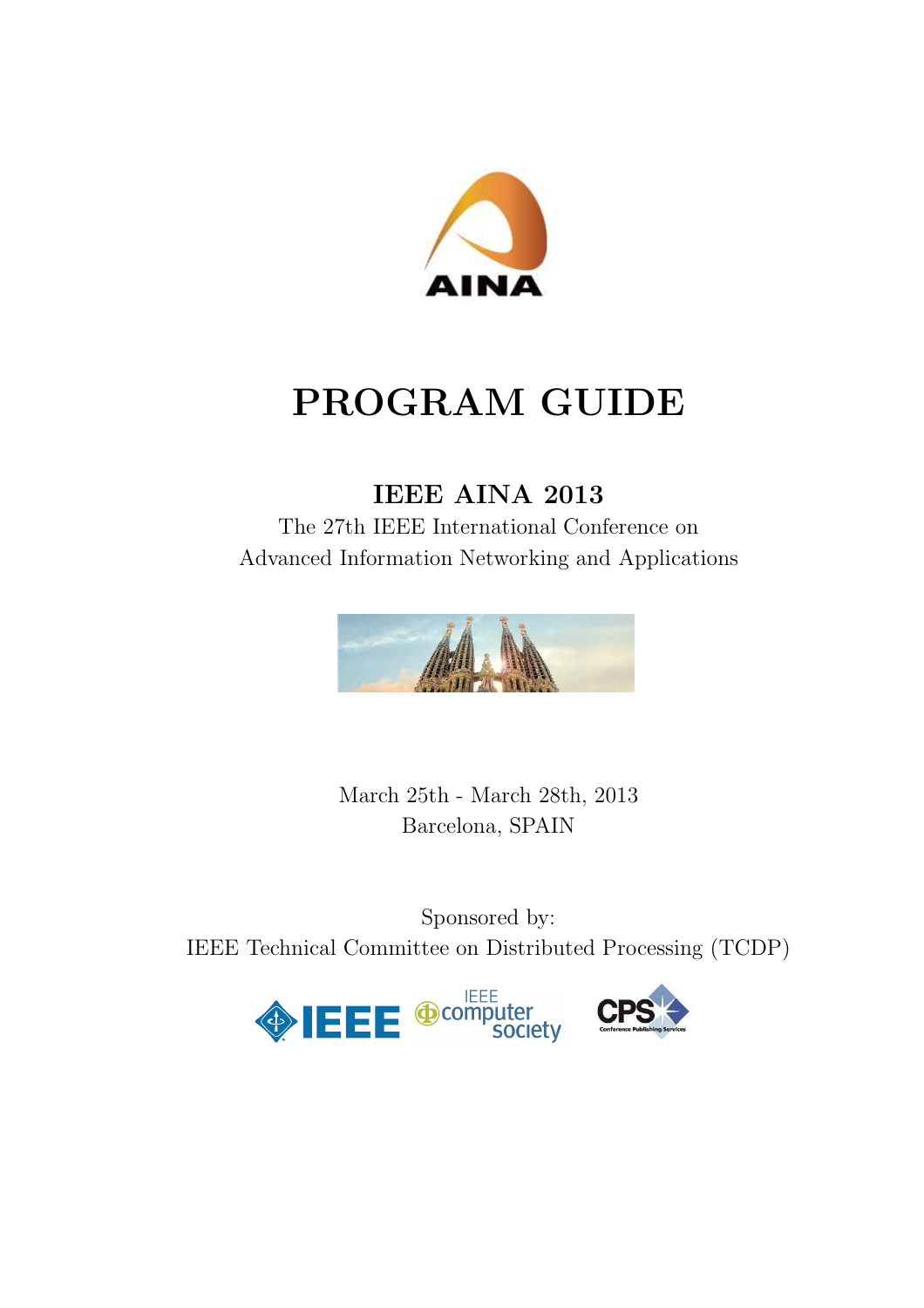# **Contents**

| IEEE AINA 2013 Conference Organizing Committee                                                               | $\sqrt{5}$     |
|--------------------------------------------------------------------------------------------------------------|----------------|
|                                                                                                              | $8\,$          |
| Message from IEEE AINA 2013 Program Committee Co-Chairs                                                      | $9\phantom{.}$ |
| Message from IEEE AINA 2013 Steering Committee Co-Chairs                                                     | $10\,$         |
|                                                                                                              | 12             |
|                                                                                                              | 14             |
| IEEE AINA 2013 Keynote II $\dots\dots\dots\dots\dots\dots\dots\dots\dots\dots\dots\dots\dots\dots\dots\dots$ | 15             |
| IEEE AINA 2013 Main Conference and Workshops Program                                                         | 16             |
|                                                                                                              | 16             |
|                                                                                                              | 16             |
|                                                                                                              | $16\,$         |
|                                                                                                              | 16             |
|                                                                                                              | 16             |
| AINA-S1: Energy-Efficient and Energy Management Algorithms and Systems                                       | 16             |
|                                                                                                              | 17             |
| AINA-S3: Inter-Cloud and Data Centers                                                                        | 17             |
| AINA-S4: Network Attack and Malware Detection                                                                | 17             |
| W-FINA-S1: Mobile, Ad Hoc and Mesh Networks                                                                  | 17             |
| W-FINA-S2: Distributed and Parallel Systems                                                                  | 18             |
|                                                                                                              | 18             |
| W-HWISE-S2: WSNs Algorithms and Systems                                                                      | 18             |
| W-PAEWN-S1: WSNs, VANETS, and Mesh Networks                                                                  | 18             |
|                                                                                                              | 18             |
|                                                                                                              | 19             |
|                                                                                                              | 19             |
|                                                                                                              | 19             |
| AINA-S6: Multimedia and Social Networking                                                                    | 19             |
| AINA-S7: Security and Reliability in Wireless Sensor Networks                                                | 19             |
|                                                                                                              | 19             |
|                                                                                                              | 20             |
| W-FINA-S4: Modeling and Multimedia Systems                                                                   | 20             |
|                                                                                                              | $20\,$         |
|                                                                                                              | 20             |
|                                                                                                              | $20\,$         |
|                                                                                                              | 21             |
|                                                                                                              | 21             |
|                                                                                                              | 21             |
|                                                                                                              | 21             |
|                                                                                                              |                |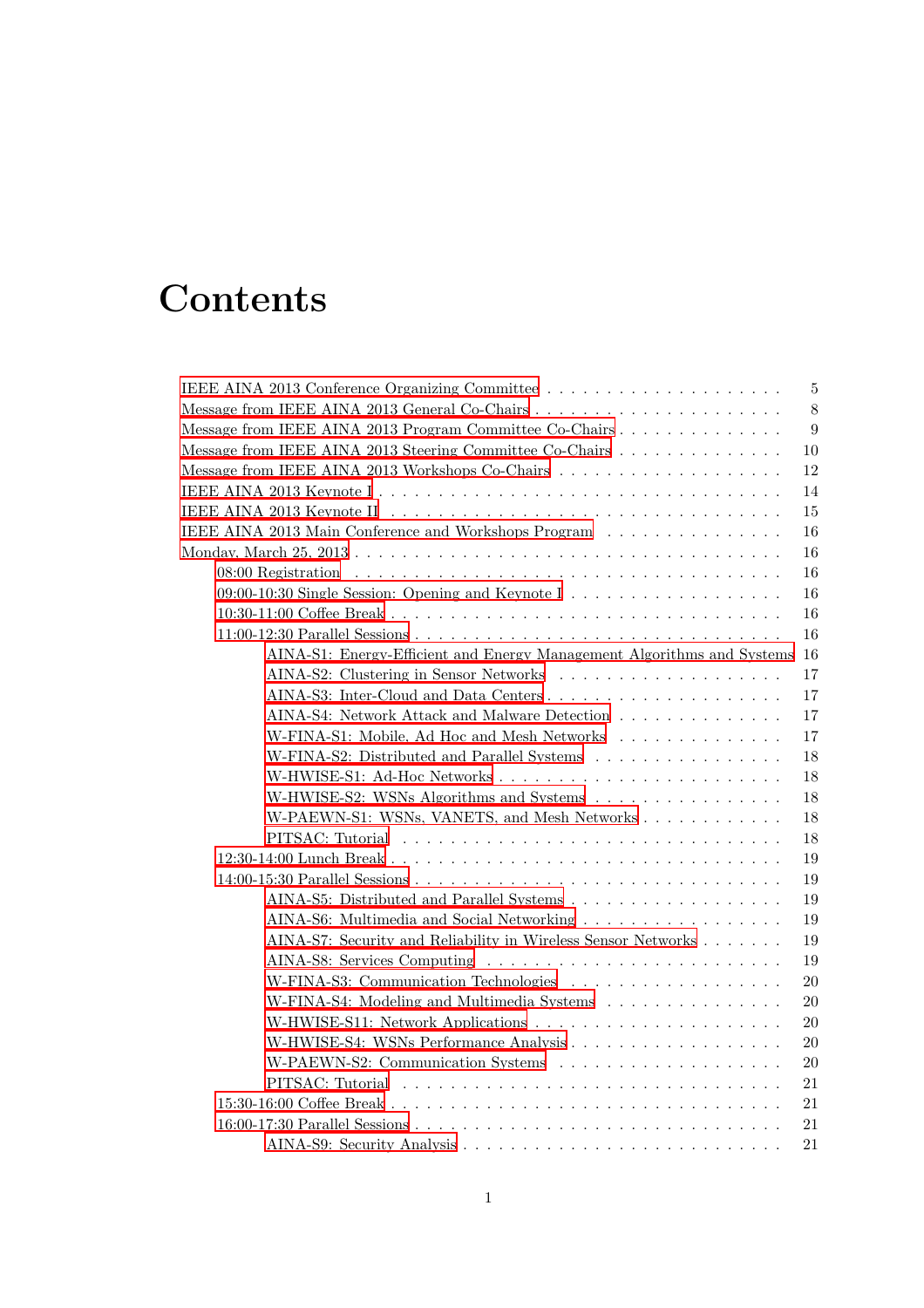|                                                                            | 21     |
|----------------------------------------------------------------------------|--------|
|                                                                            | 21     |
| AINA-S12: Wireless Sensor Networks Protocols                               | 21     |
|                                                                            | 22     |
|                                                                            | 22     |
| W-HWISE-S5: Vehicular Networks Applications                                | 22     |
| W-HWISE-S6: Models and Methods for WSNs                                    | 22     |
| W-PAEWN-S3: Performance Evaluation of Wireless and Mobile Networks.        | 22     |
| W-CCSI-S1: Algorithms and Modeling for Cloud Computing                     | 23     |
|                                                                            | 23     |
|                                                                            | 23     |
| AINA-S13: Cloud Platforms and Infrastructures                              | 23     |
| AINA-S14: Authentication Schemes and Protocols                             | 23     |
| AINA-S15: Agents and Intelligent Computing                                 | 23     |
| AINA-S16: Schemes and Algorithms for Mobile Networks                       | 24     |
|                                                                            | 24     |
| W-FINA-S8: Internet Computing and Web Applications                         | 24     |
| W-HWISE-S7: VANETs and Mobile Networks                                     | 24     |
| W-HWISE-S8: Cellular Networks and LTE Systems                              | 24     |
| W-SMME-S1: Social Media and Mobile Services in Enterprises                 | 25     |
| W-CCSI-S2: Security Issues and Service Computing in Clouds                 | 25     |
|                                                                            | 26     |
|                                                                            | 26     |
|                                                                            | 26     |
|                                                                            | $26\,$ |
|                                                                            | $26\,$ |
| AINA-S17: Wireless Sensor Network Applications                             | 26     |
|                                                                            | 26     |
|                                                                            | 26     |
| W-FINA-S9: Routing and Communication Protocols                             | 27     |
| W-FINA-S10: Multimedia Networking and Applications                         | $27\,$ |
| W-HWISE-S9: Cognitive Radio Networks and WiFi                              | 27     |
| W-HWISE-S10: Wireless Networks Modeling and Performance Evaluation.        | 27     |
|                                                                            | $27\,$ |
| W-PITSaC-S1: Management and Governance of Smart Cities                     | 28     |
| W-WReCS-S1: Fault Tolerance and Dependable Devices                         | 28     |
|                                                                            | 28     |
|                                                                            | 28     |
| AINA-S20: Pervasive and Ubiquitous Computing                               | 28     |
| AINA-S21: Wireless Mesh and Sensor Networks                                | 28     |
| AINA-S22: Cloud Computing and Applications                                 | 29     |
|                                                                            | 29     |
| W-FINA-S12: Scalable, Intelligent, and Autonomic Computing                 | 29     |
| W-ICAES-S1: Intelligent Systems and Applications                           | 29     |
| W-EOOPS-S1: Accelerators and GPU Computing                                 | 29     |
| W-CCPI-S2: Cloud Programming and Management                                | 30     |
| W-PITSaC-S2: Semantic Web, Visualization, Interoperability and Interaction | 30     |
|                                                                            | $30\,$ |
|                                                                            | 30     |
|                                                                            |        |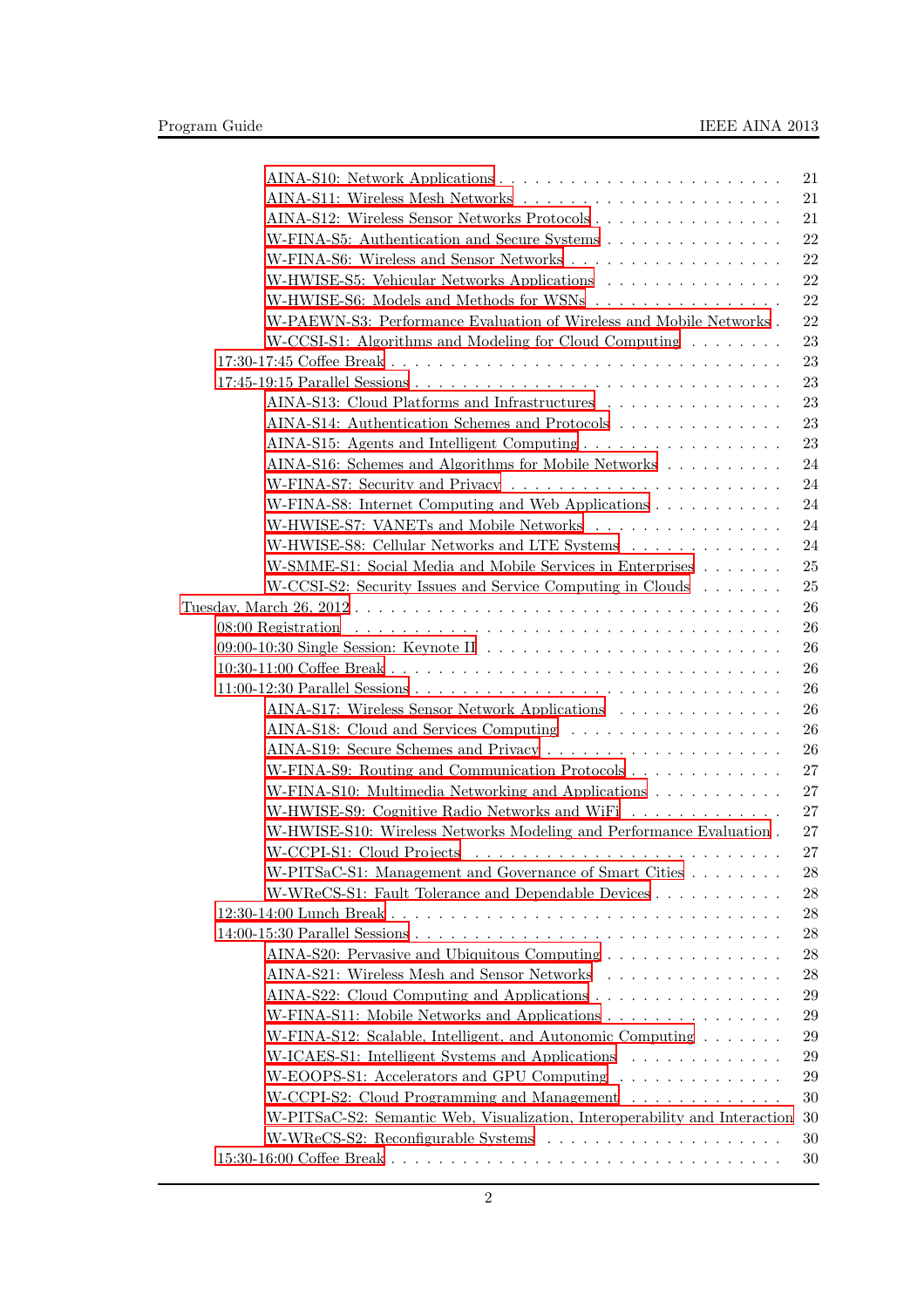|                                                                      | 30     |
|----------------------------------------------------------------------|--------|
| AINA-S23: Network Protocols and Algorithms                           | 30     |
|                                                                      | 31     |
| AINA-S25: Vehicular Networks and Applications                        | 31     |
| W-FINA-S13: Pervasive and Ubiquitous Computing                       | 31     |
| W-FINA-S14: Intrusion Detection and Malware Analysis                 | 31     |
|                                                                      | 32     |
|                                                                      | 32     |
| W-PITSaC-S3: Novel Protocols and Benchmarking for Smart Cities       | 32     |
| W-WReCS-S3: Energy Efficient Computing Systems                       | 32     |
|                                                                      | 32     |
|                                                                      | 33     |
|                                                                      | 33     |
|                                                                      | 33     |
|                                                                      | 33     |
|                                                                      | 33     |
|                                                                      | 33     |
|                                                                      | 33     |
| AINA-S28: Network Performance and Modeling                           | 33     |
|                                                                      | 34     |
| W-EASyCoSe-S2: Grid and Distributed Systems                          | 34     |
|                                                                      | 34     |
| W-BICom-S1: Fuzzy and Neural Networks Systems                        | 34     |
|                                                                      | 34     |
|                                                                      | 35     |
| W-NetMM-S1: Network and Service Monitoring                           | 35     |
|                                                                      | 35     |
|                                                                      | 35     |
|                                                                      | 35     |
|                                                                      | 35     |
|                                                                      | 36     |
|                                                                      | 36     |
| W-EASyCoSe-S4: Data Centers and Algorithms                           | 36     |
| W-MAW-S1: Data Mining and Social Networks                            | 36     |
| W-BICom-S2: Biometric-Based and Swarm Intelligence Algorithms        | 37     |
| W-SMPE-S2: Privacy, Vulnerability, and Trust Computing               | 37     |
| W-PITSaC-S5: Smart Cities and Internet of Things Applications        | 37     |
| W-NetMM-S2: Management of Distributed Systems and Network            | 37     |
|                                                                      | 37     |
|                                                                      | 37     |
|                                                                      | 38     |
| AINA-S33: MANETs                                                     | $38\,$ |
|                                                                      | $38\,$ |
| W-EASyCoSe-S5: Job Scheduling and Environment Sensing                | 38     |
| W-BLSMC-S1: Bioinformatics and Life Science Modeling and Computing . | 38     |
| W-MAW-S2: Data Modeling and Web Applications                         | 39     |
| W-BICom-S3: Intelligent Algorithms and Systems                       | 39     |
|                                                                      |        |
| W-SMPE-S3: Network and Communication Technologies                    | 39     |
| W-PITSaC-S6: Intelligent Transport Systems and Health in the IoT     | 39     |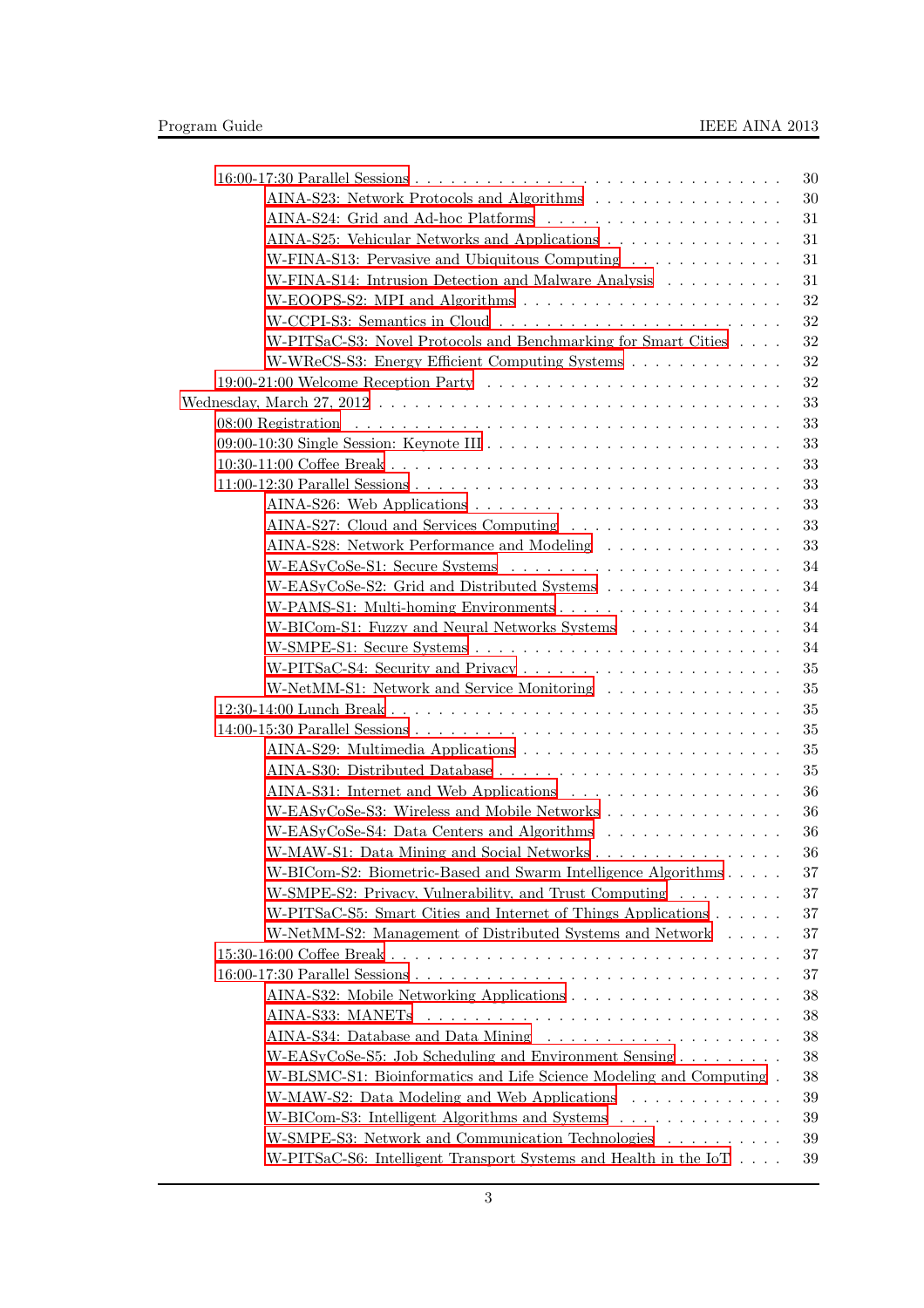| W-NetVE-S1: Networked Virtual Enterprises                        | 40 |
|------------------------------------------------------------------|----|
|                                                                  | 40 |
|                                                                  | 41 |
|                                                                  | 41 |
|                                                                  | 41 |
| AINA-S35: Network Control Algorithms and Systems                 | 41 |
|                                                                  | 41 |
|                                                                  | 41 |
| W-TeNAS-S1: Network Technologies and Deployment and Performance  | 41 |
| W-COLLABES-S1: Business Modelling and Enterprise Systems         | 42 |
| W-DMWPC-S1: Data Management for Wireless and Ubiquitous Systems. | 42 |
|                                                                  | 42 |
| W-IWDENS-S1: Disaster Information Networks                       | 42 |
|                                                                  | 43 |
|                                                                  | 43 |
|                                                                  | 43 |
|                                                                  | 43 |
| AINA-S40: Communication Networks and Applications                | 43 |
|                                                                  | 43 |
| W-COLLABES-S2: Cloud Computing and Emerging Trends               | 44 |
| W-DMWPC-S2: Data Management Analysis                             | 44 |
| W-iCCI-S2: Methods and Tools for Cloud Computing                 | 44 |
| W-IWDENS-S2: Disaster Information Systems                        | 44 |
|                                                                  | 44 |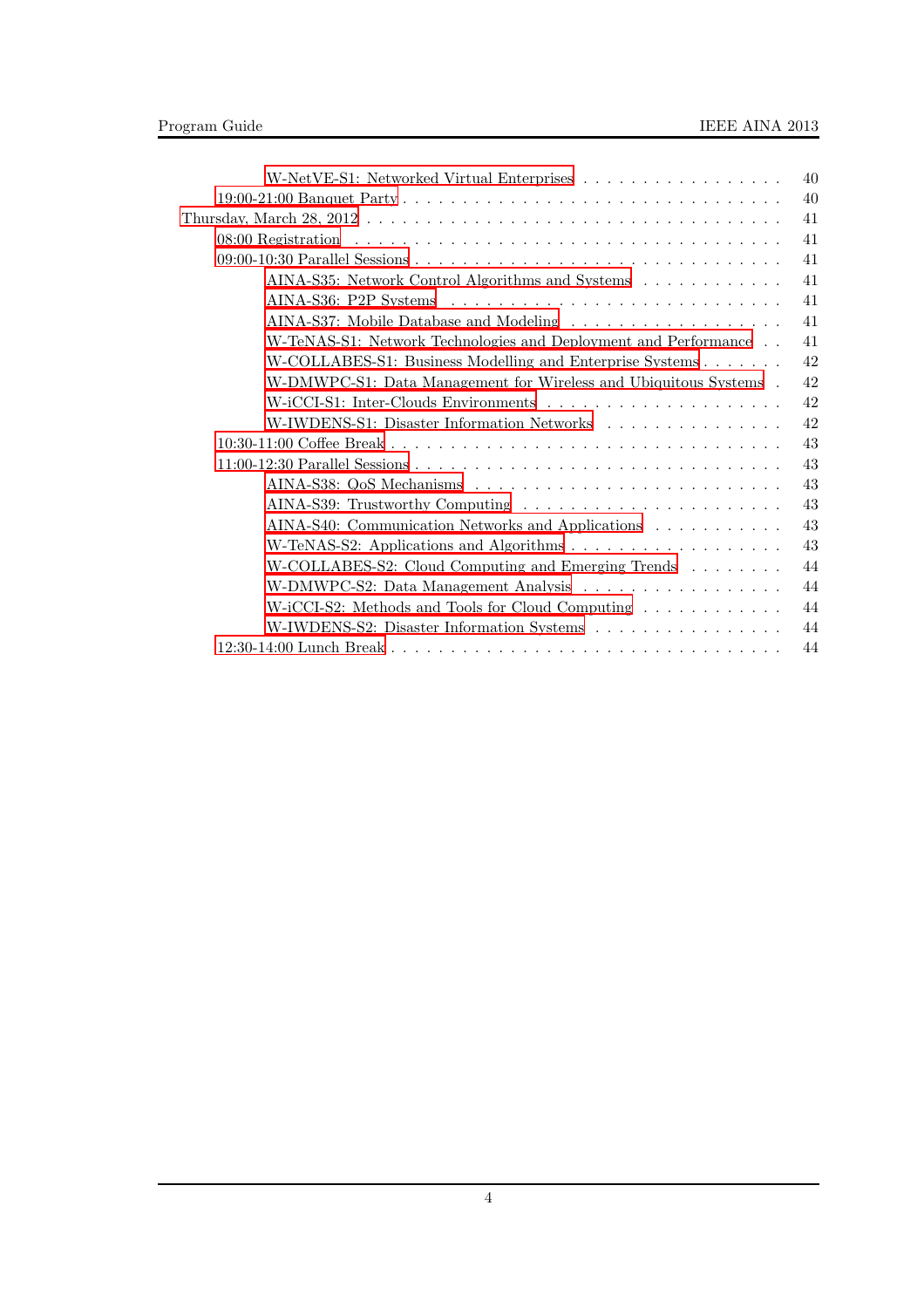# IEEE AINA 2013 Conference Organizing Committee

# <span id="page-5-0"></span>General Co-Chairs

Fatos Xhafa, Technical University of Catalonia, Spain Kin Fun Li, University of Victoria, Canada Minoru Uehara, Toyo University, Japan

#### Program Committee Co-Chairs

Hui-Huang Hsu, Tamkang University, Taiwan Beniamino Di Martino, Second University of Naples, Italy Shengrui Wang, University of Sherbrooke, Canada

#### Workshops Co-Chairs

Tomoya Enokido, Rissho University, Japan Wenny Rahayu, La Trobe University, Australia Markus Aleksy, ABB AG, Germany

#### International Special Issue Journal Co-Chairs

Muhammad Younas, Oxford Brookes University, UK Farookh Hussain, University of Technology Sydney, Australia Jong Hyuk Park, Seoul National University of Science and Technology, Korea

#### Award Co-Chairs

Yoshitaka Shibata, Iwate Prefectural University, Japan Arjan Durresi, Indiana University, Purdue University Indianapolis, USA David Taniar, Monash University, Australia

#### Publicity Co-Chairs

Chunming Rong, University of Stavanger, Norway Akio Koyama, Yamagata University, Japan

# International Liaison Co-Chairs

Irfan Awan, Bradford University, UK Takahiro Hara, Osaka University, Japan

# Treasurer / Finance Co-Chairs

Makoto Ikeda, Fukuoka Institute of Technology, Japan Valbona Barolli, Seikei University, Japan

#### Web Administration Chairs

Makoto Ikeda, Fukuoka Institute of Technology, Japan Elis Kulla, Fukuoka Institute of Technology, Japan Evjola Spaho, Fukuoka Institute of Technology, Japan

#### Steering Committee Co-Chairs

Makoto Takizawa, Seikei University, Japan Leonard Barolli, Fukuoka Institute of Technology, Japan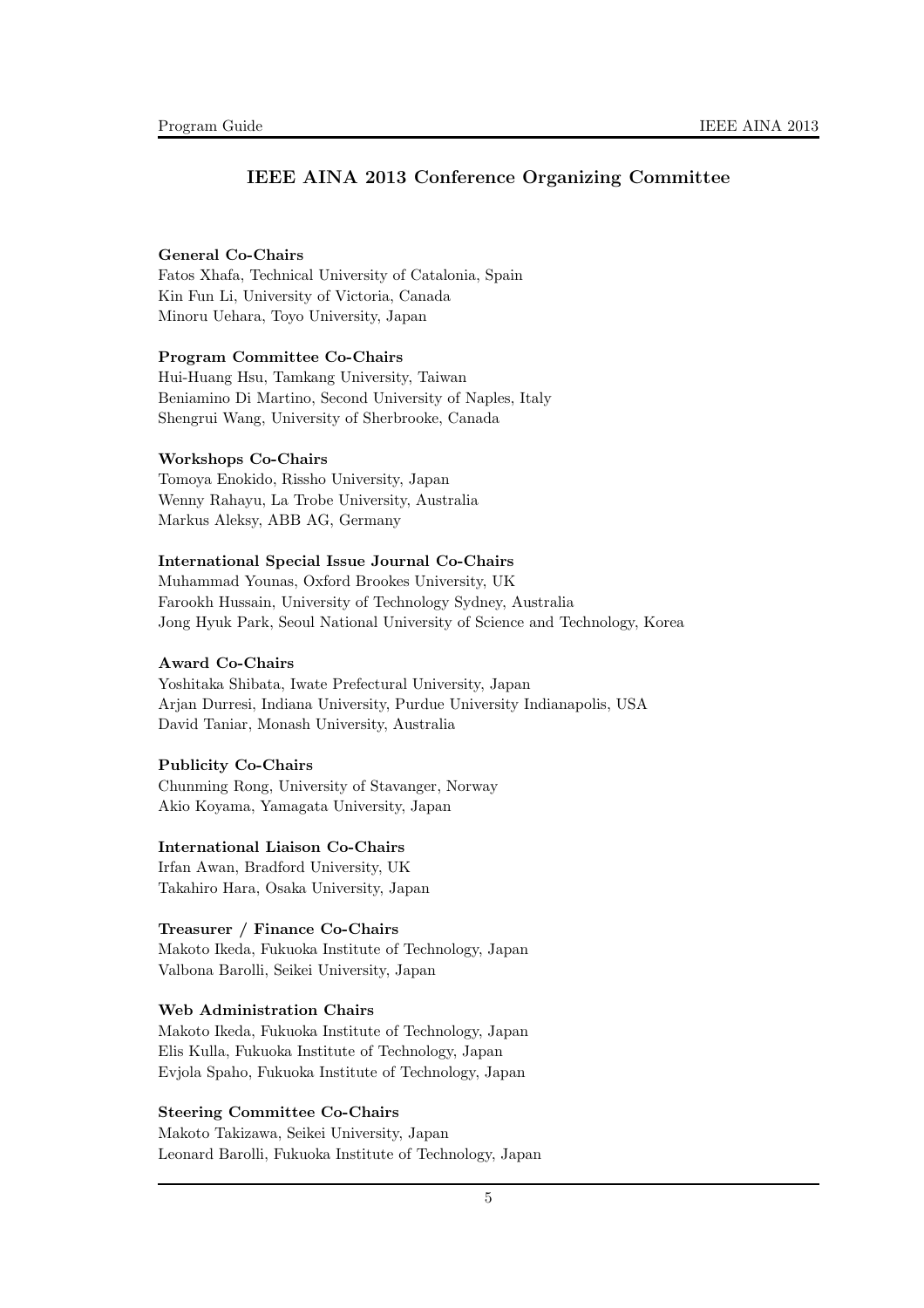#### Program Track Co-Chairs

- 1. Communication Networks and Protocols Tsang-Ling Sheu, National Sun Yat-Sen University, Taiwan Alex Galis, University College London, UK
- 2. Ad Hoc and Mesh Networks Joaquin Garcia-Alfaro, TELECOM Bretagne, France Li Xu, Fujian Normal University, China

#### 3. Sensor Networks

Hanh Le, University of Cape Town, South Africa Akimitsu Kanzaki, Osaka University, Japan

4. Mobile Networks and Applications

Agustinus Borgy Waluyo, Monash University, Australia Michael McGuire, University of Victoria, Canada

- 5. Pervasive/Ubiquitous Computing Zhiwen Yu, Northwestern Polytechnical University, China Waltenegus Dargie, Tech. University of Dresden, Germany
- 6. Vehicular Networks and Applications Jinhua Guo, University of Michigan-Dearborn, USA Hiroshi Shigeno, Keio University, Japan
- 7. Distributed and Parallel Systems Cho-Li Wang, University of Hong Kong, Hong Kong Siegfried Benkner, University of Vienna, Austria
- 8. Distributed Database and Data Mining Eric Pardede, La Trobe University, Australia Paolo Trunfio, University of Calabria, Italy
- 9. Grid, P2P and Scalable Computing Kuan-Ching Li, Providence University, Taiwan Dieter Kranzlmueller, Ludwig Maximillian University Munich, Germany
- 10. Internet Computing and Web Applications Mohammad Younas, Oxford Brookes University, UK Qingshan Jiang, Chinese Academy of Sciences, China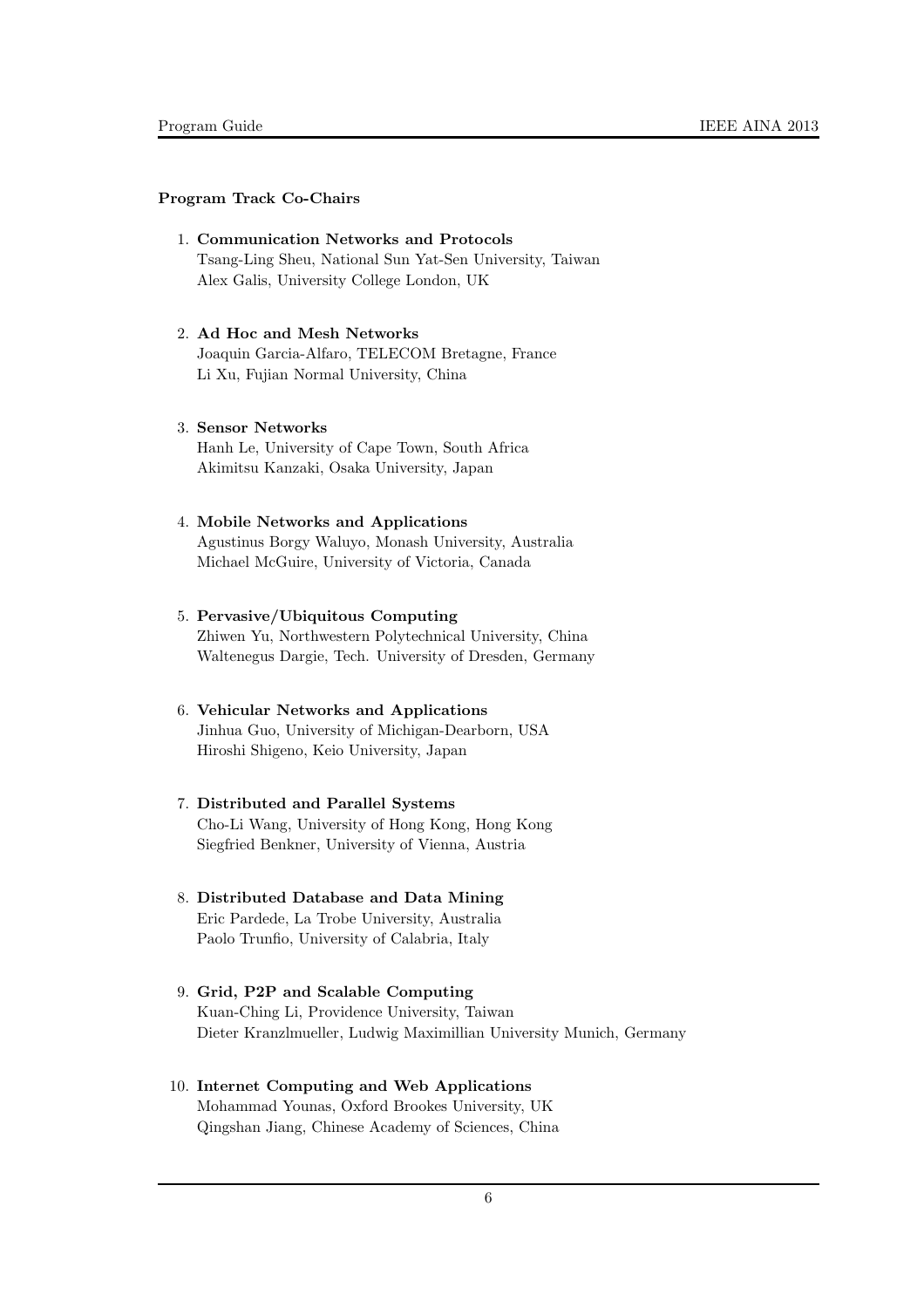- 11. Multimedia and Social Networking Changhoon Lee, SoulTech, Korea Mohamed Bouguessa, University of Quebec at Montreal, Canada
- 12. Agents, Semantics and Intelligent Computing Giacomo Cabri, University of Modena and Reggio Emilia, Italy Brahim Chaib-draa, Laval University, Canada
- 13. Cloud and Services Computing Kuo-Ming Chao, Conventry University, UK Chunming Rong, University of Stavanger, Norway

# 14. Security and Privacy

Hiroaki Kikuchi, Tokai University, Japan Antonino Mazzeo, University Federico II of Naples, Italy

15. Autonomic and Trustworthy Computing/Networking Albert Zomaya, University of Sidney, Australia Nur Zincir-Heywood, Dalhousie University, Canada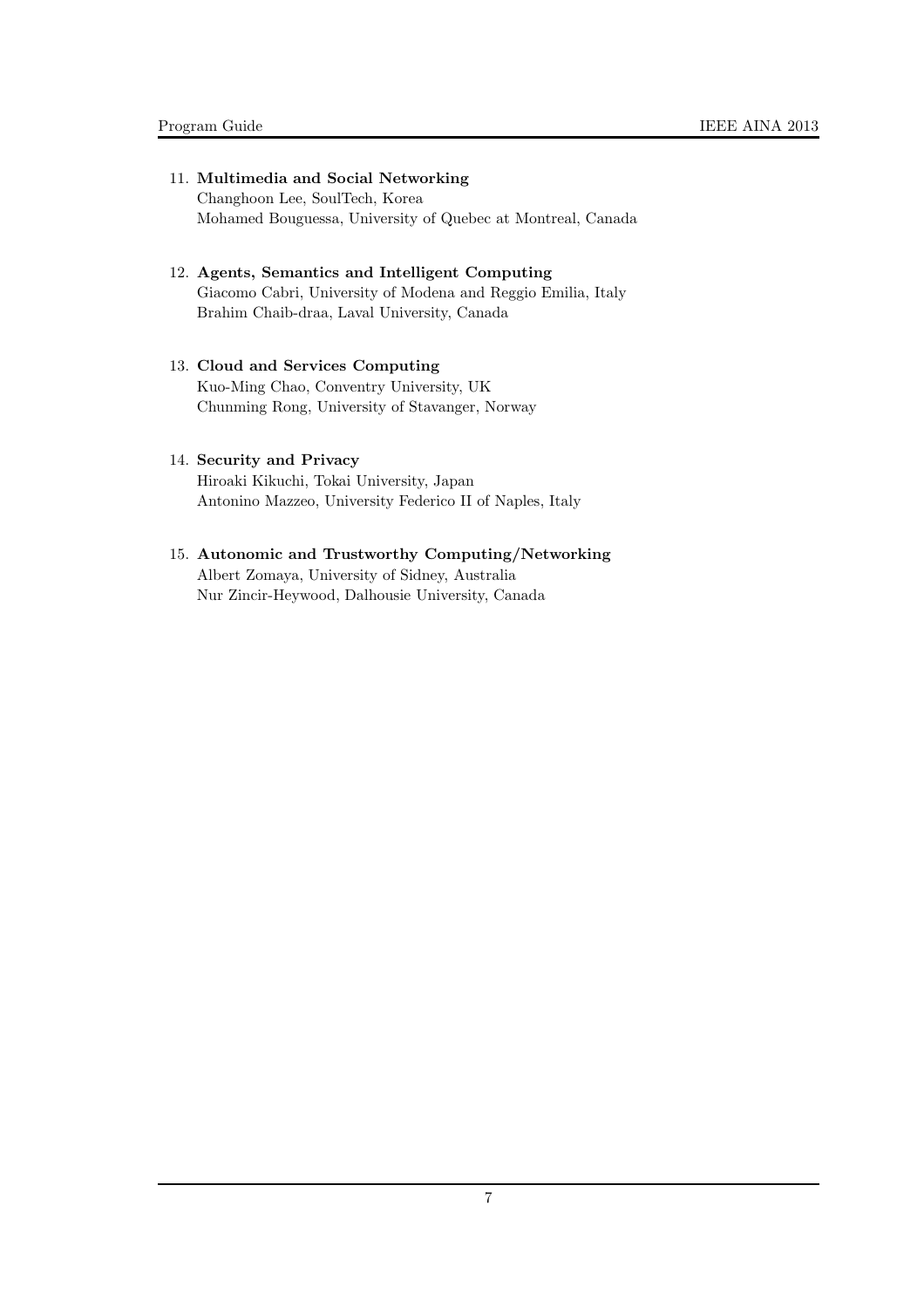### Message from IEEE AINA 2013 General Co-Chairs

<span id="page-8-0"></span>It is our great pleasure to welcome you all at the 27th IEEE International Conference on Advanced Information Networking and Applications (IEEE AINA 2013). The conference will be held in Barcelona, Spain, on March 25-28, 2013. IEEE AINA International Conference is a forum for sharing ideas and research work in the emerging areas of information networking and their applications.

The area of advanced networking has grown rapidly and the applications around it have experienced an explosive growth especially in the area of pervasive and mobile applications, multimedia computing and social networking, semantic collaborative systems, as well as Grid, P2P and Cloud Computing. This advanced networking revolution is transforming the way people live, work, and interact with each other, and is impacting the way business, education, entertainment, and health care are operating. The papers included in the proceedings cover theory, design and application of computer networks, distributed computing, and information systems.

Each year AINA has received high-quality submissions from all around the world and maintained high-quality accepted papers as it aspires to be one of the main international conferences on the Information Networking in the world. In conjunction with the IEEE AINA 2013 conference, there are 23 workshops, which also accepted high-quality papers. An international conference of this size requires the support and help of many people. A lot of people have helped and worked hard to produce a successful IEEE AINA 2013 technical program and conference proceedings. First, we would like to thank all of the authors for submitting their papers, the session chairs, and distinguished keynote speakers. We are indebted to Program Area Chairs, Program Committee Members and reviewers, who carried out the most difficult work of carefully evaluating the submitted papers.

We would like to give our special thanks to Prof. Makoto Takizawa and Prof. Leonard Barolli, Co-Chairs of the Steering Committee for their strong encouragement, guidance and insights, and for spending a lot of energy for organizing the conference and shaping the conference program. We would like to thank Prof. Hui-Huang Hsu, Tamkang University, Taiwan, Prof. Beniamino Di Martino, Second University of Naples, Italy, and Prof. Shengrui Wang, University of Sherbrooke, Canada, for their great work as PC Co-Chairs. We give thanks to Workshops Co-Chairs, Dr. Tomoya Enokido, Rissho University, Japan, Dr. Wenny Rahayu, La Trobe University, Australia, and Dr. Markus Aleksy, ABB AG, Germany.

Our special thanks go to Dr. Makoto Ikeda, Mr. Elis Kulla and Ms. Evjola Spaho, Fukuoka Institute of Technology, Japan, for maintaining the conference Web site and the administration of paper submission and review process.

Finally, we thank the Local Arrangement Chairs for their great support and help and for making excellent local arrangement for the conference.

We hope you will enjoy the conference and have a great time in Barcelona, Spain.

#### IEEE AINA 2013 General Co-Chairs

Fatos Xhafa, Technical University of Catalonia, Spain Kin Fun Li, University of Victoria, Canada Minoru Uehara, Toyo University, Japan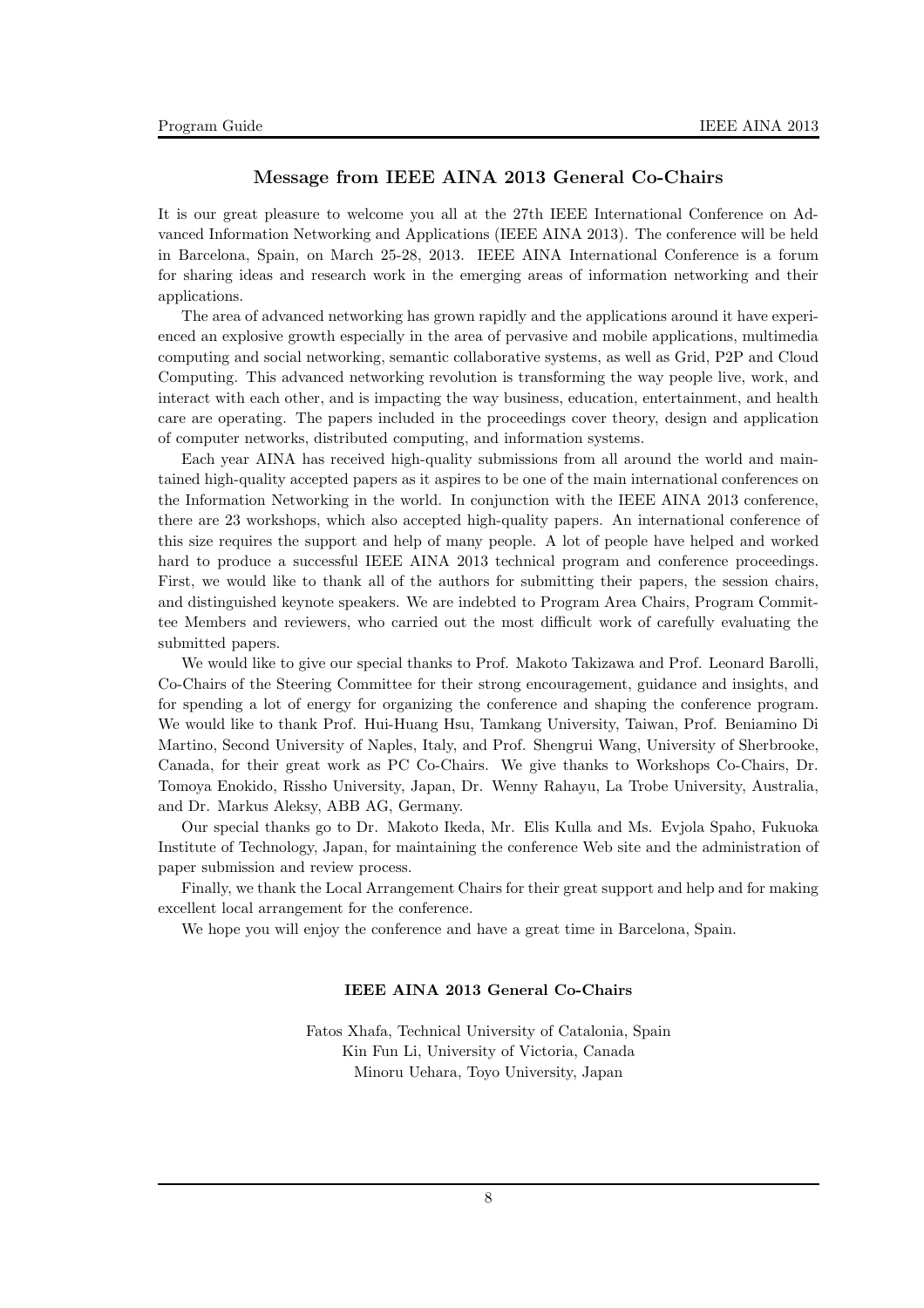#### Message from IEEE AINA 2013 Program Committee Co-Chairs

<span id="page-9-0"></span>Welcome to the 27th IEEE International Conference on Advanced Information Networking and Applications (IEEE AINA 2013), which will be held in Barcelona, Spain, on March 26-28, 2013.

The purpose of AINA conference is to bring together researchers, developers, and industrial experts to share new ideas and recent research results in the emerging areas of information networking and their applications. Nowadays, networks are going through a rapid evolution. The papers included in the proceedings cover all aspects of theory, design, and application of computer networks and distributed computing systems. Most of the papers deal with new trends in information networking, such as wireless sensor networks, ad hoc networks, cloud computing, peerto-peer systems, grid computing, pervasive and ubiquitous systems, multimedia systems, security, multi-agent systems, high-speed networks, and web-based systems.

This edition AINA received 567 paper submissions from all over the world. Each submission was peer-reviewed by program committee members or invited external reviewers. Finally, the program committee accepted 159 papers (about 28presented during the conference. Unfortunately, many interesting and good papers could not be accepted in IEEE AINA 2013 due to the limited number of time slots allocated for presentations at the conference.

We are very proud and honored to have two distinguished keynote talks by Dr. Wenny Rahayu, La Trobe University, Australia, and Prof. Antonio F. Skarmeta Gomez, University of Murcia, Spain, who will present their recent work and give new insights and ideas to the conference participants.

Organizing an international conference of this size is a team effort. Therefore, we gladly admit that we had the help of many very professional people. First, we would like to thank all of the authors for their interesting contributions since they shape the program and make it interesting for the audience. Moreover, we express our gratitude to all program-vice chairs for their great efforts. Additionally, we thank all of program committee members and reviewers who carried out the most important work to evaluate the submitted papers. We also thank the workshops chairs, Dr. Tomoya Enokido, Rissho University, Japan, Dr. Wenny Rahayu, La Trobe University, Australia, and Dr. Markus Aleksy, ABB AG, Germany, for organizing many excellent workshops and symposiums, which enrich the conference and provide additional opportunities for discussions and future co-operations.

The great success of the AINA conference series would not be possible without the enormous commitment and support of the steering committee co-chairs, Prof. Makoto Takizawa and Prof. Leonard Barolli. Therefore, we would like to thank them for their strong encouragement and guidance.

The general coordination of an event, such as the AINA conference, requires a lot of coordination effort as well as many other activities related to the conference organization. We thank the general co-chairs Prof. Fatos Xhafa, Technical University of Catalonia, Spain, Dr. Kin Fun Li, University of Victoria, Canada, and Prof. Minoru Uehara, Toyo University, Japan, for their great support and invaluable suggestions. We give special thanks to Dr. Makoto Ikeda for his great efforts and efficient work in dealing with many conference matters.

We hope you will enjoy the conference and readings and have a great time in Barcelona.

#### IEEE AINA 2013 Program Committee Co-Chairs

Hui-Huang Hsu, Tamkang University, Taiwan Beniamino Di Martino, Second University of Naples, Italy Shengrui Wang, University of Sherbrooke, Canada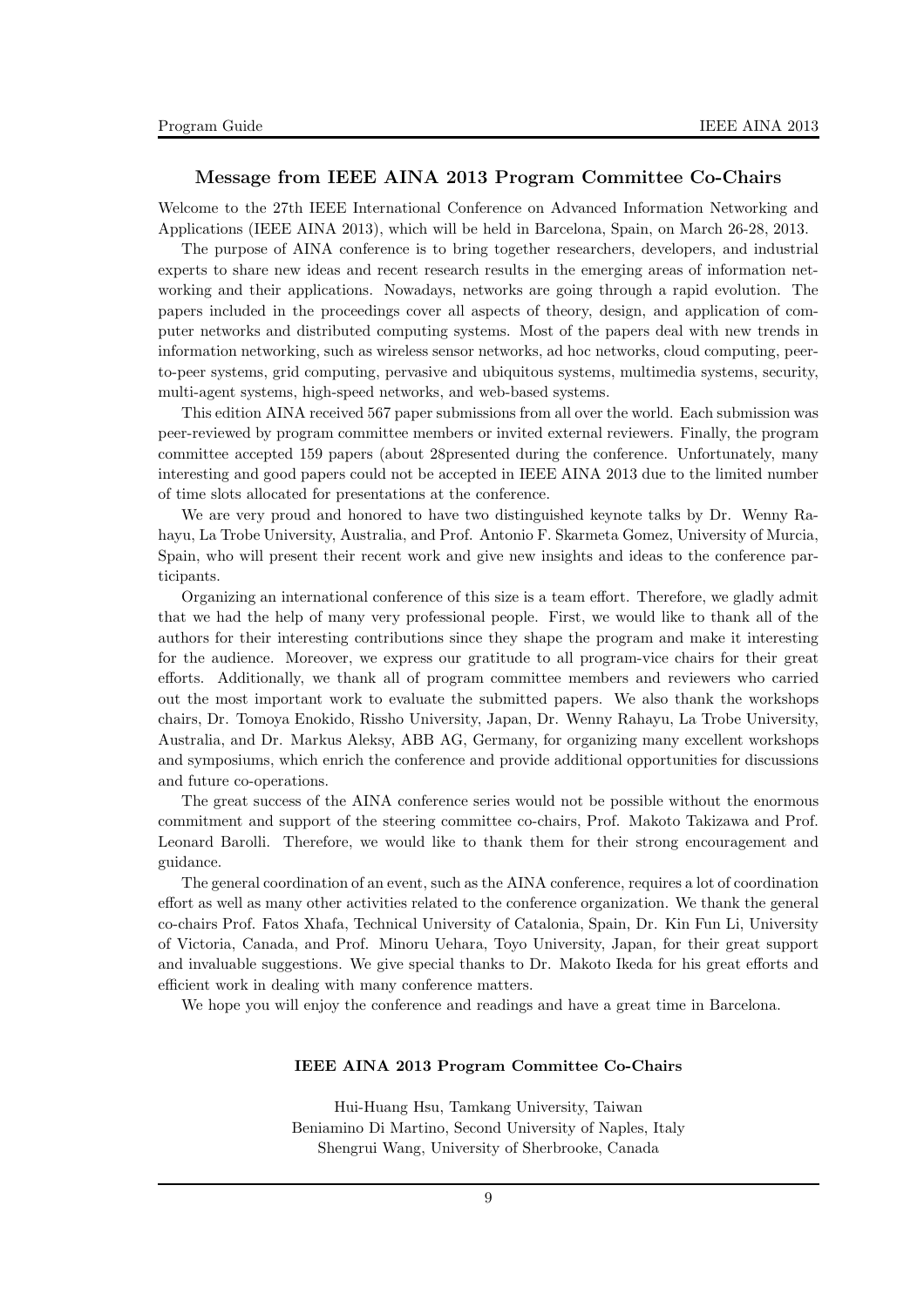## Message from IEEE AINA 2013 Steering Committee Co-Chairs

<span id="page-10-0"></span>Welcome to the 27th IEEE International Conference on Advanced Information Networking and Applications (IEEE AINA 2013). It is our great pleasure and honor to held AINA 2013 in Barcelona, Spain, on March 25-28, 2013. On behalf of the AINA Steering Committee and IEEE AINA 2013 Organizing Committee, we would like to express to all participants our cordial welcome and high respect.

AINA is an International Forum, where scientists and researchers from academia and industry working in various scientific and technical areas of networking and distributed computing systems can demonstrate new ideas and solutions in distributed computing systems.

AINA was born in Asia 27 years ago and is now an International Conference, thanks to the help and cooperation of many international volunteers. AINA is an open society and is always welcoming international volunteers from any country and any area in the world.

In 2003, AINA 2003 was held very successfully in Xian, China, with its present name. Before 2003, the conference name was ICOIN (International Conference on Information Networking). In 2003, we decided to change the name of the conference to AINA and also change the conference policy to make the conference more international. Now, AINA is an International Conference sponsored by TCDP of IEEE Computer Society. From 2003, AINA editions are held in Fukuoka, Japan, 2004; Taipei, Taiwan, 2005; Vienna, Austria, 2006; Niagara, Canada, 2007; Okinawa, Japan, 2008; Bradford, UK, 2009; Perth, Australia, 2010; Singapore, 2011; and Fukuoka, Japan, 2012.

In conjunction with the AINA main conference, we have also 23 International Workshops. Every year after the conference, AINA usually publishes special issues in International Journals. The authors who attend AINA and present their papers in the main conference and workshops can submit a revised version of the paper to one of the special issues.

An international conference can be organized with the support and voluntary efforts of many people and organizations; our main responsibility is to coordinate various tasks carried out with other willing and talented volunteers.

We would like to thank IEEE AINA 2013 General Co-Chairs Prof. Fatos Xhafa, Technical University of Catalonia, Spain, Dr. Kin Fun Li, University of Victoria, Canada, and Prof. Minoru Uehara, Toyo University, Japan, for their tremendous efforts in the very successful organization of IEEE AINA 2013.

We express our special thanks to Prof. Hui-Huang Hsu, Tamkang University, Taiwan, Prof. Beniamino Di Martino, Second University of Naples, Italy, and Prof. Shengrui Wang, University of Sherbrooke, Canada, for producing an excellent technical program as the Program Co-Chairs. We thank Prof. Hui-Huang Hsu, who worked very hard to organize IEEE AINA 2013.

We appreciate Dr. Tomoya Enokido, Rissho University, Japan, Dr. Wenny Rahayu, La Trobe University, Australia, and Dr. Markus Aleksy, ABB AG, Germany, for organizing 23 excellent workshops in conjunction with IEEE AINA 2013. We extend special thanks to Dr. Tomoya Enokido for his leading role and efforts to invite participants and create many successful workshops.

We thank all of track area chairs, program committee members, workshops organizers and workshops committee members for carefully reviewing the papers. We thank Dr. Makoto Ikeda, Mr. Elis Kulla, and Ms. Evjola Spaho, Fukuoka Institute of Technology, Japan as Web administrators.

We would like to take this opportunity to thank all of the members of the organization committee and program committee, as well as all of the reviewers, for their hard work in producing timely reviews, and the authors for submitting their papers.

We thank our IEEE Computer Society TCDP, as Sponsor of IEEE AINA 2013.

Finally, we would like to thank the Local Arrangement Team at Technical University of Catalonia, Spain, for their support and for making excellent local arrangement for the conference.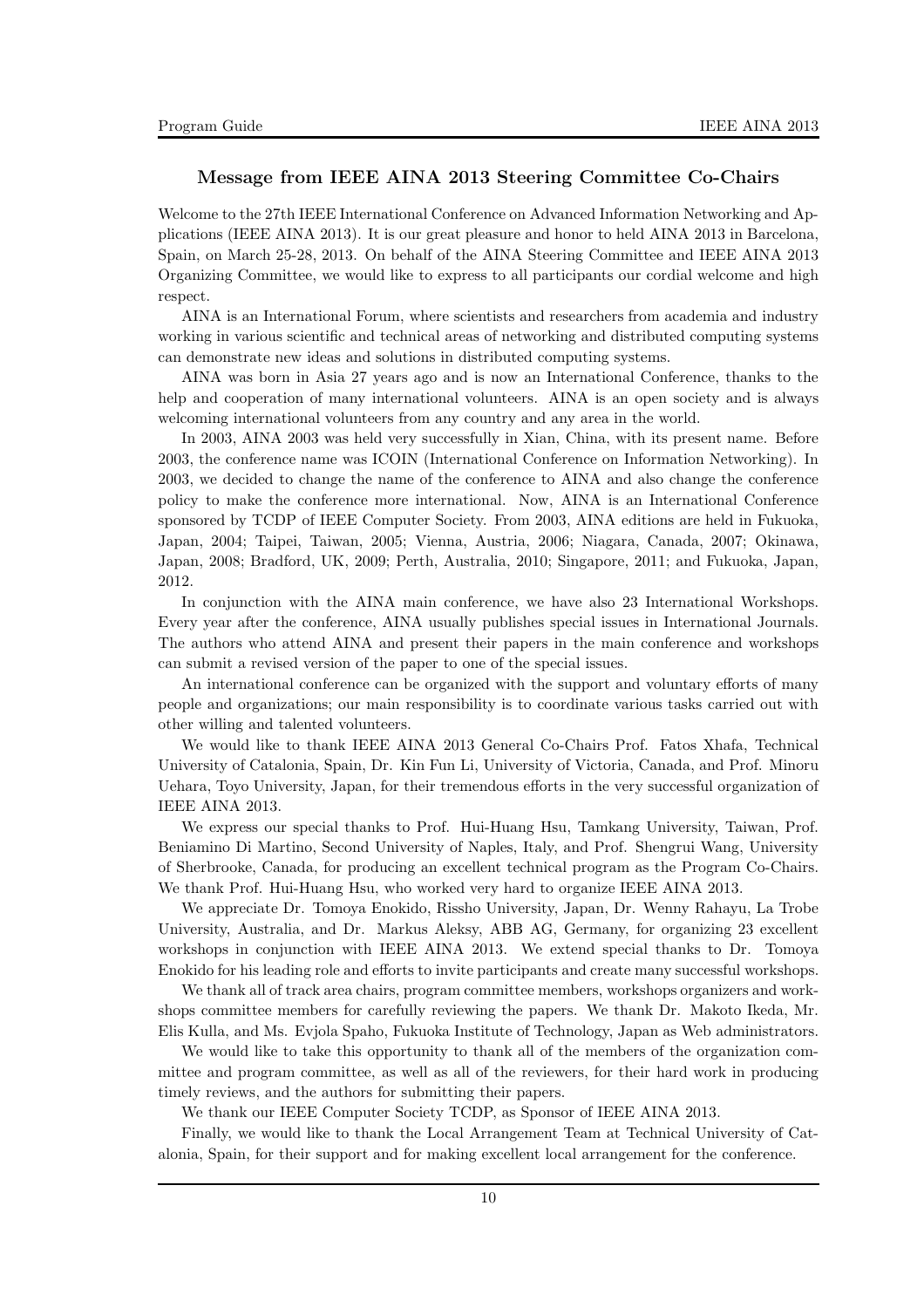We hope that you will have a great time in Barcelona, Spain.

# IEEE AINA 2013 Steering Committee Co-Chairs

Makoto Takizawa, Seikei University, Japan Leonard Barolli, Fukuoka Institute of Technology, Japan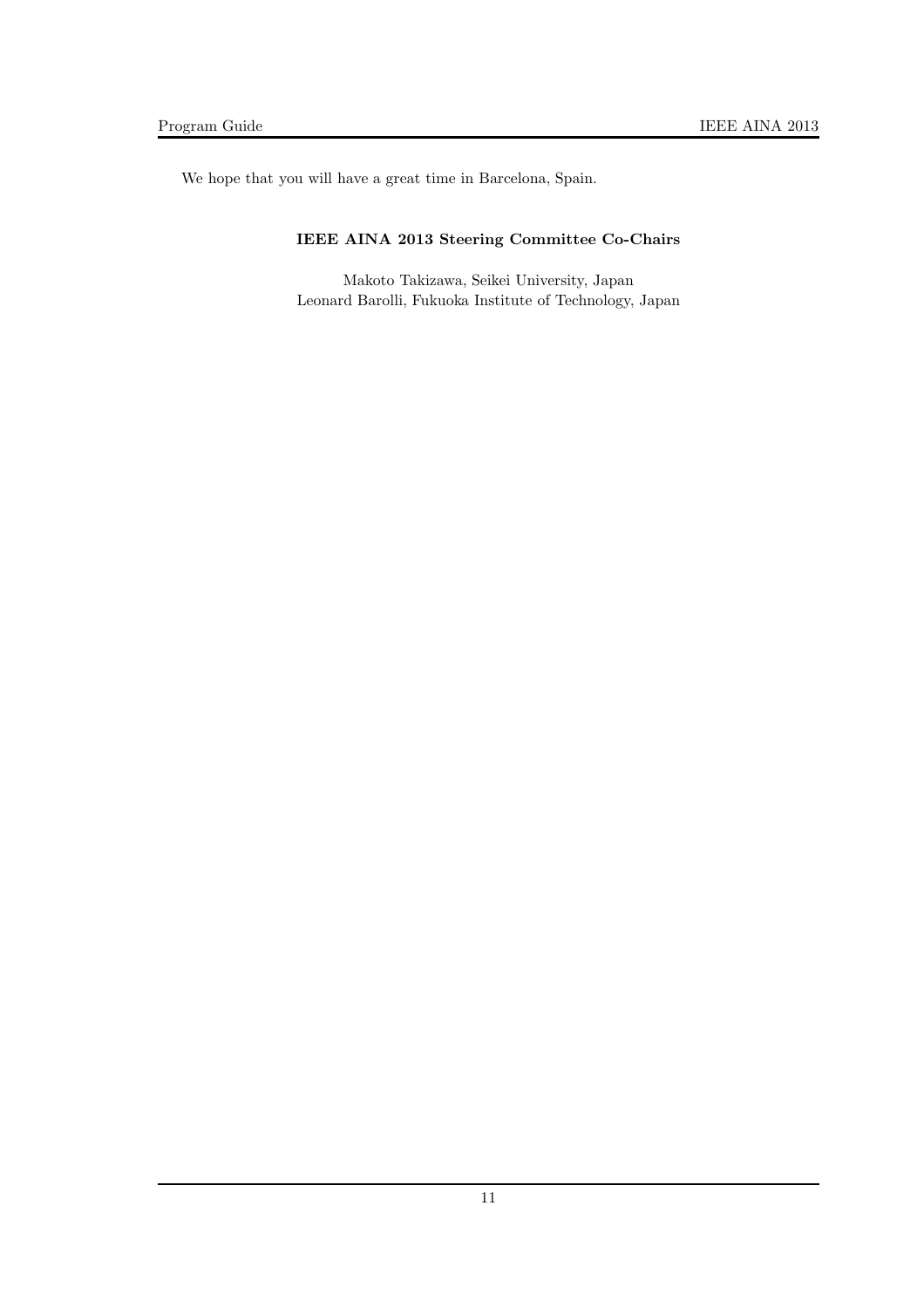# Message from IEEE AINA 2013 Workshops Co-Chairs

<span id="page-12-0"></span>Welcome to the AINA 2013 workshops to be held in conjunction with the 27th IEEE International Conference on Advanced Information Networking and Applications, in Barcelona, Spain. The goal of AINA workshops is to provide a forum for international researchers and practitioners to exchange and share their new ideas, research results, and ongoing work on leading-edge topics in the different fields of information networks and their applications. Some of the accepted workshops deal with topics that open up perspectives beyond the ordinary, thus enriching the topics usually addressed by the AINA conference.

For this edition, the following 23 symposiums and workshops will be held with AINA 2013.

- 1. The Sixth International Workshop on Data Management for Wireless and Pervasive Communications (DMWPC 2013)
- 2. The Second International Workshop on Networked Virtual Enterprises (NetVE 2013)
- 3. The Eighth International Workshop on the Performance Analysis and Enhancement of Wireless Networks (PAEWN 2013)
- 4. The Second International Workshop on Renewable Computing Systems (WReCS 2013)
- 5. The Sixth International Symposium on Mining and Web (MAW 2013)
- 6. The Fifth International Workshop on Disaster and Emergency Information Network Systems (IWDENS 2013)
- 7. The Sixth International Workshop on Bio and Intelligent Computing (BICom 2013)
- 8. The Ninth International Workshop on Heterogeneous Wireless Networks (HWISE 2013)
- 9. The Sixth International Workshop on Telecommunication Networking, Applications and Systems (TeNAS 2013)
- 10. The Fourth International Workshop on Cloud Computing, Services and Interoperability (CCSI 2013)
- 11. The Seventh International Symposium on Security and Multimodality in Pervasive Environment (SMPE 2013)
- 12. The Second International Workshop on inter-Clouds and Collective Intelligence (iCCI 2013)
- 13. The Ninth International Symposium on Frontiers of Information Systems and Network Applications (FINA 2013)
- 14. The Third International Workshop on Protocols and Applications with Multi-Homing Support (PAMS 2013)
- 15. The First International Workshop on Collaborative Enterprise Systems (COLLABES 2013)
- 16. The First International Workshop on Informatics for Intelligent Context-Aware Enterprise Systems (ICAES 2013)
- 17. The International Workshop on Cloud Computing: Project and Initiatives (CCPI 2013)
- 18. The First International Workshop on Pervasive Internet of Things and Smart Cities (PITSaC 2013)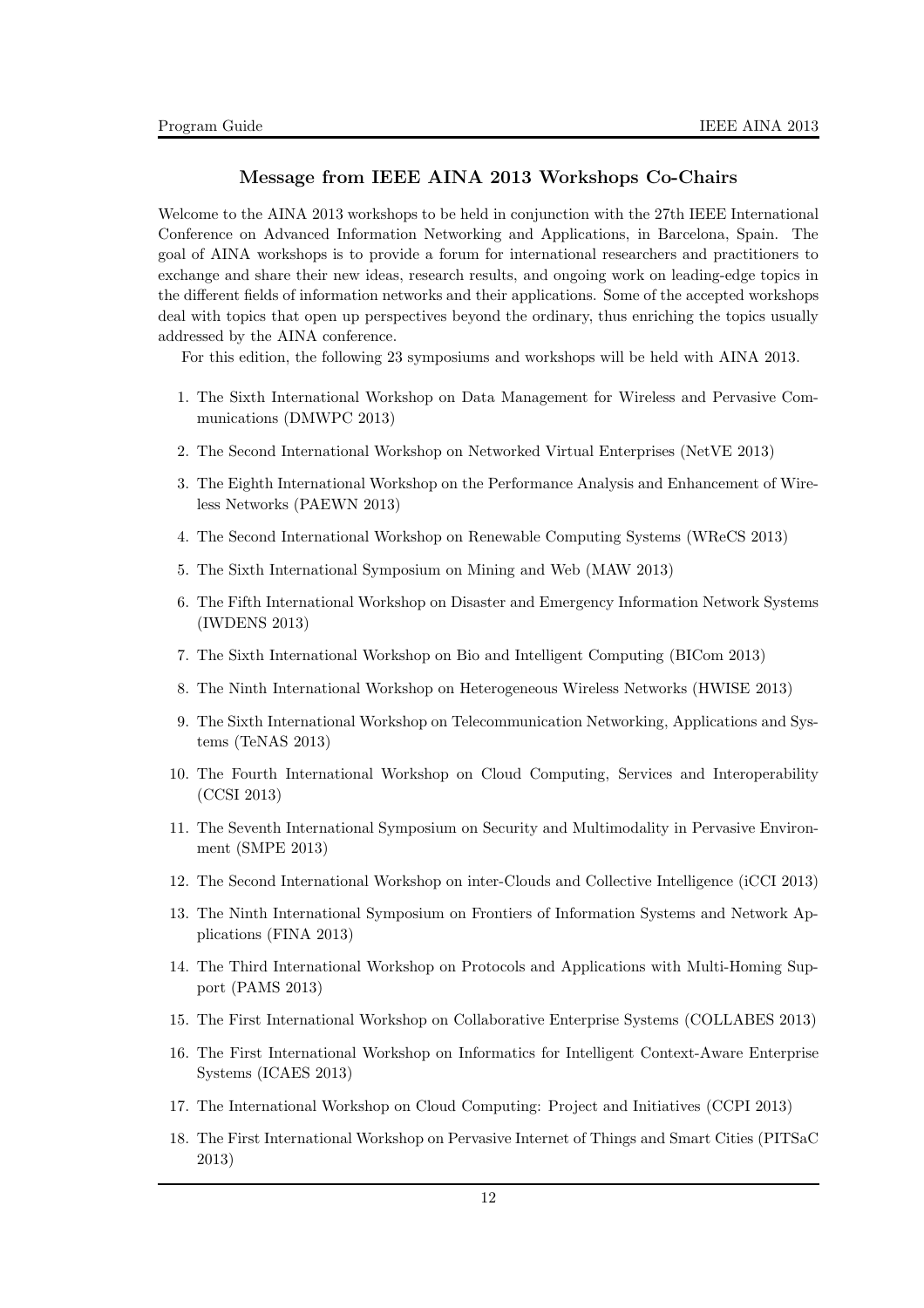- 19. The First International Workshop on Engineering Object-Oriented Parallel Software (EOOPS 2013)
- 20. The First International Workshop on Network Management and Monitoring (NetMM 2013)
- 21. The First International Workshop on Social Media & Mobility in Enterprises (SMME 2013)
- 22. The International Workshop on Bioinformatics and Life Science Modeling and Computing (BLSMC 2013)
- 23. The First International Workshop on Energy-Aware Systems, Communications and Security (EASyCoSe 2013)

We would like to thank the community for their great response to IEEE AINA 2013 workshops. The excellent technical program of the workshops was the result of professional collaboration from workshop chairs, workshop program committees, reviewers, and authors.

We would like to give our special thanks to Prof. Makoto Takizawa and Prof. Leonard Barolli, the Steering Committee Chairs of IEEE AINA International Conference, for their strong encouragement and guidance to organize the AINA 2013 workshops and symposiums. We would like to thank IEEE AINA 2013 General Co-Chairs, Prof. Fatos Xhafa, Dr. Kin Fun Li, and Prof. Minoru Uehara, for their advice in making possible the organization of IEEE AINA 2013 workshops and symposiums. We are thankful to IEEE AINA2013 Program Co-Chairs, Prof. Hui- Huang Hsu, Prof. Beniamino Di Martino, and Prof. Shengrui Wang for their support and help in preparing the technical program of AINA 2013 workshops and symposiums. We express special thanks to Dr. Makoto Ikeda, Mr. Elis Kulla, and Ms. Evjola Spaho for their timely unlimited support as web administrators.

We wish all of you entertaining and rewarding experiences in all workshops and the IEEE AINA 2013 International Conference.

#### IEEE AINA 2013 Workshops Co-Chairs

Tomoya Enokido, Rissho University, Japan Wenny Rahayu, La Trobe University, Australia Markus Aleksy, ABB AG, Germany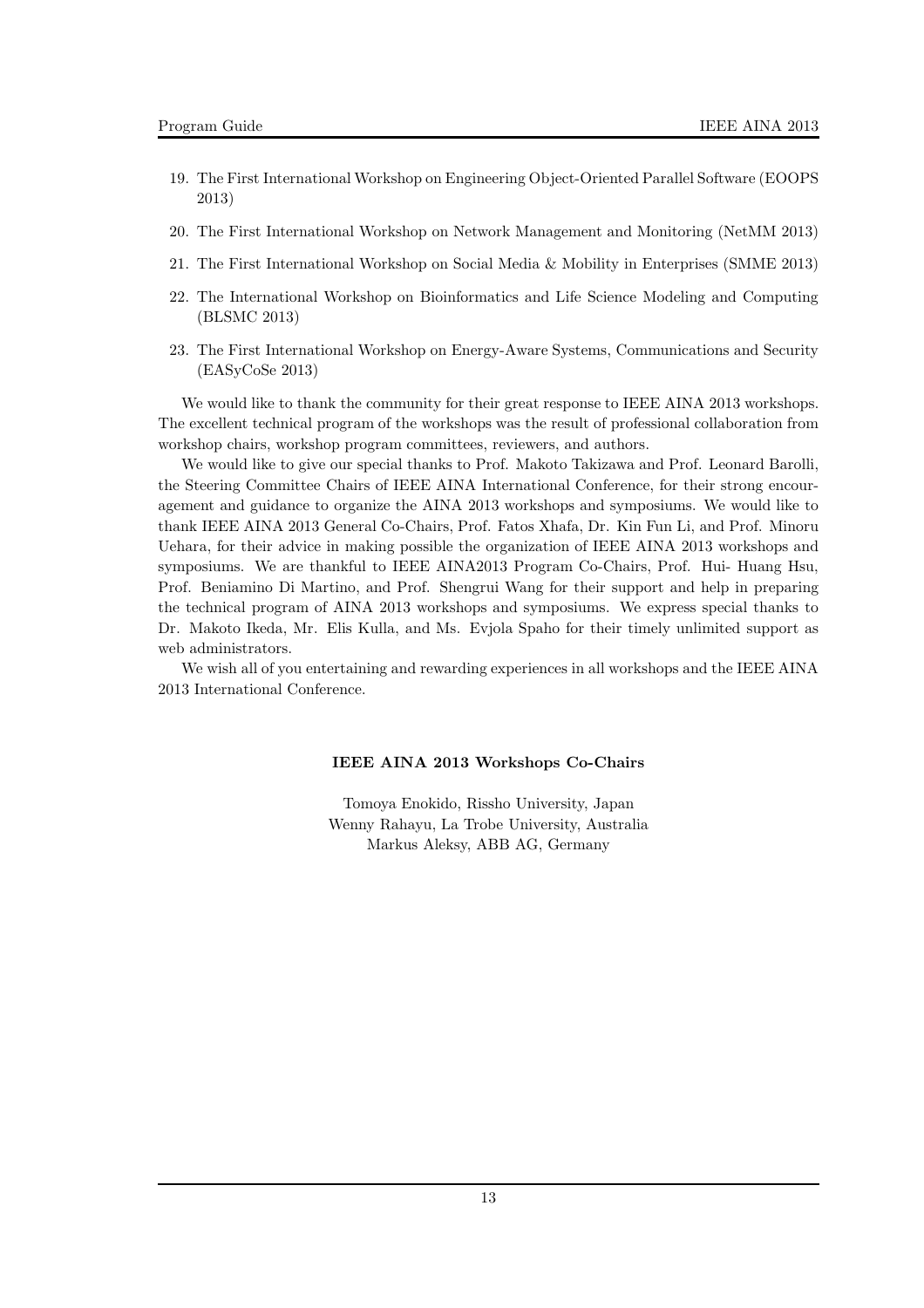# IEEE AINA 2013 Keynote I

#### <span id="page-14-0"></span>Dr. Wenny Rahayu, Associate Professor, La Trobe University, Australia

#### Data Integration and Visualisation in Temporal Spatial Decision Support Systems

Abstract: With the development of global standards for data interchange in time critical domains such as air traffic control, transportation systems, and medical informatics, the general industry in these areas have started to move into a more data-centric operations and services. The main aim of the standards is to support integration and collaborative decision support systems that are operationally driven by the underlying data.

The problem that impedes rapid and correct decision-making is that information is often segregated in many different formats and domains, and integrating them has been recognised as one of the major problems. For example, in the aviation industry, weather data given to flight en-route has different formats and standards from those of the airport notification messages. The fact that messages are exchanged using different standards has been an inherent problem in data integration in many spatial temporal domains. The solution is to provide seamless data integration so that a sequence of information can be analysed on the fly.

Our aim is to develop an integration method for data that comes from different domains that operationally need to interact together. We especially focus on those domains that have temporal and spatial characteristics as their main properties. For example, in a flight plan from Melbourne to Barcelona which comprises of multiple international airspace segments, a pilot can get an integrated view of the flight route with the weather forecast and airport notifications at each segment. This is only achievable if flight route, airport notifications, and weather forecast at each segment are integrated in a spatial temporal system.

In this talk, our recent efforts in large data integration, filtering, and visualisation will be presented. These integration efforts are often required to support real-time decision making processes in emergency situations, flight delays, and severe weather conditions. In particular, our work has been targeted for situations where current and predicted spatial-temporal data (moving objects and static objects) is an essential part of the decision making.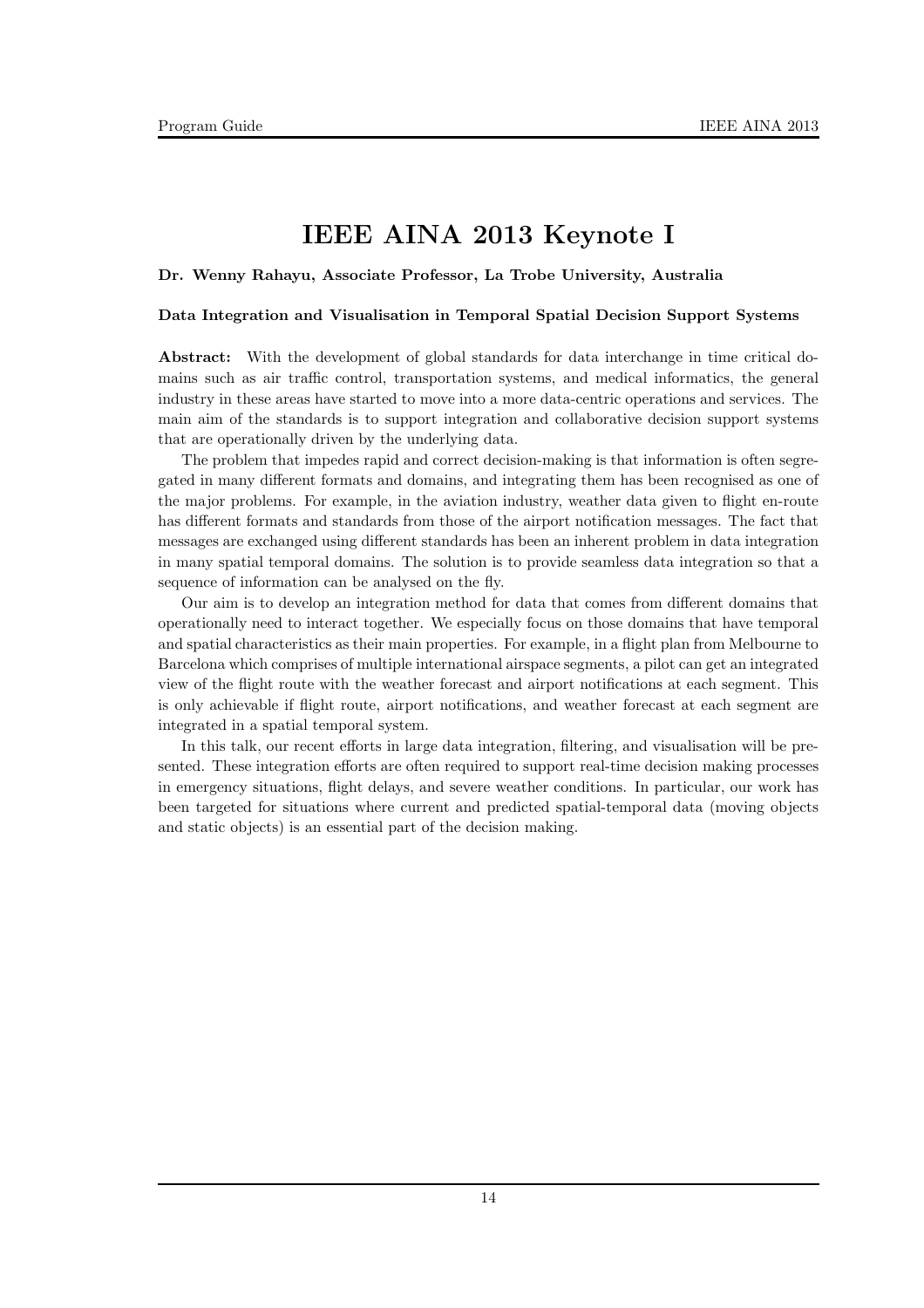# IEEE AINA 2013 Keynote II

#### <span id="page-15-0"></span>Prof. Antonio Skarmeta, University of Murcia, Spain

#### The Impact of Internet of Things in Big Data Approach and Future Internet

Abstract: The evolution of the Internet towards the Future Internet, with the Internet of Things (IoT) as one of the main drivers, is defining an extension from the initial Internet. This Intranet of Things is being extended to smart things with a higher scalability, pervasiveness, and integration into the Internet Core. The ongoing and future work aims to create an extended Internet of Things. This requires both an architecture and products that allow for the extension of the Internet technologies, in order to reach a homogeneous integration of the Future Internet, Services, People, and Things with the Future Internet of Things, Services and People.

This drives to integrate everything into the Internet Core is motivated by the market wish to have all processes remotely accessible, together with an understanding that re- engineering an infrastructure to allow this for each application would be prohibitively costly and time-consuming. Moreover, the current evolution from uniform mass markets, to personalized ones, where the customization and user-specified adaptation is a requirement, makes the sort of uniform infrastructure found in Internet, imperative. This allows many components to be re-used, and services to be shared, with correspondingly huge economies of scale and shortened completion times.

The Internet of Things (IoT) fills the gap between the needs arising from the evolution of the market, information, users, and things, by moving all of them to a common framework, the Internet, and at the same time give possibility to new challenges as the amount of additional information that can be generated and use. This Big Data challenge will have also impact on the use of IoT in new areas like Smart Cities, Transportation and several others what will affect the Future Internet ecosystem globally.

In this talk, recent efforts in the integration of IPv6 into the IoT, with emphasis on legacy system support and the coexistence strategy for the management of heterogeneous technologies and architectures. These integration efforts will be presented over some environments and instantiation that are devoted for support Smart Cities scenarios like efficient energy management, or intelligent transport systems and the use of the data gathering capabilities over new decision support system based on the IoT integration.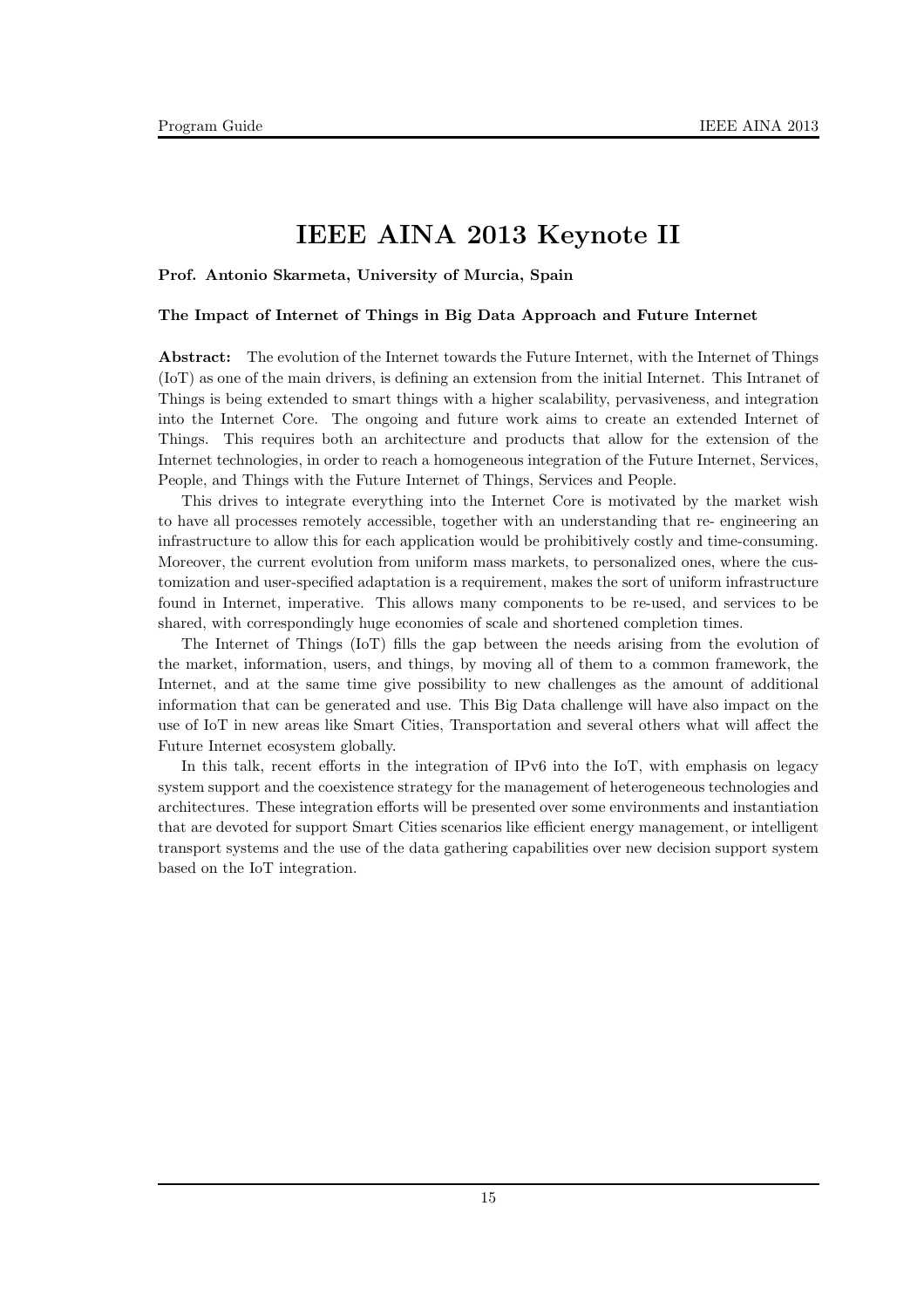

# <span id="page-16-0"></span>IEEE AINA 2013 Main Conference and Workshops Program

<span id="page-16-2"></span><span id="page-16-1"></span>Monday, March 25, 2013

08:00 Registration

09:00-10:30 Single Session: Opening and Keynote I

<span id="page-16-3"></span>IEEE AINA 2013 Keynote Talk I (PLENARY ROOM)

<span id="page-16-4"></span>Dr. Wenny Rahayu: Data Integration and Visualisation in Temporal Spatial Decision Support Systems

# 10:30-11:00 Coffee Break

# 11:00-12:30 Parallel Sessions

#### <span id="page-16-6"></span><span id="page-16-5"></span>AINA-S1: Energy-Efficient & Energy Management Algorithms & Systems - Room 1

1. An Energy-Efficient Redundant Execution Algorithm by Terminating Meaningless Redundant Processes

Tomoya Enokido, Ailixier Aikebaier, Makoto Takizawa

- 2. A Energy Efficient Data Collection Method by Two Types Routes Selection in Triage Networks Takuya Okamoto, Takuya Saito, Hiroshi Shigeno
- 3. A Dynamic Energy-aware Server Selection Algorithm Takuro Inoue, Ailixier Aikebaier, Tomoya Enokido, Makoto Takizawa
- 4. PLEMS: Plug Load Energy Management Solution for Enterprises Animikh Ghosh, Ketan Patil, Sunil Kumar Vuppala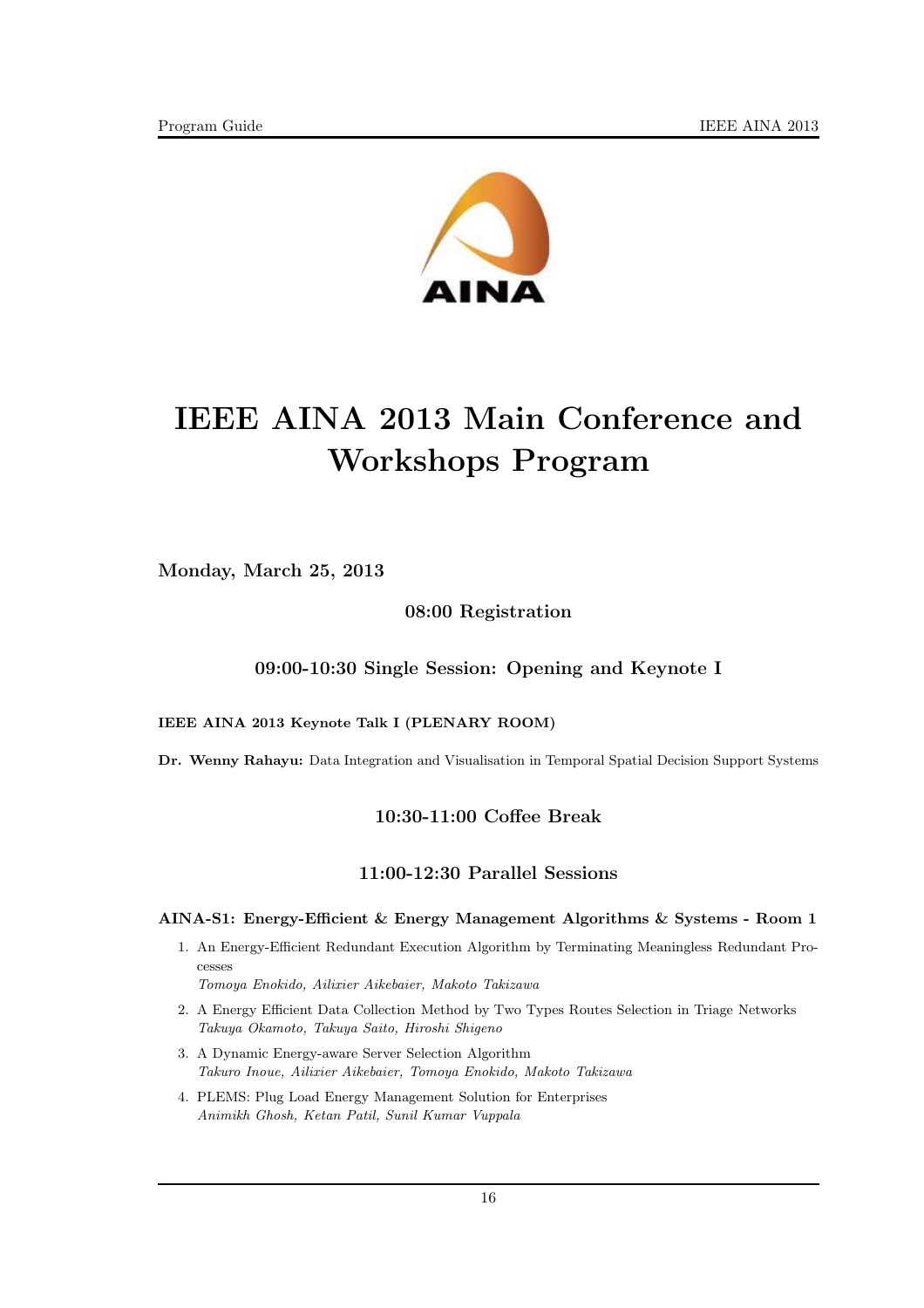#### <span id="page-17-0"></span>AINA-S2: Clustering in Sensor Networks - Room 2

- 1. Overlapped Schedules with Centralized Clustering for Wireless Sensor Networks Ibrahim Ammar, Guzlan Miskeen, Irfan Awan
- 2. A Novel Cluster-based Energy Efficient Routing in Wireless Sensor Networks Aboobeker Sidhik Koyamparambil Mammu, Ashwani Sharma, Unai Hernandez-Jayo, Nekane Sainz
- 3. An Event-Driven Clustering Scheme for Data Aggregation in Real-Time Wireless Sensor Networks Besem Abid, Wiem Elghazel, Hamida Seba, Souleymane Mbengue
- 4. Distributed Spatial Correlation-based Clustering for Approximate Data Collection in WSNs Zhidan Liu, Wei Xing, Bo Zeng, Yongchao Wang, Dongming Lu

#### <span id="page-17-1"></span>AINA-S3: Inter-Cloud and Data Centers - Room 3

- 1. The inter-cloud meta-scheduling (ICMS) framework Stelios Sotiriadis, Nik Bessis, Pierre Kuonen, Nick Antonopoulos
- 2. An Architecture for Community Clouds Using Concepts of the Intercloud Mark Gall, Angelika Schneider, Niels Fallenbeck
- 3. HCube: A Server-centric Data Center Structure for Similarity Search Rodolfo da Silva Villaca, Rafael Pasquini, Luciano Bernardes de Paula, Mauricio Ferreira Magalhaes
- 4. SimIC: Designing a new Inter-Cloud Simulation platform for integrating large-scale resource management Stelios Sotiriadis, Nik Bessis, Nick Antonopoulos, Ashiq Anjum

#### <span id="page-17-2"></span>AINA-S4: Network Attack and Malware Detection - Room 4

- 1. A Study on Noise-Tolerant PN Code-Based Localization Attacks to Internet Threat Monitors by Exploiting Multiple Ports Masaki Narita, Bhed Bahadur Bista, Toyoo Takata
- 2. Network Attack Analysis and the Behaviour Engine Anthony Paul Benham, Huw Read, Iain Sutherland
- 3. Game-based Simulation of Distributed Denial of Service (DDoS) Attack and Defense Mechanisms of Critical Infrastructures Rainer Poisel, Marlies Rybnicek, Simon Tjoa
- 4. A New Android Malware Detection Approach Using Bayesian Classification Suleiman Y. Yerima, Sakir Sezer, Gavin McWilliams, Igor Muttik

#### <span id="page-17-3"></span>W-FINA-S1: Mobile, Ad Hoc and Mesh Networks - Room 5

- 1. Impact of IEEE 802.11 PHY/MAC Strategies on Routing Performance in Wireless Mesh Networks Chiraz Houaidia, Hanen Idoudi, Adrien Van Den Bossche, Thierry Val, Leila Saidane
- 2. Multihop Mobility Metrics based on Link Stability Namusale Chama, Rute C. Sofia,Susana Sargento
- 3. CORP: An Efficient Protocol to Prevent Data Loss in Mobile Ad-Hoc Networks Ganapathy Mani
- 4. Early Detection Method of Service Quality Reduction Based on Linguistic and Time Series Analysis of Twitter

Kazushi Ikeda, Gen Hattori, Chihiro Ono, Hideki Asoh, Teruo Higashino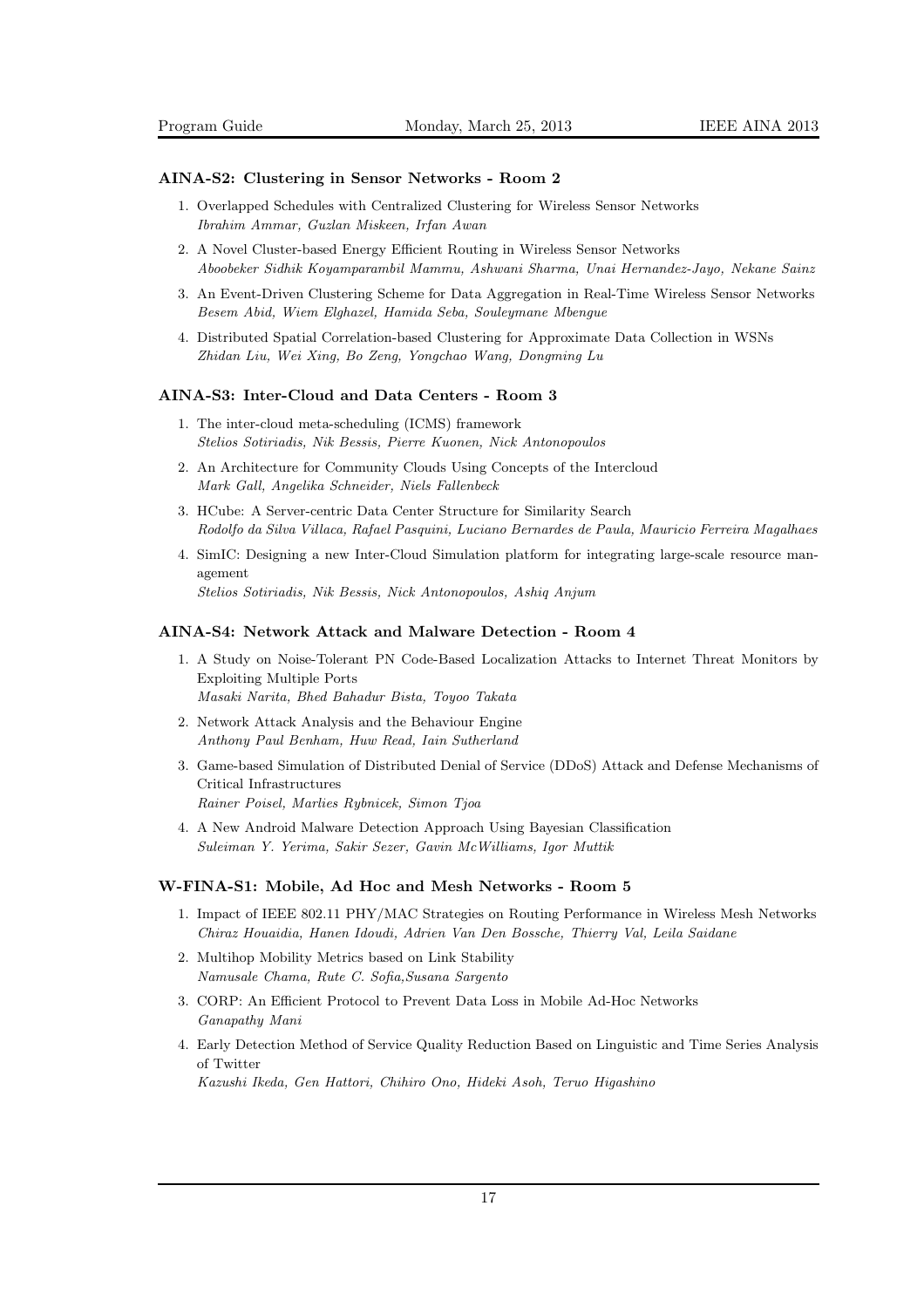#### <span id="page-18-0"></span>W-FINA-S2: Distributed and Parallel Systems - Room 6

- 1. Applying Reputation to Virtual Magnetic Networks Henrique Galperin, Luiz Augusto de Paula Lima Jr., Alcides Calsavara
- 2. Performance Evaluation of Hierarchical-Torus NoC Samia Loucif
- 3. Acceleration of Communication-Aware Task Mapping Techniques through GPU Computing Javier Reyes, Juan Manuel Orduna, Guillermo Vigueras, Rafael Tornero

#### <span id="page-18-1"></span>W-HWISE-S1: Ad-Hoc Networks - Room 7

- 1. Extensive Simulation Performance Analysis for DSDV, DSR and AODV MANET Routing Protocols Qutaiba Razouqi, Ahmed Boushehri, Mohamed Gaballah, Lina Alsaleh
- 2. Effect Of Relay Nodes On End-to-end Delay In Multi-hop Wireless Ad-hoc Networks Raja Vara Prasad Yerra, Pachamuthu Rajalakshmi
- 3. A Novel Probabilistic Key Management Algorithm for Large-scale MANETs Mohammed Gharib, Ehsan Emamjomeh-Zadeh, Ashkan Norouzi-Fard, Ali Movaghar
- 4. GAODV: A Modified AODV against single and collaborative Black Hole attacks in MANETs Sanjay K. Dhurandher, Isaac Woungang, Raveena Mathur, Prashant Khurana
- 5. A Secure and Efficient Authentication Protocol (SEAP) for MANETs w ith Membership Revocation Soumyadev Maity, R. C. Hansdah

#### <span id="page-18-2"></span>W-HWISE-S2: WSNs Algorithms and Systems - Room 8

1. Performance Comparison of Wireless Sensor Networks for Different Speeds of Multi Mobile Sensor Nodes

Tao Yang, Elis Kulla, Leonard Barolli, Gjergji Mino, Makoto Takizawa

- 2. A distributed TDMA slot scheduling algorithm for spatially correlated contention in WSNs Ashutosh Bhatia, R.C. Hansdah
- 3. Inner-Distance Measurement and Shape Recognition of Target Object Using Networked Binary Sensors

Shigeo Shioda

4. Proposal and Implementation of Encounter Data Transmission with Ultrasonic Sensor-based Active Wakeup Mechanism for Energy Efficient Sparse Wireless Sensor Network Tatsuhiko Nakano, Yutaka Arakawa, Shigeaki Tagashira, Akira Fukuda, Riadh Dhaou

#### <span id="page-18-3"></span>W-PAEWN-S1: WSNs, VANETS, and Mesh Networks - Room 9

- 1. Simulating Wireless Nano Sensor Networks in the NS-3 platform G. Piro, L.A. Grieco, G. Boggia, P. Camarda
- 2. An Admission Control Scheme Based on Transmission Scheduling for Wireless Mesh Networks Dromard Juliette, Khoukhi Lyes, Khatoun Rida
- 3. An LSPI based reinforcement learning approach to enable network cooperation in cognitive wireless sensor network

Milos Rovcanin, Eli De Poorter, Ingrid Moerman, Piet Demeester

4. A Performance evaluation of load balancing and QoS-aware gateway discovery protocol for VANETs Noura Aljeri, K. Abrougui, M. Almulla, A. Boukerche

#### <span id="page-18-4"></span>PITSAC: Tutorial - Plenary Room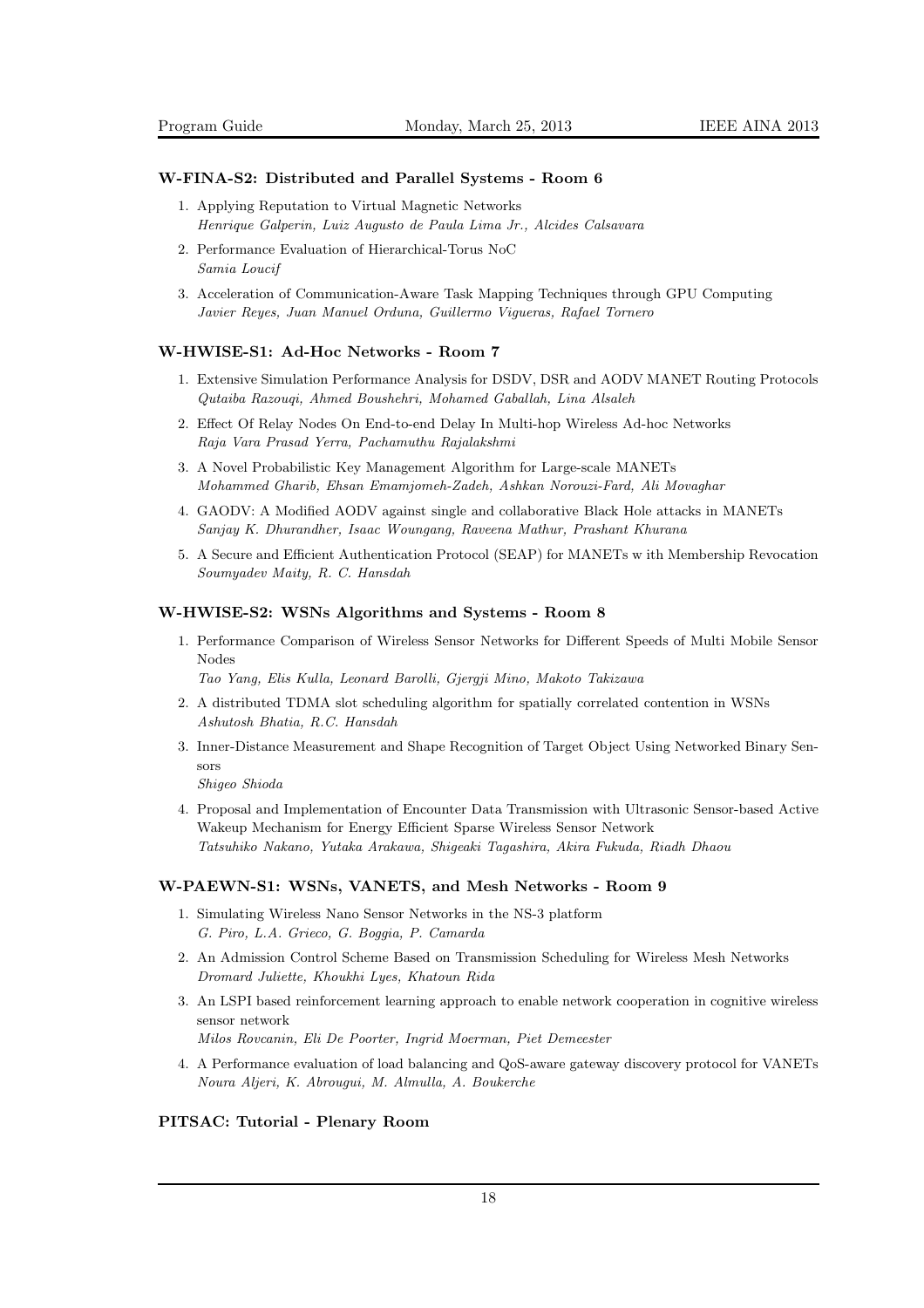# 12:30-14:00 Lunch Break

# 14:00-15:30 Parallel Sessions

#### <span id="page-19-2"></span><span id="page-19-1"></span><span id="page-19-0"></span>AINA-S5: Distributed and Parallel Systems - Room 1

- 1. Coordination and Computation in distributed intelligent MEMS Julien Bourgeois, Jiannong Cao, Michel Raynal, Dominique Dhoutaut, Benoit Piranda, Eugen Dedu, Ahmed Mostefaoui, Hakim Mabed
- 2. ShmStreaming: A Shared Memory Approach for Improving Hadoop Streaming Performance Longbin Lai, Jingyu Zhou, Long Zheng, Huakang Li, Yanchao Lu, Feilong Tang, Minyi Guo
- 3. Low Complexity Routing Algorithm for Rearrangeable Switching Networks Amitabha Chakrabarty, Martin Collier
- 4. Steady State Genetic Algorithm for Ground Station Scheduling Problem Fatos Xhafa, Admir Barolli, Makoto Takizawa

#### <span id="page-19-3"></span>AINA-S6: Multimedia and Social Networking - Room 2

- 1. Design and Simulation of a Distributed Control Scheme for Inter-Destination Media Synchronization Mario Montagud, Fernando Boronat, Hans Stokking
- 2. Local Search Heuristics for Media Streams Planning Problem Jiri Marek, Petr Holub, Hana Rudova
- 3. QoS for JPEG2000 Storage System. Based on Data Structure Jesus M. Barbero, Carolina Gallardo
- 4. A Comparative Study of Expert Search Strategies in Online Social Networks Yuh-Jzer Joung, Shy-Min Chen, Chih-Chang Wu, Terry Hui-Ye Chiu

#### <span id="page-19-4"></span>AINA-S7: Security and Reliability in Wireless Sensor Networks - Room 3

1. Energy-efficient Data Gathering for Road-side Sensor Networks ensuring Reliability and Faulttolerance

Suchetana Chakraborty, Sandip Chakraborty, Sukumar Nandi, Sushanta Karmakar

- 2. A Residual Error Control Scheme in Single-Hop Wireless Sensor Networks Bafrin Zarei, Vallipuram Muthukkumarasay, Xin-Wen Wu
- 3. How to Build Random Key Pre-distribution Schemes with Self-healing for Multiphase WSNs Atsuko Miyaji, Kazumasa Omote

#### <span id="page-19-5"></span>AINA-S8: Services Computing - Room 4

- 1. Grid on Cloud Shinichiro Kibe, Motoi Yamagiwa, Minoru Uehara
- 2. ETIS Efficient Trust and Identity Management System for Federated Service Providers Makarand V. Bhonsle, Nayot Poolsappasit, Sanjay K. Madria
- 3. A New Concurrency Control Language for Transactional Process in Service-Oriented Architecture Gwan-Hwan Hwang, Chi Wu-Lee, Han-Meng Chiang
- 4. AAGA: Affinity-Aware Grouping for Allocation of Virtual Machines Jianhai Chen, Kevin Chiew, Deshi Ye, Liangwei Zhu, Wenzhi Chen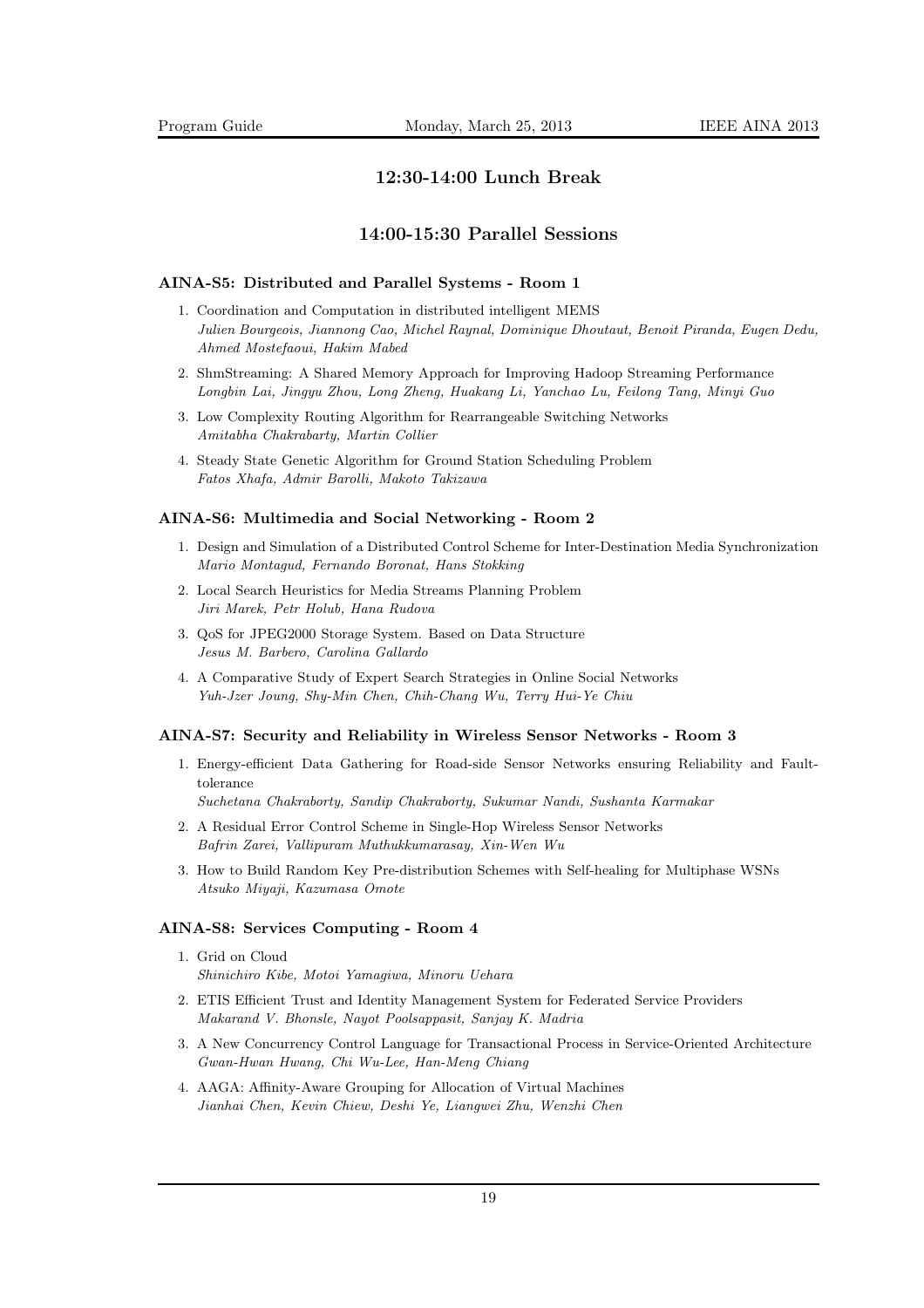#### <span id="page-20-0"></span>W-FINA-S3: Communication Technologies - Room 5

- 1. A New Active Path Identification and Filtering Method Lin Chen,Guilin Cai, Ming He, Zhihong Liu
- 2. The Throughput Benefits of Network Coding for SW-ARQ Communication Alaa Alsebae, Mark Leeson, Roger Green
- 3. On the Gaussian Characteristics of Aggregated Short-lived Flows on High-Bandwidth Links Ghasem Kahe, Amir Hossein Jahangir

#### <span id="page-20-1"></span>W-FINA-S4: Modeling and Multimedia Systems - Room 6

- 1. Modeling Controls for Compliance & An Analysis of Business Process Modeling Languages Hans Betke, Kai Kittel, Stefan Sackmann
- 2. Image Objects Phase/Intensity Measurements with Conjugated Liquid Crystal Modulators over Mach-Zehnder Interferometry Jen-Fa Huang,Ta-Chun Nieh, Yu-Chang He
- 3. Experiment of Geometrically Invariant and Unneeded Synchronism Watermarking Using Winding Number Hiroki Nishikawa, Yoshio Kakizaki, Keiichi Iwamura, Isao Echizen

# <span id="page-20-2"></span>W-HWISE-S3: Network Applications - Room 7

- 1. Access Control with RFID in the Internet of Things Steffen Elmstrom Holst Jensen, Rune Hylsberg Jacobsen
- 2. Scheduling Workflows in Multi-Cluster Environments Silvio Luiz Stanzani, Liria Matsumoto Sato, Marco A. S. Netto
- 3. Empirical Evaluation of Superposition Coded Multicasting for Scalable Video Chun Pong Lau, Basem Shihada, Pin-Han Ho
- 4. Improving Secure Routing Protocols Using Additional Features Jose Luis Tornos, Jose Luis Salazar

#### <span id="page-20-3"></span>W-HWISE-S4: WSNs Performance Analysis - Room 8

- 1. On Determining Bandwidth Usage Threshold to Support Real-Time Multimedia Applications in Wireless Multimedia Sensor Networks Muhammad Omer Farooq, Thomas Kunz
- 2. Single-Sink Mobility Performance Analysis on a Wireless Senosr Networks Majid Bayani, Luis Lopez
- 3. Wireless Networks Sensors and Social Streams Dmitry Namiot, Manfred Sneps-Sneppe

#### <span id="page-20-4"></span>W-PAEWN-S2: Communication Systems - Room 9

- 1. A Modular Architecture for QoS Provisioning over Wireless Links Maurizio Casoni, Alessandro Paganelli, Paolo Valente
- 2. Multi-threaded Simulation of 4G Cellular Systems within the LTE-Sim Framework Alessandro Pellegrini, Giuseppe Piro
- 3. Effect of radio interference models on the performance of time slot assignment algorithms in IEEE 802.16j relay networks

Ryosuke Mine, Go Hasegawa, Yoshiaki Taniguchi, Hirotaka Nakano

4. Joint Random Linear Network Coding and Convolutional Code with Interleaving for Multihop Wireless Network

Misfa Susanto, Yim Fun Hu, Prashant Pillai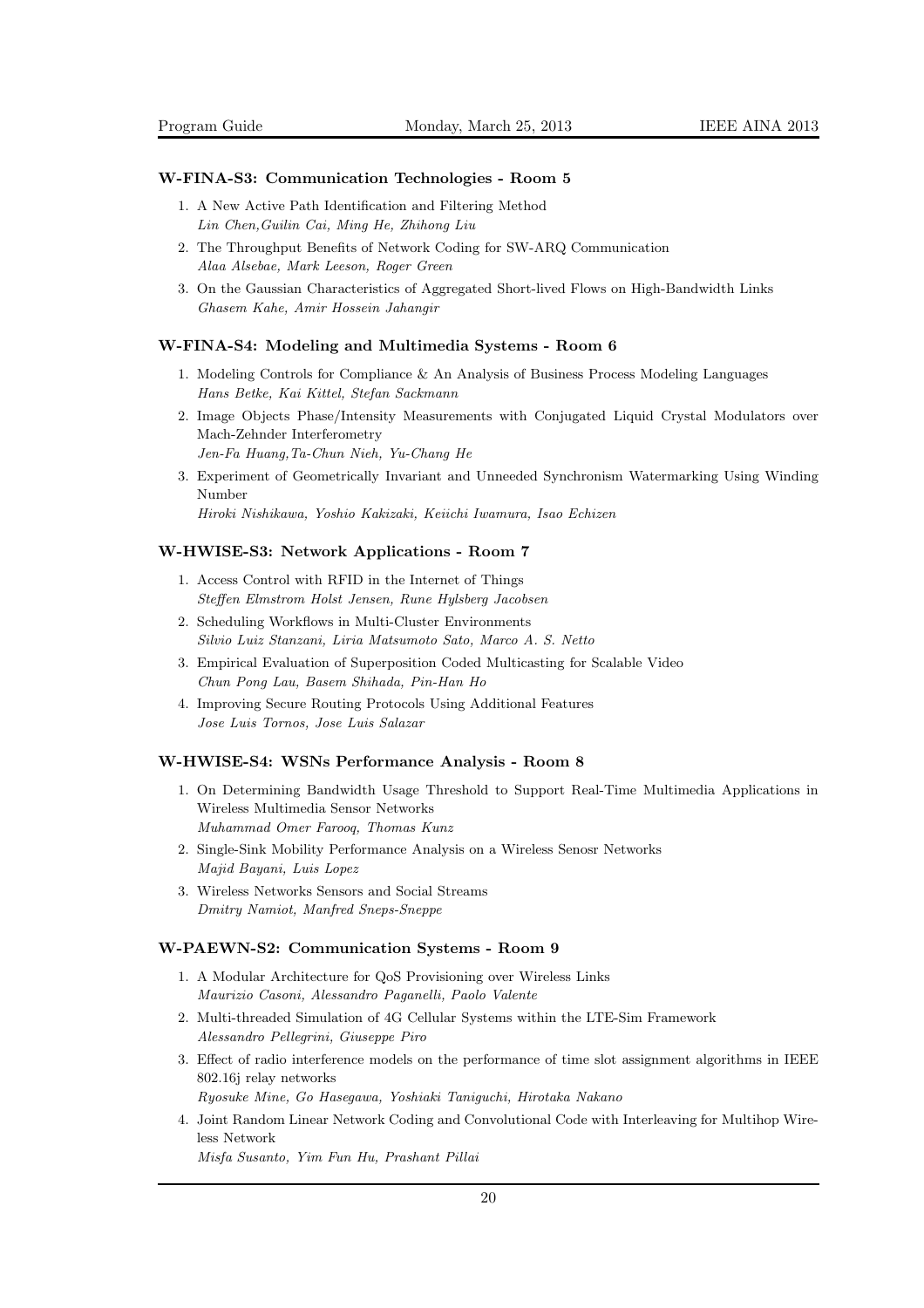#### <span id="page-21-1"></span><span id="page-21-0"></span>PITSAC: Tutorial - Plenary Room

# 15:30-16:00 Coffee Break

# 16:00-17:30 Parallel Sessions

#### <span id="page-21-3"></span><span id="page-21-2"></span>AINA-S9: Security Analysis - Room 1

- 1. Passive OS Fingerprinting by DNS Traffic Analysis Takashi Matsunaka, Akira Yamada, Ayumu Kubota
- 2. Learning Anomalies in IDSs by means of Multivariate Finite Mixture Models Nicola Greggio
- 3. A Generic Construction of Proxy Signatures from Certificateless Signatures Lei Zhang, Qianhong Wu, Bo Qin, Josep Domingo-Ferrer, Peng Zeng, Jianwei Liu, Ruiying Du
- 4. A Network Modeling and Analysis Tool for Perfectly Secure Communication Stefan Rass, Benjamin Rainer, Matthias Vavti, Stefan Schauer

#### <span id="page-21-4"></span>AINA-S10: Network Applications - Room 2

- 1. Directional Pulse/Tone Based Channel Reservation Lucas de Melo Guimaraes, Jacir Luiz Bordim
- 2. A Risk Taking Routing Algorithm for Delay Tolerant Networks Maziar Mirzazad Barijough, Nasser Yazdani, Djamshid Tavangarian, Robil Daher
- 3. LABERIO: Dynamic load-balanced routing in OpenFlow-enabled networks Hui Long, Yao Shen, Minyi Guo, Feilong Tang
- 4. A failure recovery method based on cycle structure and its verification by OpenFlow Junichi Nagano, Norihiko Shinomiya

#### <span id="page-21-5"></span>AINA-S11: Wireless Mesh Networks - Room 3

- 1. Node Placement in WMNs: Performance Evaluation of WMN-GA System for Weibull and Exponential Distribution of Mesh Clients Tetsuya Oda, Evjola Spaho, Admir Barolli, Fatos Xhafa, Leonard Barolli, Makoto Takizawa
	-
- 2. An Energy Efficient Distributed Scheduling Scheme for Wireless Mesh Networks Kanthaiah Sivapragasam Vijayalayan, Aaron Harwood, Shanika Karunasekera
- 3. Analysis of WMN-GA Simulation Results: WMN Performance Considering Hot-spot Scenario Makoto Ikeda, Tetsuya Oda, Elis Kulla, Taiki Honda, Leonard Barolli, Fatos Xhafa
- 4. Design of Optimized AODV Routing Protocol for Multi-Interface Multi-Channel Wireless Mesh Networks

Won-Suk Kim, Sang-Hwa Chung

#### <span id="page-21-6"></span>AINA-S12: Wireless Sensor Networks Protocols - Room 4

- 1. A Chaining Selective Wakeup Strategy for a Robust Continuous Object Tracking in Practical Wireless Sensor Networks Hyungseop Hong, Seungmin Oh, Jeongcheol Lee, Sang-Ha Kim
- 2. ABRM: In-Network Aggregation Based Routing Protocol for Mobile Sensor Networks with Multiple Mobile Sinks Maged S. Soliman, Hossam M. A. Fahmy, Ashraf E. Salem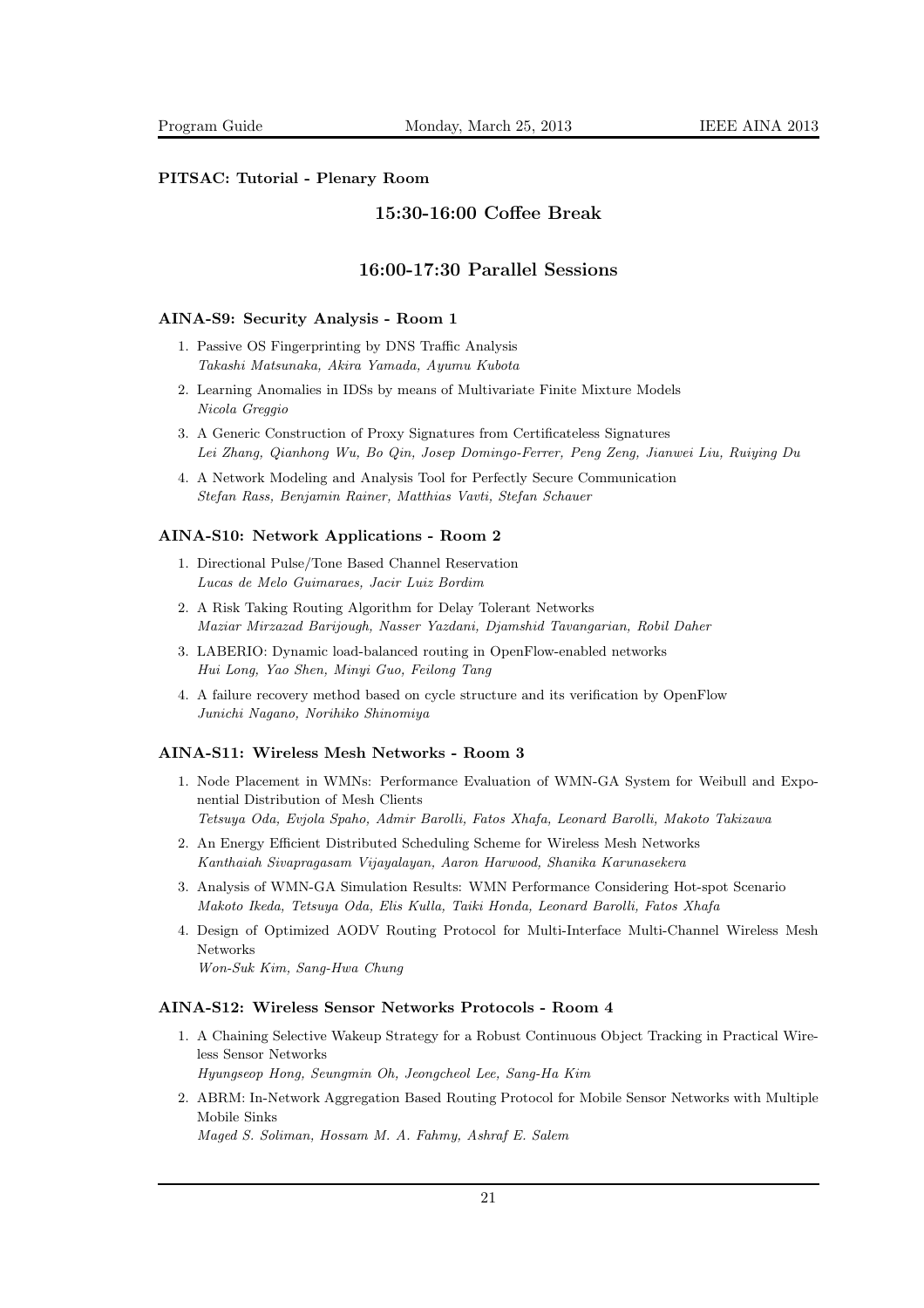- 3. The problem of joint scheduling and power assignment in wireless sensor networks Ada Gogu, Supriyo Chatterjea, Dritan Nace, Arta Dilo
- 4. Dynamic Aggregation Protocol for Wireless Sensor Networks Adel Mounir Sareh Said, Ashraf William Ibrahim, Ahmed Soua, Hossam Afifi

#### <span id="page-22-0"></span>W-FINA-S5: Authentication and Secure Systems - Room 5

- 1. An ECC-Time Stamp based Mutual Authentication and Key Management Scheme for WSNs Gaurav Indra, Renu Taneja
- 2. An add-on for Security on Concurrent Multipath Communication SCTP Hamideh Jabalameli, Abbas Malekpour, Rashid Hassani, Peter Luksch
- 3. DNS Update Extension to IPv6 Secure Addressing Hosnieh Rafiee, Martin von Lwis, Christoph Meinel

#### <span id="page-22-1"></span>W-FINA-S6: Wireless and Sensor Networks - Room 6

- 1. Data Collection From Isolated Clusters in Wireless Sensor Networks Using Mobile Ferries Konstantin Mikhaylov, Jouni Tervonen
- 2. A Novel Cluster Head Selection Method based on K-Means Algorithm for Energy Efficient Wireless Sensor Network

Geon Yong Park, Heeseong Kim, Hwi Woon Jeong, Hee Yong Youn

3. Performance Analysis of Medium Access Control Protocol for Wireless Body Area Networks Nourchene Bradai, Lamia Chaari Fourati, Lotfi Kamoun

#### <span id="page-22-2"></span>W-HWISE-S5: Vehicular Networks Applications - Room 7

- 1. Vehicle Path Verification using Wireless Sensor Networks Gerry Howser, Sriram Chellappan, Vamsi Paruchuri
- 2. WiFi for Vehicular Communication Systems Janis Jansons, Ernests Petersons, Nikolajs Bogdanovs
- 3. WiMAX-WLAN Vehicle-to-Infrastructure Network Architecture During Fast Handover Process Michael Charitos, Grigorios Kalivas

#### <span id="page-22-3"></span>W-HWISE-S6: Models and Methods for WSNs - Room 8

- 1. Stabilization and Lifetime Optimization in Distributed Sensor Networks Jacques Bahi, Mohammed Haddad, Mourad Hakem, Hamamache Kheddouci
- 2. A Stochastic Process based Framework of Redeployment Model for Wireless Sensor Network Ravindara Bhatt, Raja Datta
- 3. ANCH: A New Clustering Algorithm for Wireless Sensor Networks Morteza M. Zanjireh, Ali Shahrabi, Hadi Larijani
- 4. Malicious Node Detection in Wireless Sensor Networks Alaa Atassi, Naoum Sayegh, Imad Elhajj, Ali Chehab, Ayman Kayssi

#### <span id="page-22-4"></span>W-PAEWN-S3: Performance Evaluation of Wireless and Mobile Networks - Room 9

1. Performance Evaluation of Alternative Network Architectures for Sensor-Satellite Integrated Networks

Suraj Verma, Prashant Pillai, Yim-Fun Hu

- 2. The Price of Secure Mobile Video Streaming Gabor Feher
- 3. Bounding End-to-End Delay for Real-Time Environmental Monitoring in Avionic Systems Daeha Jin, Junhee Ryu, Juyoung Park, Jaemyoun Lee, Heonshik Shin, Kyungtae Kang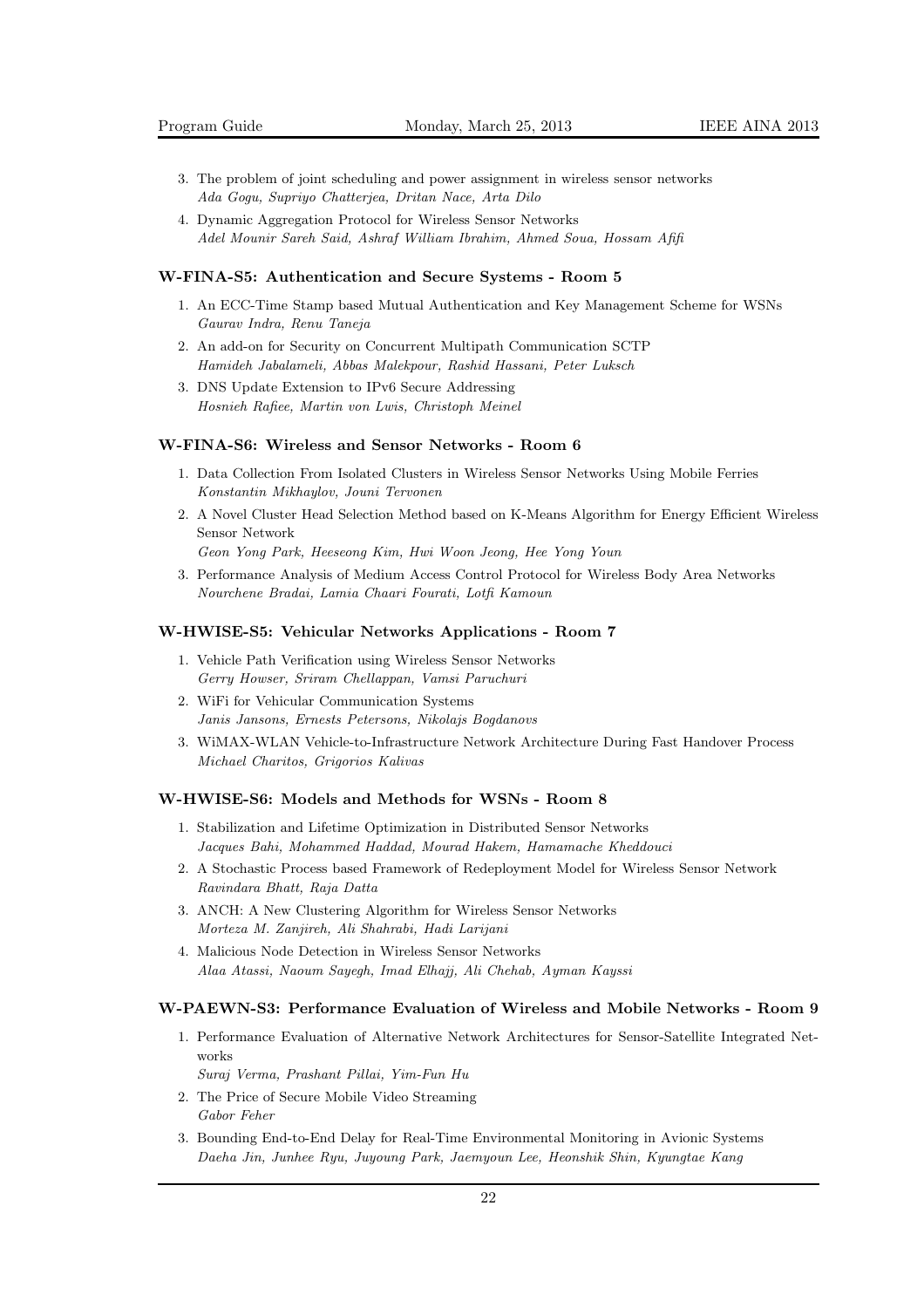#### <span id="page-23-0"></span>W-CCSI-S1: Algorithms and Modeling for Cloud Computing - Plenary Room

- 1. Performance Analysis and Optimization of Map Only Left Outer Join Ming Hao, Tomasz Wiktor Wlodarczyk, Chunming Rong
- 2. Efficient Service Management for Multimedia Sessions in Hybrid Clouds Cristina Dutu, Elena Simona Apostol, Catalin Leordeanu, Valentin Cristea
- 3. Static testing as a service on Cloud Siqin Chen, Junfei Huang, Yunzhan Gong
- 4. Structured and unstructured data in the Cloud: A Swiss perspective on readiness and internal controls

David Simms, Solange Ghernaouti

5. TeraScaler ELB-an Algorithm of Prediction-based Elastic Load Balancing Resource Management in Cloud Computing

<span id="page-23-1"></span>He-Sheng Wu,Chong-Jun Wang,Jun-Yuan Xie

# 17:30-17:45 Coffee Break

# 17:45-19:15 Parallel Sessions

#### <span id="page-23-3"></span><span id="page-23-2"></span>AINA-S13: Cloud Platforms and Infrastructures - Room 1

1. PaaS on IaaS

Shinichiro Kibe, Syota Watanabe, Kohta Kunishima, Ryo Adachi, Motoi Yamagiwa, Minoru Uehara

2. Service Component Architecture for Geographic Information System in Cloud Computing Infrastructure

Feng-Cheng Lin, Lan-Kun Chung, Wen-Yuan Ku, Lin-Ru Chu, Tien-Yin Chou

- 3. Dynamic Voltage and Frequency Scaling in Multimedia servers Alaa Brihi, Waltenegus Dargie
- 4. Boosting Metrics for Cloud Services Evaluation The Last Mile of Using Benchmark Suites Zheng Li, Liam O'Brien, He Zhang, Rainbow Cai

#### <span id="page-23-4"></span>AINA-S14: Authentication Schemes and Protocols - Room 2

- 1. Design and Implementation of a Functional Extension Framework for Authn & Authz Federation Infrastructure using Web Browser Add-on Toyokazu Akiyama, Takeshi Nishimura, Kazutsuna Yamaji, Motonori Nakamura, Yasuo Okabe
- 2. Deterministic and Authenticated Flow Marking for IP Traceback Vahid Aghaei Foroushani, A. Nur Zincir-Heywood
- 3. Forensically-Sound Methods to Collect Live Network Evidence Aniello Castiglione, Giuseppe Cattaneo, Giancarlo De Maio, Alfredo De Santis

#### <span id="page-23-5"></span>AINA-S15: Agents and Intelligent Computing - Room 3

- 1. Using Intelligent Multi-Agent Systems to Model and Foster Self-Regulated Learning: A Theoretically-Based Approach using Markov Decision Process Babak Khosravifar, Francois Bouchet, Reza Feyzi-Behnagh, Roger Azevedo, Jason M. Harley
- 2. Investigating a Socially Inspired Heterogeneous System of Problem Solving Agents
- Diego Vrague Noble, Ricardo Matsumura Araujo, Luis da Cunha Lamb 3. A Highly Integrable FPGA-Based Runtime-Configurable Multilayer Perceptron
- Jan Skodzik, Vlado Altmann, Benjamin Wagner, Peter Danielis, Dirk Timmermann
- 4. FuzzyCDN: Fuzzy Redirection Algorithm Thiago Queiroz de Oliveira, Marcial P. Fernandez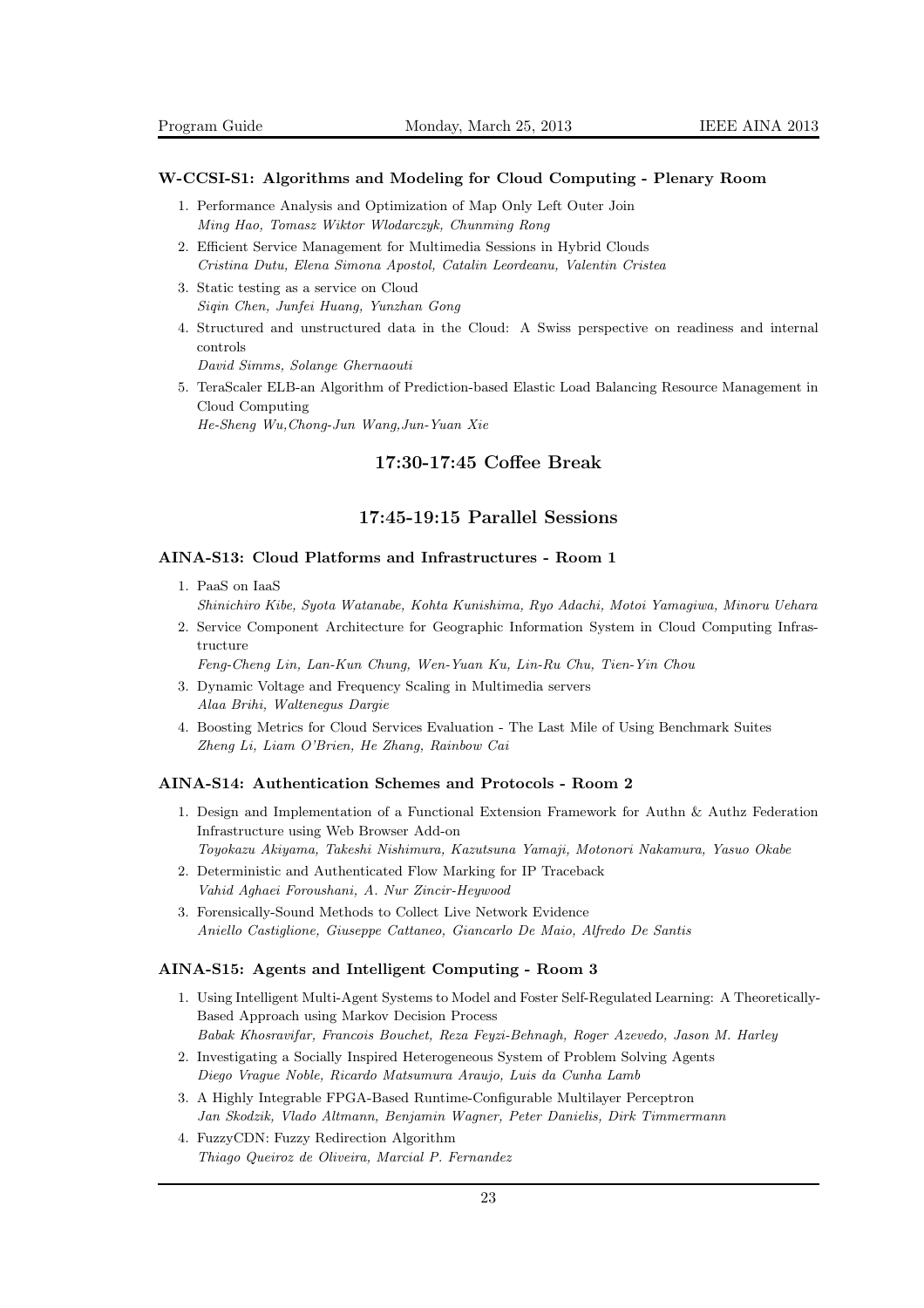#### <span id="page-24-0"></span>AINA-S16: Schemes and Algorithms for Mobile Networks - Room 4

- 1. Exploring Service and Buffer Management Issues to Provide Integrated Voice and Data Services in Single and Multi-Channel Wireless Networks
- Eser Gemikonakli, Glenford Mapp, Orhan Gemikonakli, Enver Ever
- 2. Just-In-Time Push Prefetching: Accelerating the Mobile Web Nicholas D.R. Armstrong, Paul A.S. Ward
- 3. An Approach to Rapid Prototyping of Mobile Applications Markus Aleksy
- 4. Interference Cancellation Schemes for Spread Spectrum Systems with Blind Principles Mattaka Gamage Samantha Sriyananda, Jyrki Joutsensalo, Timo Hamalainen

#### <span id="page-24-1"></span>W-FINA-S7: Security and Privacy - Room 5

- 1. Protecting Access Pattern Privacy in Database Outsourcing Service Hue Thi Bach Pham, Thuc Dinh Nguyen, Thuy Thi Bich Dong, Echizen Isao, Wohlgemuth Sven
- 2. Privacy Enhanced and Computationally Efficient HSK-AKA LTE Scheme Khodor Hamandi, Imad Sarji, Ali Chehab, Imad H. Elhajj, Ayman Kayssi
- 3. A Client Privacy Preserving Discovery Service Scheme Zhipeng Wang, Hong Zhu
- 4. Privacy Obfuscation with Bloom Filter for Effective Advertisement Ryuya Uda

#### <span id="page-24-2"></span>W-FINA-S8: Internet Computing and Web Applications - Room 6

- 1. A Novel Web Synchronization Method for Supporting Smooth Web Communication Kazuyuki Tasaka, Takashi Ozu, Akira Idoue
- 2. An M2M Data Analysis Service System based on Open Source Software Environments Shinji Kitagami, Moriki Yamamoto, Hisao Koizumi, Takuo Suganuma
- 3. A Virtual Campus Tour Service using Remote Control Robots on Robot Service Network Protocol Toshiyuki Kusu, Yuka Ito, Takaaki Kida, Tetsuya Shimada, Masahiko Takahashi, Yuta Nomoto, Yosuke Tsuchiya, Masahiko Narita, Yuka Kato

# <span id="page-24-3"></span>W-HWISE-S7: VANETs and Mobile Networks - Room 7

- 1. A Protocol for Authentication with Multiple Levels of Anonymity (AMLA) in VANETs Bharadiya Bhavesh N, Soumyadev Maity, R. C. Hansdah
- 2. Behavioral Mobility Model with Geographic Constraints Razvan Beuran, Shinsuke Miwa, Yoichi Shinoda
- 3. A Priority Based Differentiation for Contention Mechanism in Legacy DCF Method Sanjay K. Dhurandher, Isaac Woungang, Sahil Sharma, Veeresh Goswami

#### <span id="page-24-4"></span>W-HWISE-S8: Cellular Networks and LTE Systems - Room 8

- 1. Mobility-Sensitive Power Control for MBSFN Cellular Networks Konstantinos Asimakis, Christos Bouras, Vasileios Kokkinos, Andreas Papazois
- 2. Toward Green Mobility in Femtocell Networks Aicha Ben Salem, Kaouthar Sethom Ben Reguiga
- 3. Vertical Handover Decision Policy based on the End User's Perceived Quality of Service Sassi Maaloul, Meriem Afif, Sami Tabbane
- 4. Effects of Signaling Attacks on LTE Networks Ramzi Bassil, Imad H. Elhajj, Ali Chehab, Ayman Kayssi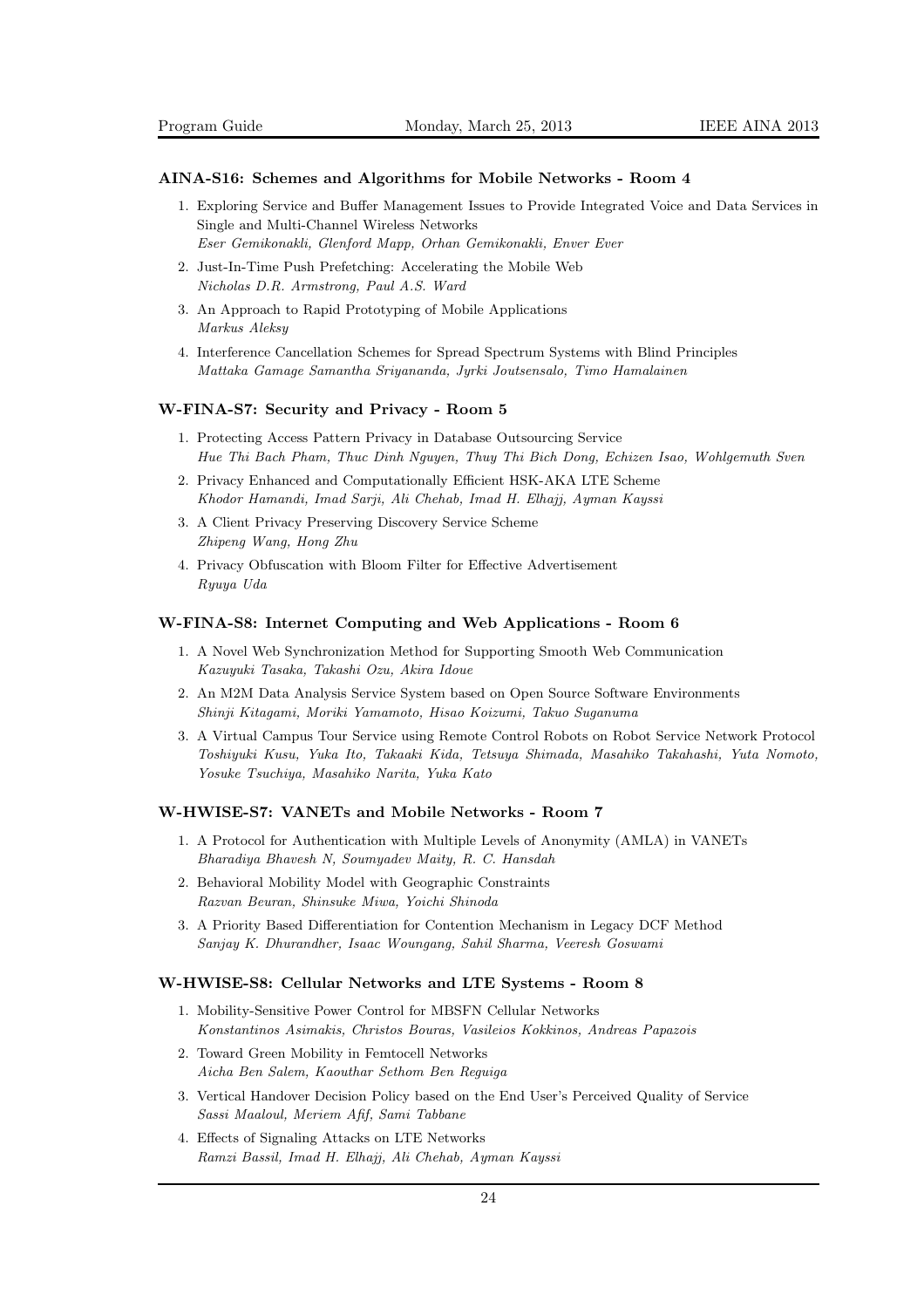#### <span id="page-25-0"></span>W-SMME-S1: Social Media and Mobile Services in Enterprises - Room 9

- 1. Usage of Social Media for external Stakeholder Relationship Management & A Study of German Companies and international Non-Government Organizations Nina Kruger, Linh Dang-Xuan, Anna-Maria Schneider, Stefan Stieglitz
- 2. Adoption of Social Media for Internal Usage in a Global Enterprise Stefan Stieglitz, Siegfried Schallenmller, Christian Meske
- 3. Accessing Knowledge with a Game & a Meta-analysis of Prediction Markets Christian W. Scheiner, Philipp Haas, Niklas Leicht, Kai-Ingo Voigt
- 4. Specification of mCRM Enterprise Applications to Support IT-Consultants Tobias Brockmann, Stefan Stieglitz

#### <span id="page-25-1"></span>W-CCSI-S2: Security Issues and Service Computing in Clouds - Plenary Room

1. A DDoS Mitigation System with Multi-Stage Detection and Text-Based Turing Testing in Cloud Computing

Vincent Shi-Ming Huang, Robert Huang, Ming Chiang

- 2. A Secure Shared Group Model of Cloud Storage Ching-Hung Yeh
- 3. Secure Picture Data Partitioning for Cloud Computing Services Rene Leistikow, Djamshid Tavangarian
- 4. The Cloud Streaming Service Migration in Cloud Video Storage System Yi-Hsing Tsai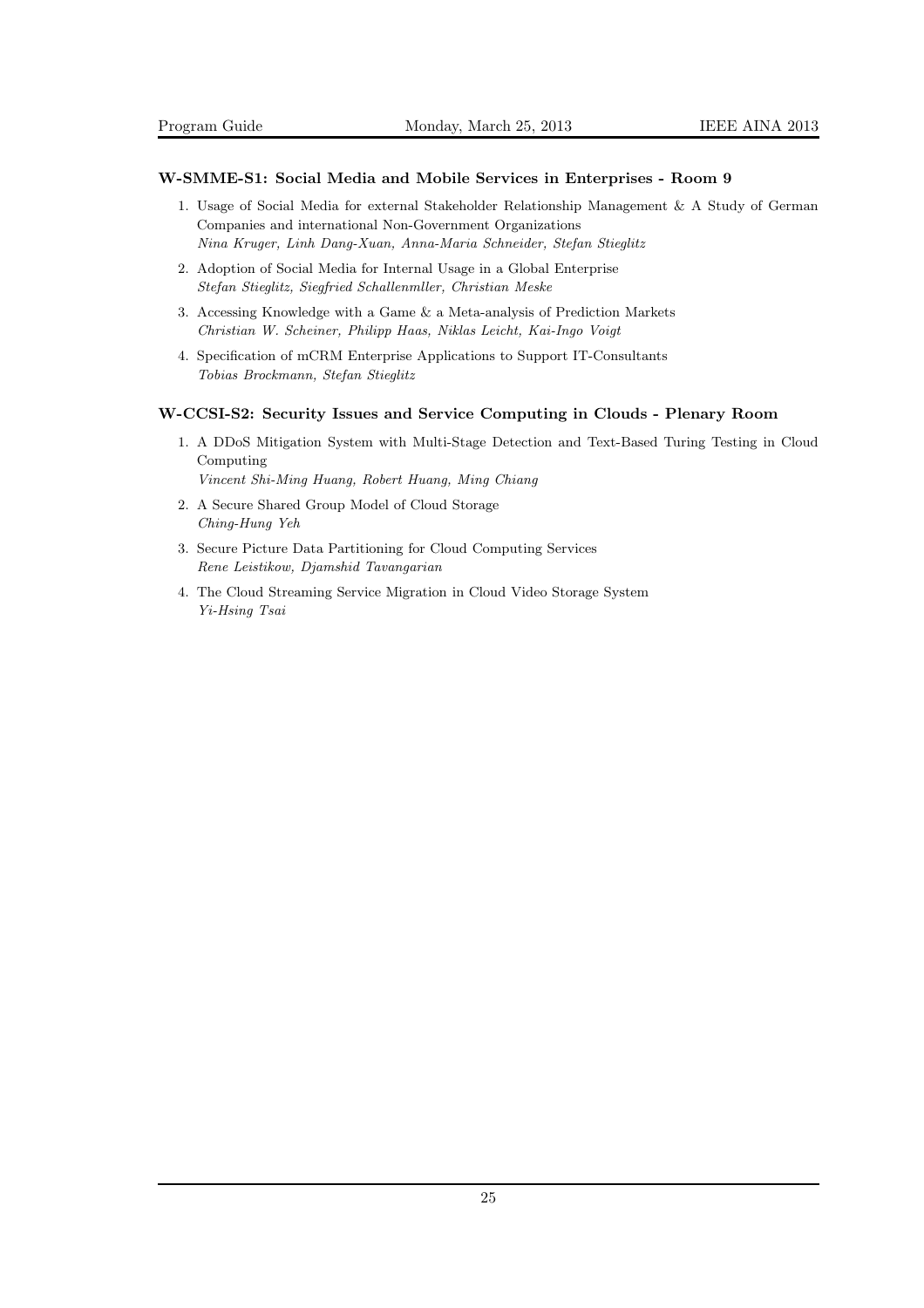# <span id="page-26-1"></span><span id="page-26-0"></span>Tuesday, March 26, 2012

# 08:00 Registration

# 09:00-10:30 Single Session: Keynote II

#### <span id="page-26-2"></span>IEEE AINA 2013 Keynote Talk II

<span id="page-26-3"></span>Prof. Antonio Skarmeta: The Impact of Internet of Things in Big Data Approach and Future Internet

# 10:30-11:00 Coffee Break

# 11:00-12:30 Parallel Sessions

#### <span id="page-26-5"></span><span id="page-26-4"></span>AINA-S17: Wireless Sensor Network Applications - Room 1

- 1. Implementing Adaptation and Reconfiguration Strategies in Heterogeneous WSN Antinisca Di Marco, Francesco Gallo, Orhan Gemikonakli, Leonardo Mostarda, Franco Raimondi
- 2. Detecting energy-efficient central nodes for cooperative caching in wireless sensor networks Nikos Dimokas, Dimitrios Katsaros
- 3. Optimal Node Placement in Underwater Wireless Sensor Networks Muhamad Felamban, Basem Shihada, Kamran Jamshaid
- 4. Using MIMO Techniques to Enhance Communication Among Static and Mobile Nodes in Wireless Sensor Networks

Marco Antonio Marques Marinho, Edison Pignaton de Freitas, Joao Paulo Carvalho Lustosa da Costa, Andre Lima Ferrer de Almeida, Rafael Timoteo de Sousa Junior

#### <span id="page-26-6"></span>AINA-S18: Cloud and Services Computing - Room 2

- 1. An evolutionary approach for SLA-based cloud resource provisioning Victor Ion Munteanu, Teodor-Florin Fortis, Viorel Negru
- 2. Does live migration of virtual machines cost energy? Anja Strunk, Waltenegus Dargie
- 3. CloudServ: PaaS resources provisioning for service-based applications Sami Yangui, Samir Tata

#### <span id="page-26-7"></span>AINA-S19: Secure Schemes and Privacy - Room 3

- 1. Secret Sharing Scheme Suitable for Cloud Computing Satoshi Takahashi, Keiichi Iwamura
- 2. Privacy-Preserving Distributed Decision Tree Learning with Boolean Class Attributes Hiroaki Kikuchi, Kouichi Ito, Mebae Ushida, Hiroshi Tsuda, Yuji Yamaoka
- 3. A Privacy Preserving Prediction-based Routing Protocol for Mobile Delay Tolerant Networks Omar Hasan, Jingwei Miao, Sonia Ben Mokhtar, Lionel Brunie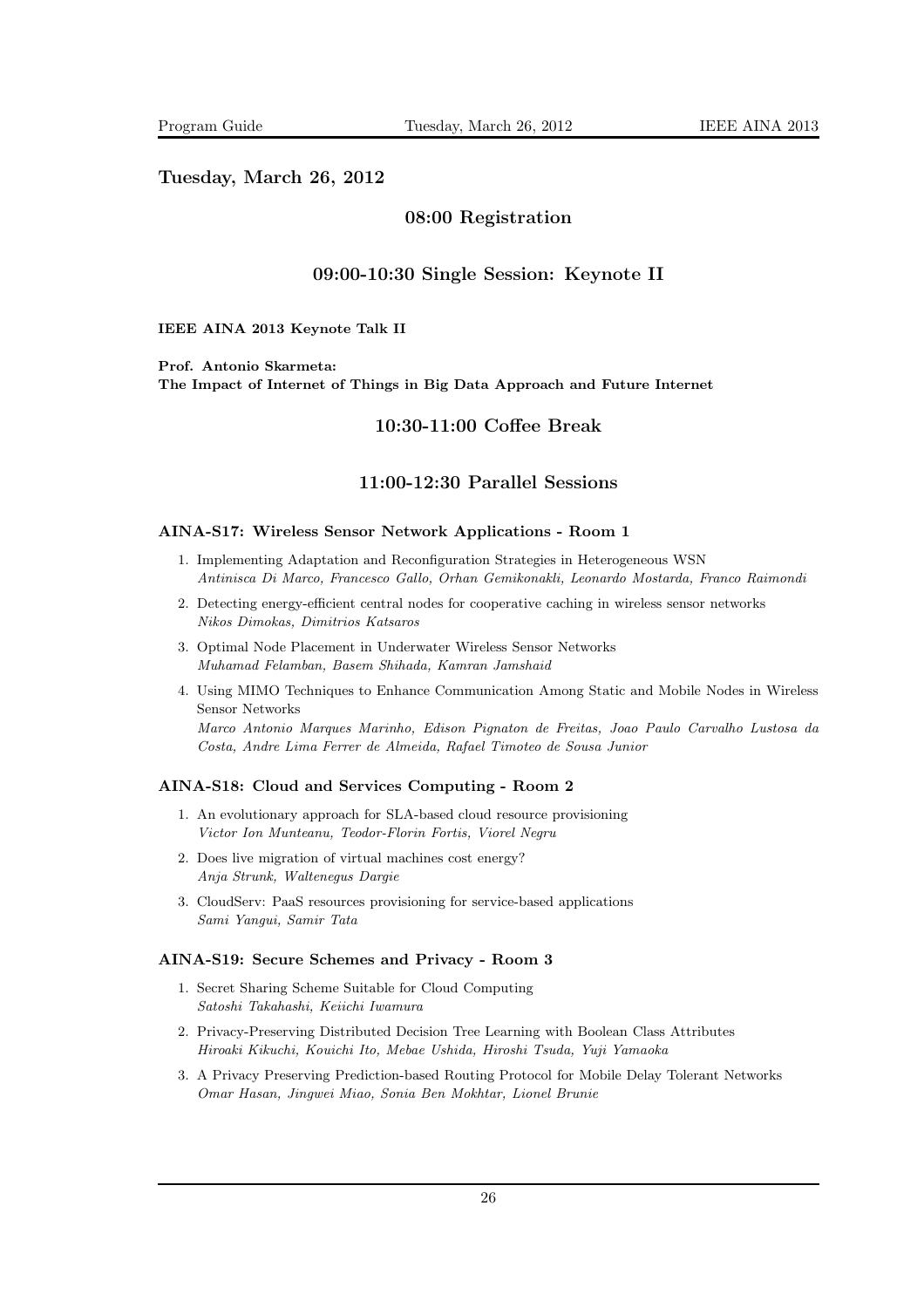#### <span id="page-27-0"></span>W-FINA-S9: Routing and Communication Protocols - Room 4

- 1. The Impact of Content Oriented Routing on OpenFlow Burst Switched Optical Networks Mohammed M. Saeed Abdullah Al-Momin, John Cosmas
- 2. Routing Protocol Based on the Position, Velocity, and Direction of the Nodes Gil Eduardo de Andrade, Luiz Augusto de Paula Lima, Alcides Calsavara, Carlos Alberto Maziero
- 3. Comparison of Three Interpolation Techniques In Comb-Type Pilot-Assisted Channel Coded OFDM System

Latif Ullah Khan, Zeeshan sabir, Sahibzada Ali Mahmud, Gul Muhammad Khan

#### <span id="page-27-1"></span>W-FINA-S10: Multimedia Networking and Applications - Room 5

- 1. CCN-TV: a data-centric approach to real-time video services Vincenzo Ciancaglini, Giuseppe Piro, Riccardo Loti, Luigi Alfredo Grieco, Luigi Liquori
- 2. Continuous usage intention of videoconferencing software: A case study of one-to-some online courses Tai-Tien Lin, Kuo-Lun Hsiao, Hsiu-Sen Chiang, Ching-Ting Huang
- 3. Feedback Capacity of Different Complex Network Models Ghufran Al-Shiridah, Khaled Mahdi, Maytham Safar

#### <span id="page-27-2"></span>W-HWISE-S9: Cognitive Radio Networks and WiFi - Room 6

- 1. A novel learning-based spectrum sensing technique for Cognitive Radio Networks Mehmet E. Aydin, Ghazanfar A. Safdar, Nauman Aslam
- 2. Quantifying the Multiple Cognitive Radio Interfaces Advantage Muhammad Talal Hassan, Ejaz Ahmed, Junaid Qadir, Adeel Baig
- 3. A proposal of traffic model that allows estimating Throughput mean values Cesar Hernandez, Luis F. Pedraza, Camila Salgado
- 4. On the Design of Energy-Aware 3G/WiFi Heterogeneous Networks Under Realistic Conditions Sireen Taleb, Mohamad Dia, Jamal Farhat, Zaher Dawy, Hazem Hajj

#### <span id="page-27-3"></span>W-HWISE-S10: Wireless Networks Modeling and Performance Evaluation - Room 7

- 1. The inter-cell interference suppression algorithm based on the JP-CoMP and performance simulation Weihong Fu, Lili Ma, Cheng Wang, Qingliang Kong, Weixin Tian
- 2. Framework for Generic Context- and Policy-Based Traffic Distribution in Heterogeneous Wireless Networks: Black Rider
	- Sandra Frei, Woldemar Fuhrmann, Bogdan Ghita
- 3. Decoupling losses for end-to-end bandwidth guarantees in interdomain traffic Fernando Fernandez-Valdes Pedrosa, Manuel Fernandez Veiga, Candido Lopez Garcia, Andres Suarez Gonzalez
- 4. Metropolitan Spectrum Survey in Bogota Colombia Luis Fernando Pedraza, Felipe Forero, Ingrid Paez

#### <span id="page-27-4"></span>W-CCPI-S1: Cloud Projects - Room 8

- 1. A Cloud-based framework for collaborative data management in the VPH-Share Project Siegfried Benkner, Chris Borckholder, Marian Bubak, Yuriy Kaniovskyi, Richard Knight, Martin Koehler, Spiros Koulouzis, Piotr Nowakowski, Steven Wood
- 2. Integrating Structured Peer-to-Peer Networks into OM4SPACE Project Irina Astrova, Arne Koschel, Leonard Renners, Thomas Rossow, Marc Schaaf
- 3. COMPOSE: A journey from the Internet of Things to the Internet of Services Benny Mandler, Fabio Antonelli, Robert Kleinfeld, Carlos Pedrinaci, David Carrera, Alessio Gugliotta, Daniel Schreckling, Iacopo Carreras, Dave Raggett, Marc Pous, Carmen Vicente Villares, Vlad Trifa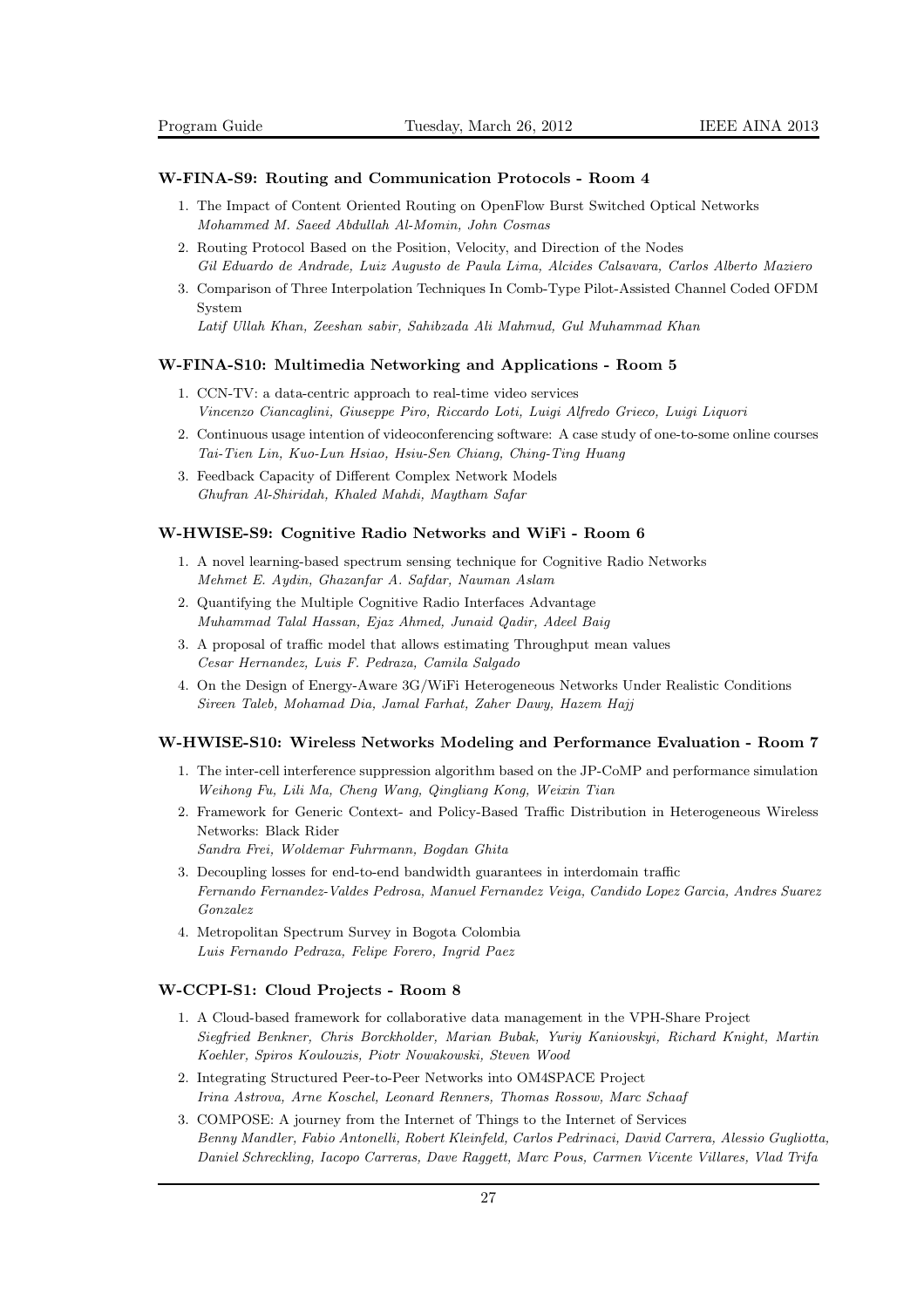#### <span id="page-28-0"></span>W-PITSaC-S1: Management and Governance of Smart Cities - Room 9

- 1. Scripting a Smart City: the CityScripts experiment in Santander Davide Carboni, Antonio Pintus, Andrea Piras, Alberto Serra, Atta Badii, Marco Tiemann
- 2. A Living Smart City: Dynamically Changing Nodes Behavior Through Over the Air Programming Jose A. Galache, Pablo Sotres, Juan R. Santana, Veronica Gutierrez, Luis Sanchez, Luis Munoz
- 3. Architecture for smart highway real time monitoring Felix Jesus Villanueva, Javier Albusac, Luis Jimenez, David Villa, Juan Carlos Lopez

#### <span id="page-28-1"></span>W-WReCS-S1: Fault Tolerance and Dependable Devices - Plenary Room

<span id="page-28-2"></span>1. Fault Tolerance on NoCs J.M. Montanana, D de Andres, F. Tirado

# 12:30-14:00 Lunch Break

# 14:00-15:30 Parallel Sessions

#### <span id="page-28-4"></span><span id="page-28-3"></span>AINA-S20: Pervasive and Ubiquitous Computing - Room 1

- 1. Reducing Congestion for Routing Algorithms in Opportunistic Networks with Socially-Aware Node Behavior Prediction Radu Ioan Ciobanu, Ciprian Dobre, Valentin Cristea
- 2. Feedback-based Adaptation for Improved Power Consumption Christos Bouras, Vaggelis Kapoulas, Georgios Kioumourtzis, Kostas Stamos, Nikos Stathopoulos, Nikos Tavoularis
- 3. Wide Area Seamless Surveillance Video System to Recognize and Track Moving Objects Based on Gigabit Network

Takuma Kon, Yoshitaka Shibata, Noriki Uchida, Koji Hashimoto

4. Performance Evaluation of OLSR and AODV Protocols in a VANET Crossroad Scenario Evjola Spaho, Makoto Ikeda, Leonard Barolli, Faos Xhafa, Muhammad Younas, Makoto Takizawa

#### <span id="page-28-5"></span>AINA-S21: Wireless Mesh and Sensor Networks - Room 2

1. Maximization of Wireless Mesh Networks Survivability to Assure Service Continuity under Intelligent Attacks

Yu-Shun Wang, Frank Yeong-Sung Lin, Chi-Hsiang Chan, Jing-Wei Wang

2. Performance Evaluation of a Multicast Routing Protocol for Wireless Mesh Networks Considering Network Load

Kiyotaka Oe, Akio Koyama, Leonard Barolli

3. Lightweight Source Authentication Mechanisms for Group Communications in Wireless Sensor Networks

Wafa Ben Jaballah, Mohamed Mosbah, Habib Youssef, Akka Zemmari

4. An Integrated Protocol for Coverage, Connectivity and Communication (C3) in Wireless Sensor Networks Muhammad Akhlaq, Tarek R. Sheltami, Elhadi M. Shakshuki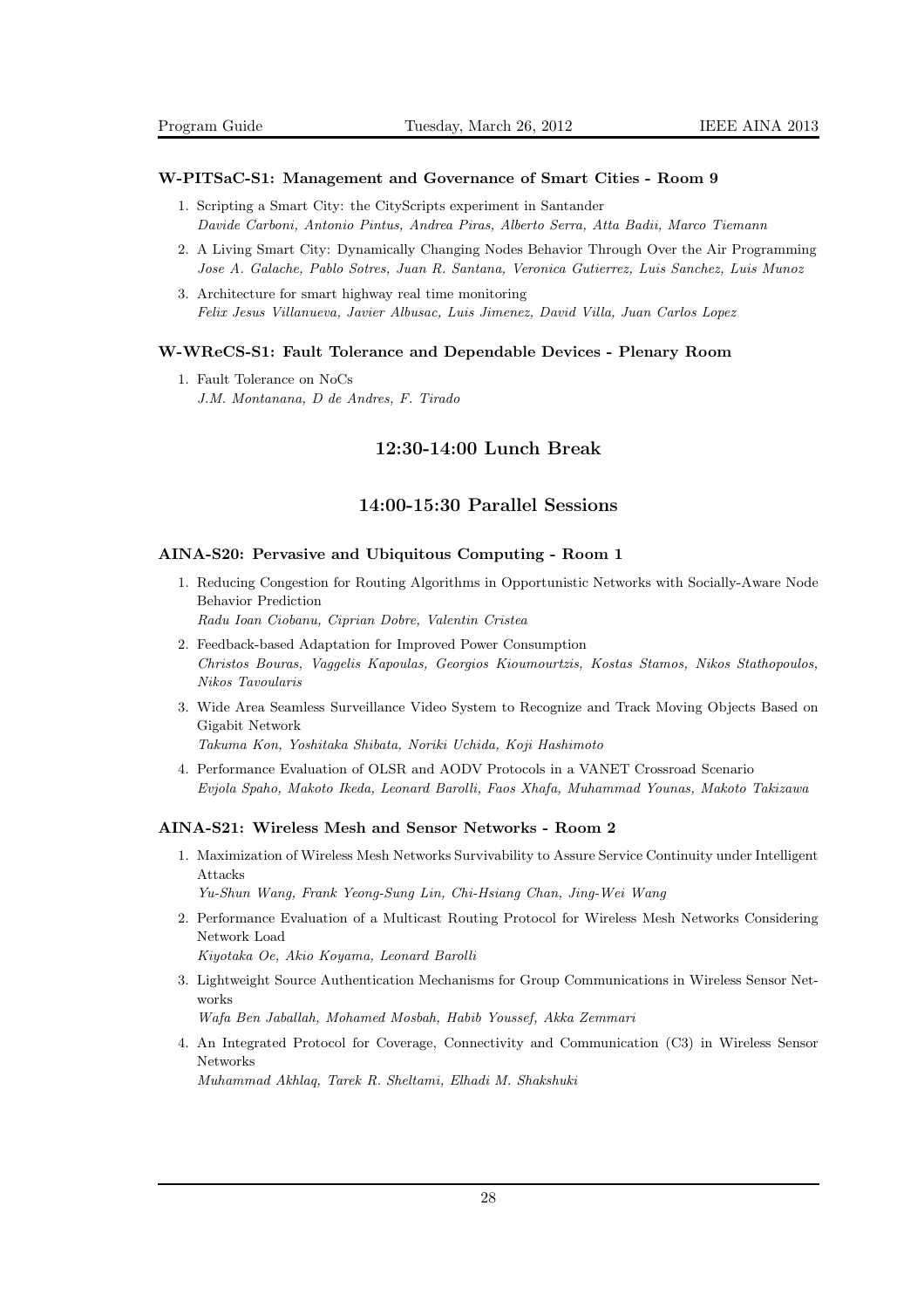#### <span id="page-29-0"></span>AINA-S22: Cloud Computing and Applications - Room 3

- 1. An Efficient Grouped Virtual Mapreduce Cluster Yang Yang, Xiang Long, Bo Jiang
- 2. The Framework of Cloud Computing Platform for Massive Remote Sensing Images Feng-Cheng Lin, Lan-Kun Chung, Wen-Yuan Ku, Lin-Ru Chu, Tien-Yin Chou
- 3. Scaling MapReduce Applications across Hybrid Clouds to Meet Soft Deadlines Michael Mattess, Rodrigo N. Calheiros, Rajkumar Buyya
- 4. h-MapReduce: A Framework for Workload Balancing in MapReduce VenkataSwamy Martha, Weizhong Zhao, Xiaowei Xu

#### <span id="page-29-1"></span>W-FINA-S11: Mobile Networks and Applications - Room 4

- 1. Android SMS Malware: Vulnerability and Mitigation Khodor Hamandi, Ali Chehab, Imad H. Elhajj, Ayman Kayssi
- 2. A Multi-Class Mobility Model for Dynamic & Dependable Systems Peter Bull, Georgios Antonopoulos, Lin Guan, Xingang Wang, Xunli Fan
- 3. Technical Challenges in Providing Remote Health Consultancy Services for the Unreached Community

Eiko Kai, Ashir Ahmed

4. A Markov Chain Based Model for Congestion Control in VANETs M. A. Benatia, L. Khoukhi, M. Esseghir, L. Merghem Boulahia

#### <span id="page-29-2"></span>W-FINA-S12: Scalable, Intelligent, and Autonomic Computing - Room 5

- 1. Group Communication Protocols for Scalable Groups of Peers Dilawaer Duolikun, Hiroyuki Hama, Ailixier Aikebaier, Tomoya Enokido, Makoto Takizawa
- 2. Green and Secure Office Space Using Near Field Coupling Communication System T. Yanagawa, K. Nagata, M. Nozawa, T. Nakamura, Y. Kado
- 3. Runtime Change of Collaboration Patterns in Autonomic Systems: Motivations and Perspectives Giacomo Cabri, Nicola Capodieci

#### <span id="page-29-3"></span>W-ICAES-S1: Intelligent Systems and Applications - Room 6

- 1. Towards Independent Assisted Living: The Application of Intelligent Context-Aware Systems Philip Moore, Cain Evans, George Tadros
- 2. Implementation of a FIPA compliant BDI agent platform in .NET: CloudNetBDI 1.0 Cain Evans, Salameh Abu Rmeileh
- 3. iMAS: an Intelligent Mobile Advertising System: Development and Implementation C. Evans, P. Moore, A. M. Thomas, O. Pavlemko
- 4. eMonitoring for eHealth: Research Projects for Assisted Living A. M. Thomas, C. Evans, P. Moore, M. Sharma, A. Patel, H. Shah, P. Chima, S. Abu Rmeileh, G. Dubb, R. Bhana

#### <span id="page-29-4"></span>W-EOOPS-S1: Accelerators and GPU Computing - Room 7

- 1. Evaluation of Java for General Purpose GPU Computing Jorge Docampo, Sabela Ramos, Guillermo L. Taboada, Roberto R. Exposito, Juan Tourino, Ramon Doallo
- 2. Object support for OpenMP-style programming of GPU clusters in Java Carolin Wolf, Georg Dotzler, Ronald Veldema, Michael Philippsen
- 3. A Multi-GPU Framework for In-Memory Text Data Analytics Poh Kit Chong, Ettikan K. Karuppiah, Keh Kok Yong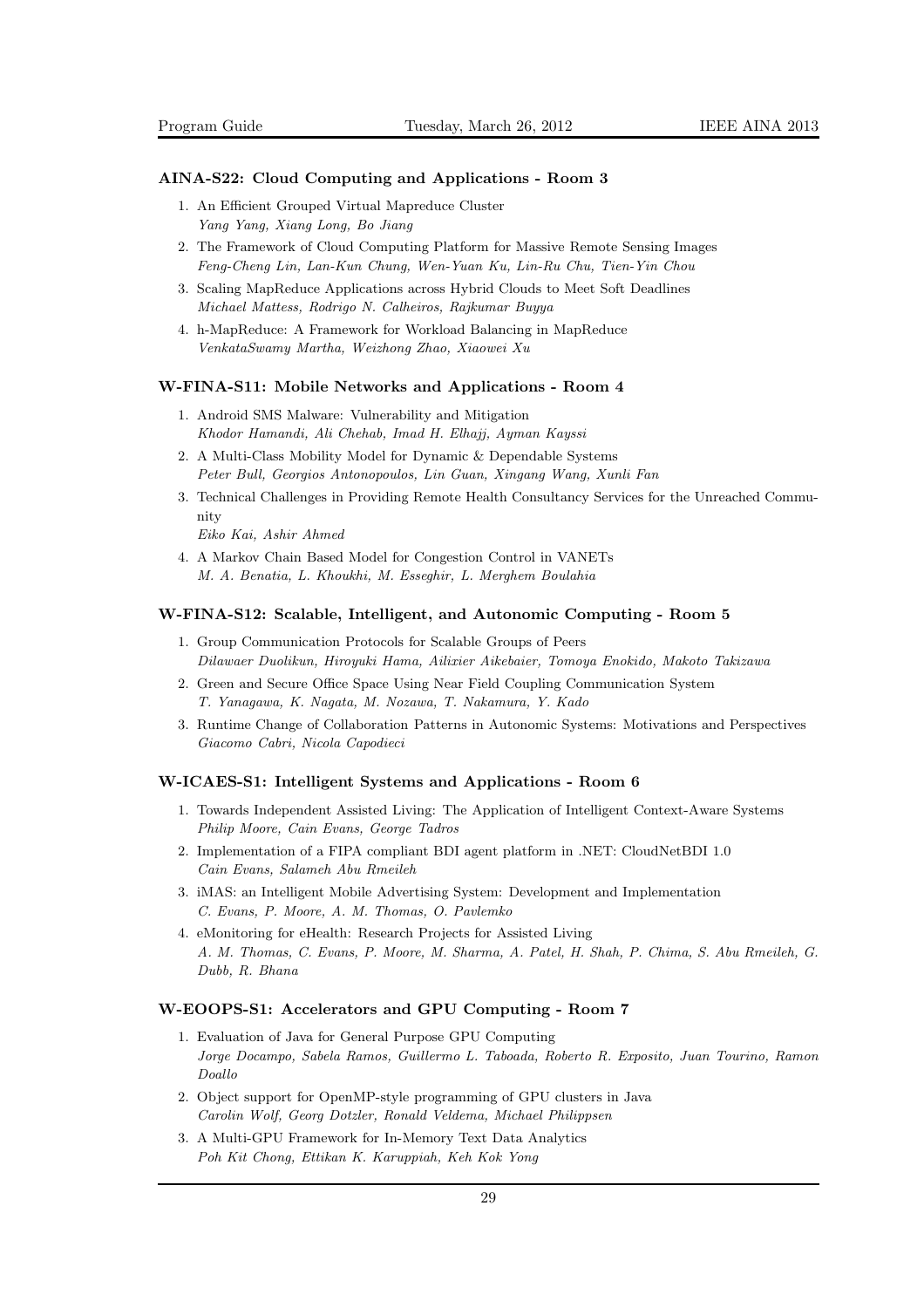#### <span id="page-30-0"></span>W-CCPI-S2: Cloud Programming and Management - Room 8

- 1. Programming ecological niche modeling workflows in the Cloud Daniele Lezzi, Roger Rafanell, Erik Torres, Renato De Giovanni, Ignacio Blanquer, Rosa M. Badia
- 2. From Cloud Governance to IoT Governance Adrian Copie, Teodor-Florin Fortis, Victor Ion Munteanu, Viorel Negru
- 3. A Proposal of a Simulation-based Approach for Service Level Agreement in Cloud Massimiliano Rak, Antonio Cuomo, Umberto Villano
- 4. Multi-objective Decision Support for Brokering of Cloud SLA Alba Amato, Salvatore Venticinque

#### <span id="page-30-1"></span>W-PITSaC-S2: Semantic Web, Visualization, Interoperability & Interaction - Room 9

- 1. A Unified View on Data Path Aspects for Sensing Applications at a Smart City Scale Vangelis Gazis, Martin Strohbach, Navot Akiva, Maximilian Walther
- 2. Semantic-based Knowledge Dissemination and Extraction in Smart Environments Michele Ruta, Floriano Scioscia, Eugenio Di Sciascio, Domenico Rotondi, Salvatore Piccione
- 3. RFID Tracking for urban transportation using EPCGlobal-based WebServices Jose Ivan San Jose Vieco, Jose Manuel Pastor Garcia, Roberto Zangroniz Cantabrana, Juan Jose de Dios de Dios
- 4. Enabling Participative Marketing through the Internet of Things Antonio J. Jara, Maria Concepcion Parra, Antonio F. Skarmeta

#### <span id="page-30-2"></span>W-WReCS-S2: Reconfigurable Systems - Plenary Room

- 1. Reserch of PE Array Connection Network for Cool Mega-Array Rie Uno, Nobuaki Ozaki, Hideharu Amano
- 2. An FPGA Implementation of Reconfigurable Real-Time Vision Architecture Jorge Hiraiwa, Hideharu Amano
- <span id="page-30-3"></span>3. A circuit division method for High-Level synthesis on Multi-FPGA systems Daiki Kugami, Hideharu Amano, Takaaki Miyajima

# 15:30-16:00 Coffee Break

#### 16:00-17:30 Parallel Sessions

#### <span id="page-30-5"></span><span id="page-30-4"></span>AINA-S23: Network Protocols and Algorithms - Room 1

- 1. QoS-driven Autonomic Abilities through a Multi-homed Transport Protocol Code Diop, Emna Mezghani, Ernesto Exposito, Christophe Chassot, Khalil Drira
- 2. An Extended Multimedia Quorum-based Synchronization Protocol Tadateru Ohkawara, Ailixier Aikebaier, Tomoya Enokido, Makoto Takizawa
- 3. A Sender Side Algorithm for Handling Retransmission Timeouts of TCP NewReno over Multi-hop Wireless Networks Prasanthi S., Meejeong Lee, Sang-Hwa Chung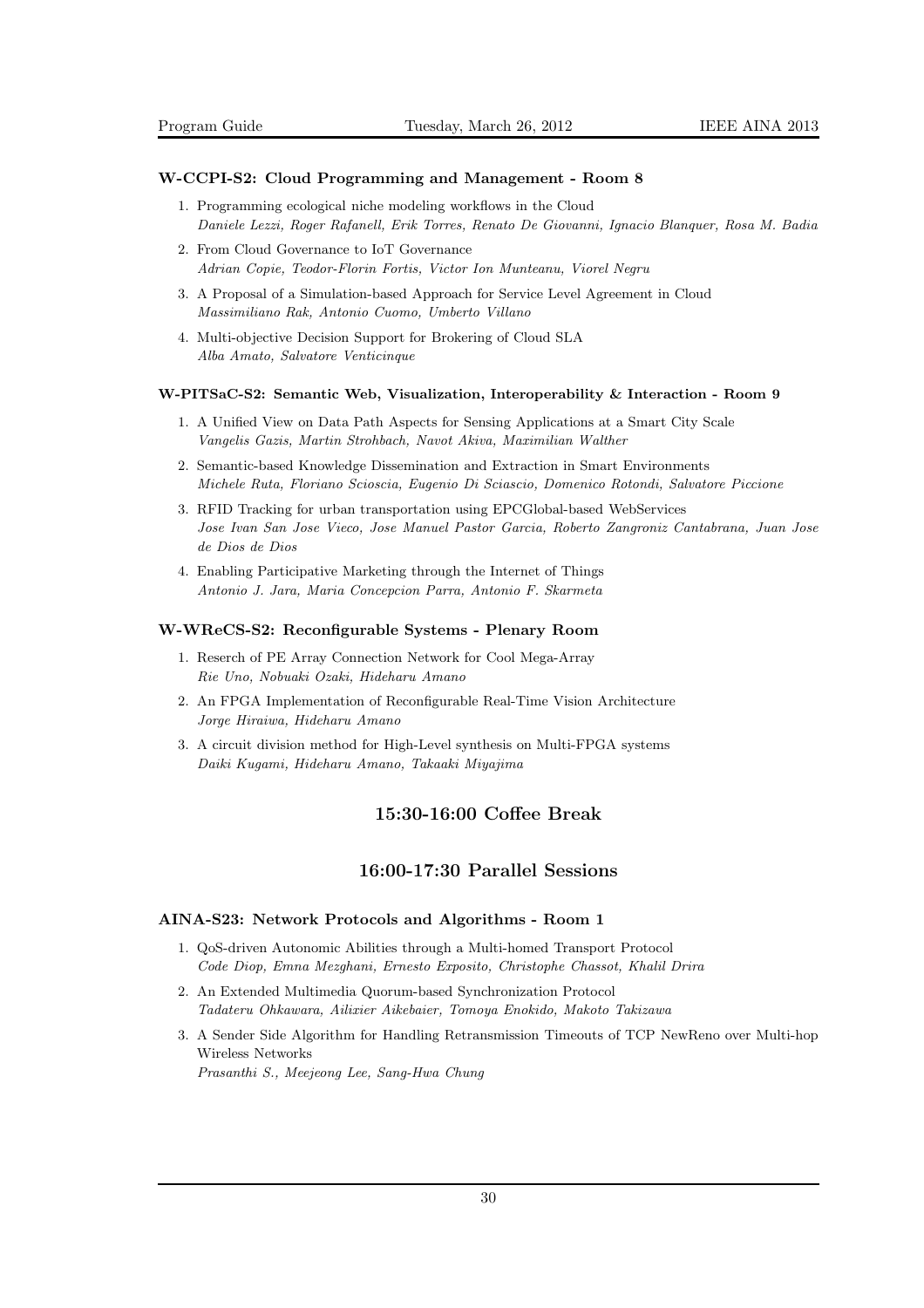#### <span id="page-31-0"></span>AINA-S24: Grid and Ad-hoc Platforms - Room 2

- 1. Processing HDF5 Datasets on Multi-core Architectures Rajdeep Bhowmik, Jessica Hartog, Madhusudhan Govindaraju
- 2. On System Time Analysis for BitTorrent with Sharing Ratio Enforcement Yuh-Jzer Joung, Evan Chang
- 3. Nature Inspired Self organization for Adhoc Grids Tariq Abdullah, Ashiq Anjum, Koen Bertels, Nik Bessis, Stelios Sotiriadis
- 4. A Multilateration-based Localization Scheme for Adhoc Wireless Positioning Networks used in Information-oriented Construction Naoki Miwa, Shigeaki Tagashira, Hiroaki Matsuda, Takanori Tsutsui, Yutaka Arakawa, Akira Fukuda

#### <span id="page-31-1"></span>AINA-S25: Vehicular Networks and Applications - Room 3

- 1. An Advanced Vehicle Collision Warning algorithm over the DSRC Communication Environment Chung-Ming Huang, Shih-Yang Lin
- 2. Arrival time based Traffic Signal Optimization for Intelligent Transportation Systems Vamsi Paruchuri, Sriram Chellappan, Rathinasamy B. Lenin
- 3. Design and Implementation of Enhanced Asset Locating System for Vehicle Pooling in a Port Terminal

Sanghyun Son, Youngjoon Park, Yunju Baek

4. Bit-Rate Selection in Multi-Vehicular Networks Giyeong Son, Paul A.S. Ward

#### <span id="page-31-2"></span>W-FINA-S13: Pervasive and Ubiquitous Computing - Room 4

- 1. 3D-to-2D Projection Algorithm for Remote Control using Smartphone Ali Fahmi Perwira Negara, Budhi Prayoga, Ardiansyah, Jongmin Song, Deokjai Choi, Youngchul Kim
- 2. A recommendation exchange protocol between smart devices in pervasive computing environment Naima Iltaf, Abdul Ghafoor, Usman Zia
- 3. A Configurable and Extensible Security Service Architecture for Smartphones Dennis Titze, Philipp Stephanow, Julian Schutte
- 4. Simulating reader-to-reader interference in RFID systems Renato Ferrero, Filippo Gandino, Linchao Zhang, Bartolomeo Montrucchio, Maurizio Rebaudengo

#### <span id="page-31-3"></span>W-FINA-S14: Intrusion Detection and Malware Analysis - Room 5

- 1. A study on practices against malware in free software projects Ignacio Colomina, Robert Clariso, Joan Arnedo-Moreno
- 2. MCF: MultiComponent Features for Malware analysis Vinod P., Vijay Laxmi, M.S.Gaur, Smita Naval, Parvez Faruki
- 3. Modelling Attacker with Deciding Security Properties by Induction and Deduction Yoney Kirsal-Ever, Agozie Eneh, Orhan Gemikonakli, Leonardo Mostarda
- 4. Network Data Visualization Using Parallel Coordinates Version of Time-tunnel with 2Dto2D Visualization for Intrusion Detection Yoshihiro Okada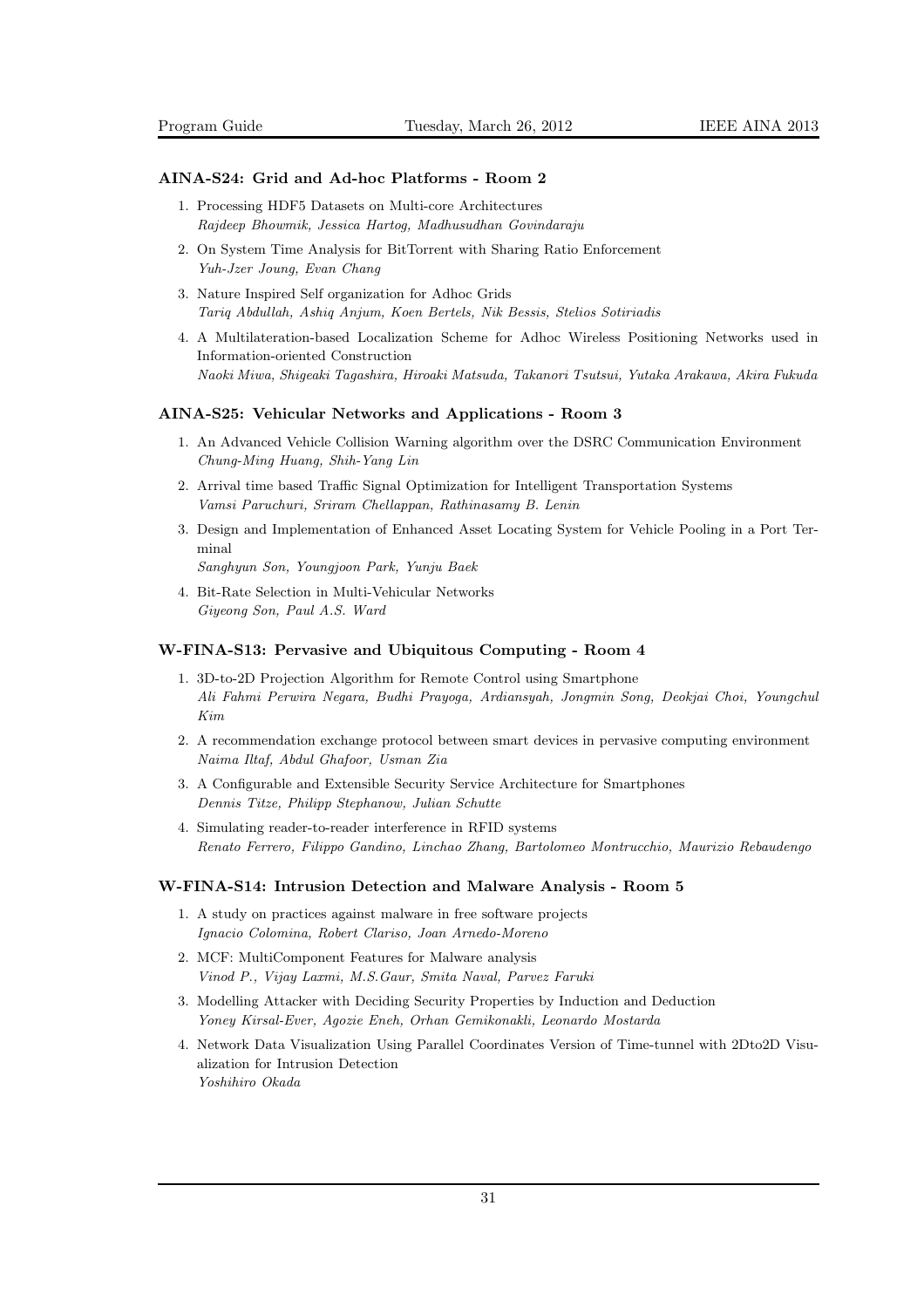#### <span id="page-32-0"></span>W-EOOPS-S2: MPI and Algorithms - Room 7

- 1. Promoting Data-Centric Supercomputing to the WWW World: Open MPI's Java Bindings Alexey Cheptsov
- 2. CUDA Powered User-Defined Types and Aggregates Marcin Gorawski, Michal Lorek, Anna Gorawska
- 3. Distributed Gr&bner bases computation with MPJ Heinz Kredel
- 4. Straightforward parallelization of polynomial multiplication using parallel collections in Scala Raphaol Jolly

#### <span id="page-32-1"></span>W-CCPI-S3: Semantics in Cloud - Room 8

- 1. A Semantic Registry for Cloud Services Cristina Mindruta, Teodor-Florin Fortis
- 2. Semantic and Agent Technologies for Cloud Vendor Agnostic Resource Brokering Alba Amato, Giuseppina Cretella, Beniamino Di Martino, Salvatore Venticinque
- 3. A Framework for Semantic Interoperability over the Cloud Flora Amato, Antonino Mazzeo, Vincenzo Moscato, Antonio Picariello

#### <span id="page-32-2"></span>W-PITSaC-S3: Novel Protocols and Benchmarking for Smart Cities - Room 9

- 1. Design of Geographically Aggregatable Address and Routing toward Location Based Multicast Kazuya Okada, Takeshi Okuda, Suguru Yamaguchi
- 2. An Extended Topic-based Pub/Sub Broker for Cooperative Mobile Services Augusto Morales, Ramon Alcarria, Edwin Cedeo, Tomas Robles
- 3. Benchmarking Internet of Things deployments in Smart Cities Franck Le Gall, Sophie Vallet Chevillard, Alex Gluhak, Zhang Xueli
- 4. Mobile Discovery: A Global Service Discovery for the Internet of Things Antonio J. Jara, Pablo Lopez, David Fernandez, Jose F. Castillo, Miguel A. Zamora, Antonio F. Skarmeta

#### <span id="page-32-3"></span>W-WReCS-S3: Energy Efficient Computing Systems - Plenary Room

- 1. Proposal of Sensor Data Gathering with Single Board Computer Katsuyoshi Matsumoto, Motoi Yamagiwa, Minoru Uehara, Hideki Mori
- 2. Interactive Interface for Web-based Programming Environment Hideaki Yanagisawa, Kayo Kondou
- <span id="page-32-4"></span>3. Proposal of Solar Powered Grid Computing with Reuse Handheld Devices Motoi Yamagiwa, Katsuyoshi Matsumoto, Minoru Uehara

# 19:00-21:00 Welcome Reception Party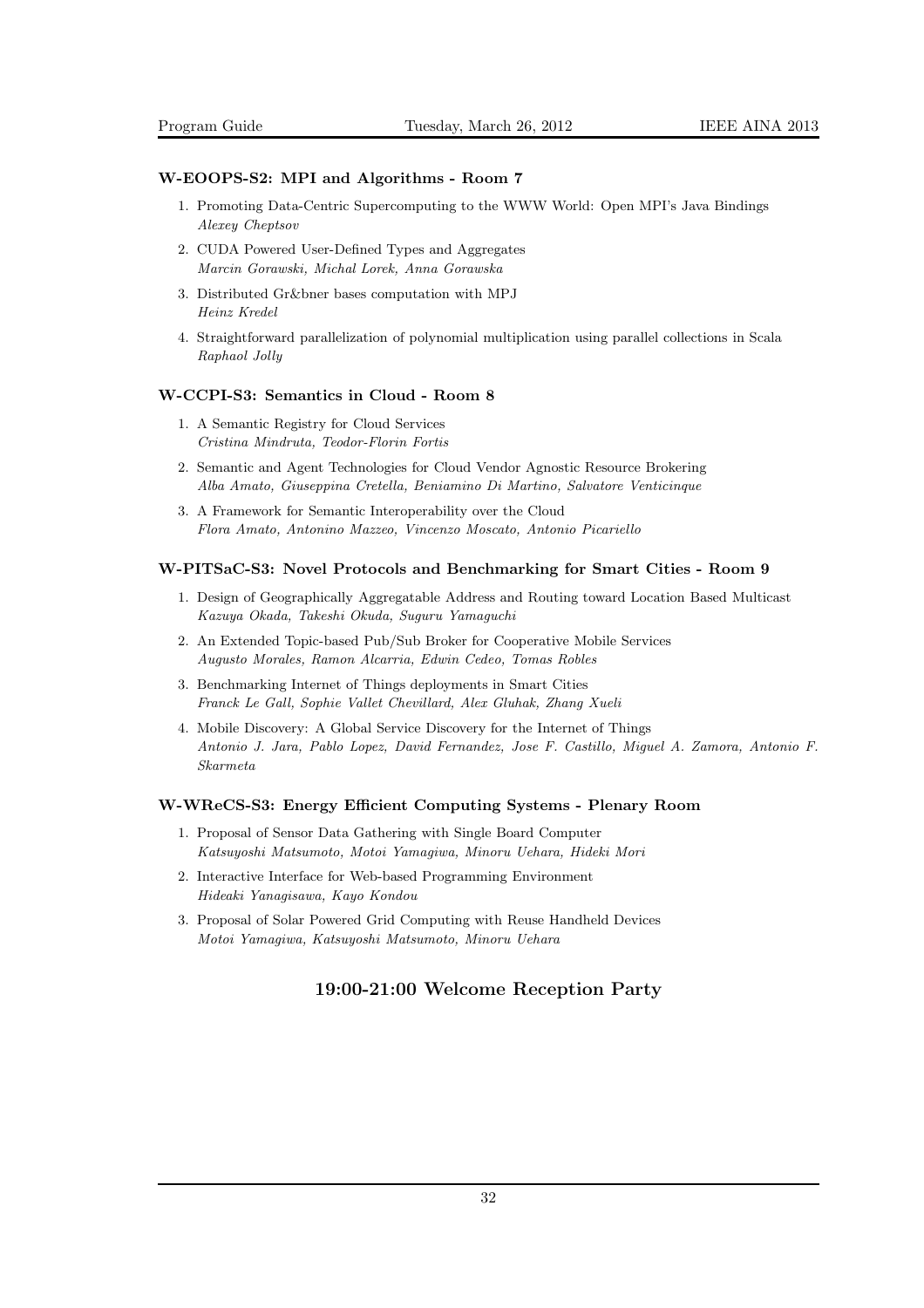# <span id="page-33-1"></span><span id="page-33-0"></span>Wednesday, March 27, 2012

# 08:00 Registration

#### 09:00-10:30 Single Session: Keynote III

#### <span id="page-33-2"></span>IEEE AINA-2012 Keynote Talk III

<span id="page-33-3"></span>TBA TBA

# 10:30-11:00 Coffee Break

# 11:00-12:30 Parallel Sessions

#### <span id="page-33-5"></span><span id="page-33-4"></span>AINA-S26: Web Applications - Room 1

- 1. Efficient Near-Optimal Dynamic Content Adaptation Applied to JPEG Slides Presentations in Mobile Web Conferencing Habib Louafi, Stephane Coulombe, Umesh Chandra
- 2. A Deliberative Agent for Meeting Scheduling S. M. Mozammal Hossain, Elhadi M. Shakshuki
- 3. A Recommendation Cascade for e-learning James Buncle, Rachid Anane, Minoru Nakayama
- 4. Combining collaborative filtering and clustering for implicit recommender system Simon Renaud-Deputter, Tengke Xiong, Shengrui Wang

#### <span id="page-33-6"></span>AINA-S27: Cloud and Services Computing - Room 2

- 1. Adding Monitoring and Reconfiguration Facilities for Service-based Applications in the Cloud Mohamed Mohamed, Djamel Belad, Samir Tata
- 2. Scheduling of Sporadic Tasks with Deadline Constrains in Cloud Environments Florin Pop, Ciprian Dobre, Valentin Cristea, Nik Bessis
- 3. Reliable and Available Data Replication Planning for Cloud Storage Joolahluk Janpet, Yean-Fu Wen
- 4. Cloud-Aware Middleware Tercio de Morais Sampaio Silva, Diego Liberalquino Soares Lima, Nelson Souto Rosa

#### <span id="page-33-7"></span>AINA-S28: Network Performance and Modeling - Room 3

- 1. Using Multiple Links Simultaneously to Increase Capacity for Multi-homed Terminals in Heterogeneous Wireless Networks Allen L. Ramaboli, Olabisi, E. Falowo, Anthony H. Chan
- 2. A New Binomial Conservative Multiplicative Cascade Approach for Network Traffic Modeling Jeferson Wilian de Godoy Stenico, Lee Luan Ling
- 3. EDCA 802.11e performance under different scenarios Santiago Cristoba Perez, Higinio Alberto Facchini, Gustavo Mercado, Luis Bisaro, Javier Campos
- 4. Efficient Power Allocation for Video over Superposition Coding Chun Pong Lau, Kamran Jamshaid, Basem Shihada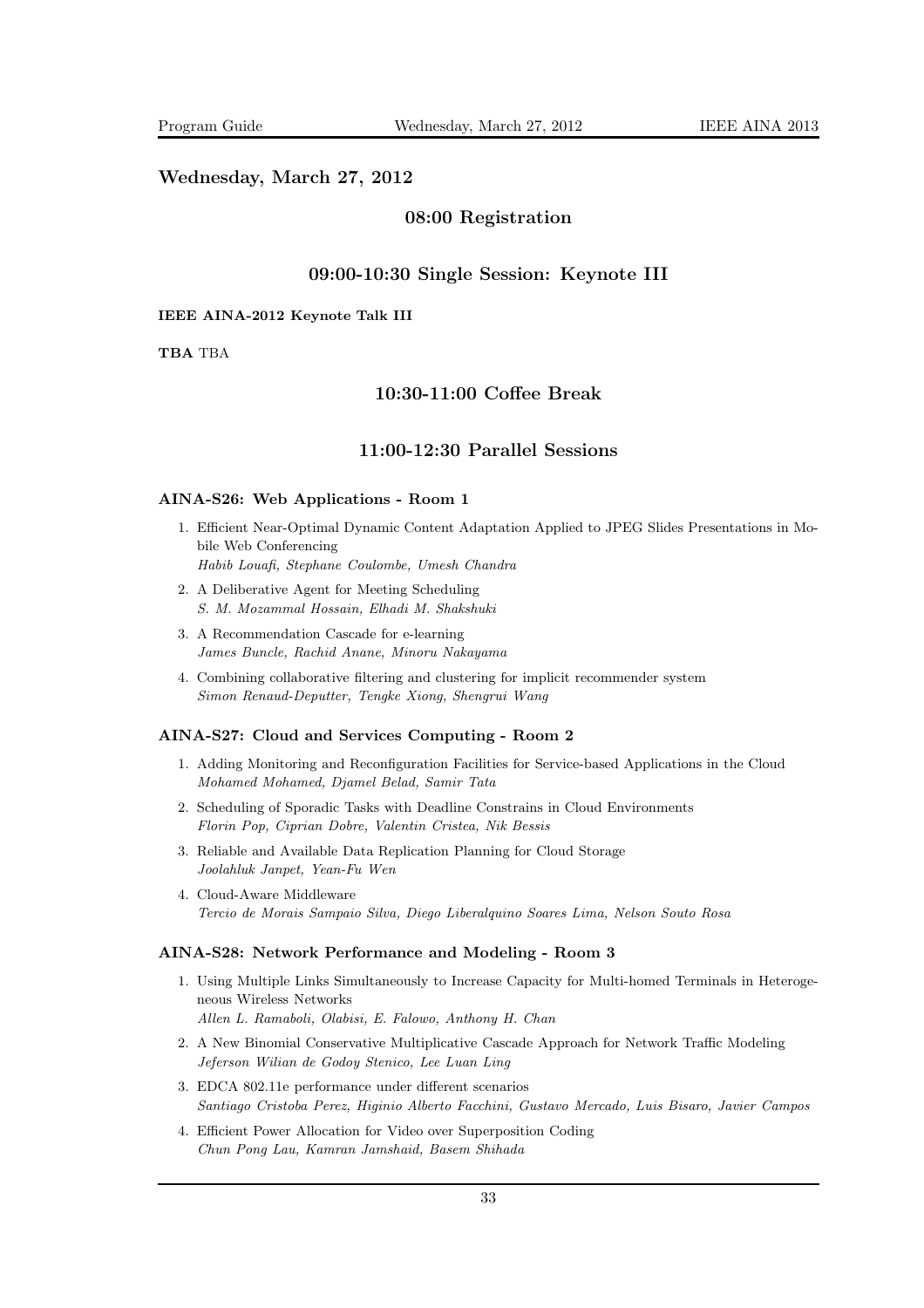#### <span id="page-34-0"></span>W-EASyCoSe-S1: Secure Systems - Room 4

- 1. A Case for Energy-Aware Security Mechanisms Xun Li, Frederic T. Chong
- 2. Energy Consumption Simulation of Different Distributed Intrusion Detection Approaches Mauro Migliardi, Alessio Merlo
- 3. Digital Watermarking Techniques and Security Issues in the Information and Communication Society Jordi Nin, Sergio Ricciardi

#### <span id="page-34-1"></span>W-EASyCoSe-S2: Grid and Distributed Systems - Room 5

- 1. Decentralized Consensus Protocols: the enabler for Smarter Grids Monitoring Antonio Iacoviello, Vincenzo Loia, Antonio Pietrosanto, Alfredo Vaccaro
- 2. Modeling Energy Savings for Job Migration in Grid Environments Antonella Galizia, Mark Yampolskiy, Michael Schiffers, Alfonso Quarati, Andrea Clematis
- 3. CPNoC: An Energy-Efficient Photonic Network-on-chip Junhui Wang, Gang Han, Baoliang Li, Jia Lu, Wenhua Dou
- 4. Smart Distributed System Architecture for Green Communications Anna Vizziello, Lorenzo Favalli

#### <span id="page-34-2"></span>W-PAMS-S1: Multi-homing Environments - Room 6

- 1. Design and Implementation of the NorNet Core Research Testbed for Multi-Homed Systems Thomas Dreibholz, Ernst Gunnar Gran
- 2. Network Topology Inference from End-to-End Unicast Measurements Amir Malekzadeh, Mike H. MacGregor
- 3. Multipath Video Streaming Based on Hierarchical Routing Management Thomas Volkert, Manuel Osdoba, Andreas Mitschele-Thiel, Martin Becke
- 4. Non-Renegable Selective Acknowledgments (NR-SACKs) for MPTCP Fan Yang, Paul Amer
- 5. Mitigating Receiver's Buffer Blocking by Delay Aware Packet Scheduling in Multipath Data Transfer Golam Sarwar, Roksana Boreli, Emmanuel Lochin, Ahlem Mifdaoui

#### <span id="page-34-3"></span>W-BICom-S1: Fuzzy and Neural Networks Systems - Room 7

- 1. A Fuzzy-based Trustworthiness System for P2P Communications in JXTA-Overlay Considering Positive and Negative Effects
	- Kouhei Umezaki, Evjola Spaho, Leonard Barolli, Makoto Ikeda, Fatos Xhafa, Makoto Takizawa
- 2. On-Line Signature Evaluation Using Fuzzy Set Theory Jungpil Shin, Tomomi Kikuchi
- 3. A Fuzzy-based Simulation System for Controlling Sensor Speed in Wireless Sensor Networks Qi Wang, Leonard Barolli, Elis Kulla, Gjergji Mino, Makoto Ikeda, Makoto Takizawa
- 4. Using Artificial Neural Network for Automatic Assessment of Video Sequences Ekobo Akoa Brice, Simeu Emmanuel, Lebowsky Fritz

#### <span id="page-34-4"></span>W-SMPE-S1: Secure Systems - Room 8

- 1. SWIFT: A Secure Web Domain Filter in Hardware Vlado Altmann, Jens Rohrbeck, Jan Skodzik, Peter Danielis, Dirk Timmermann, Maik Roennau, Matthias Ninnemann
- 2. A Practical Steganographic Approach for Matroska based High Quality Video Files Nikolaos Pitropakis, Costas Lambrinoudakis, Dimitris Geneiatakis, Dimitris Gritzalis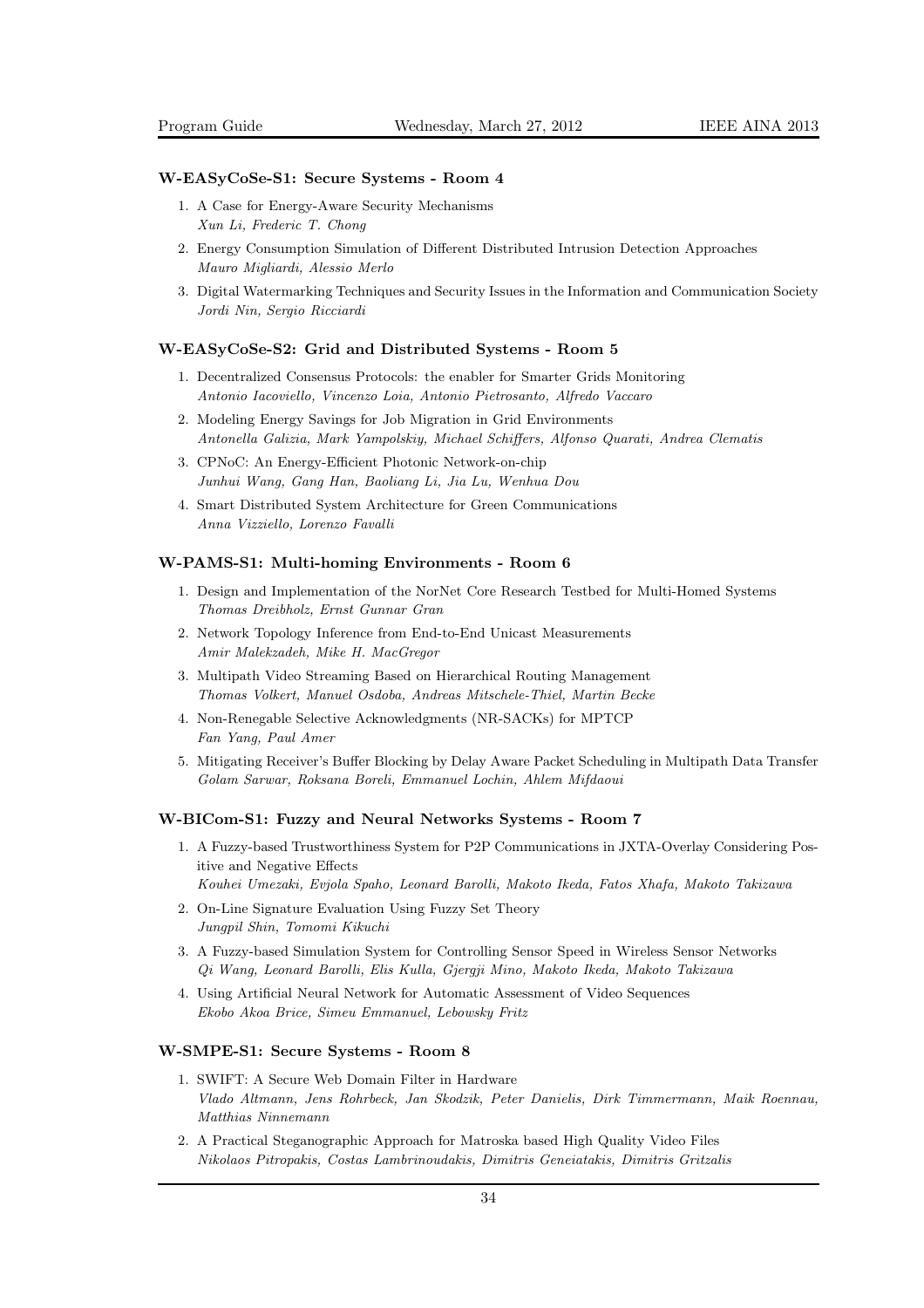- 3. A Scheme for the Generation of Strong ICMetrics based Session Key Pairs for Secure Embedded System Applications
	- Ruhma Tahir, Huosheng Hu, Dongbing Gu, Klaus McDonald-Maier, Gareth Howells
- 4. Toward mobile authentication with keystroke dynamics on mobile phones and tablets Matthias Trojahn, Frank Ortmeier
- 5. Analysis of the forensic traces left by AirPrint in Apple iOS devices Luis Gomez-Miralles, Joan Arnedo-Moreno

#### <span id="page-35-0"></span>W-PITSaC-S4: Security and Privacy - Room 9

- 1. HIP security architecture for the IP-based Internet of Things Francisco Vidal Meca, Jan Henrik Ziegeldorf, Pedro Moreno Sanchez, Oscar Garcia Morchon, Sandeep S. Kumar, Sye Loong Keoh
- 2. Differential Elliptic Point Addition in Twisted Edwards Curves Leandro Marin

#### <span id="page-35-1"></span>W-NetMM-S1: Network and Service Monitoring - Plenary Room

- 1. Passive Testing on Performance Requirements of Network Protocols Xiaoping Che, Stephane Maag
- 2. Adkintun: SLA monitoring of ISP broadband offerings Javier Bustos-Jimenez, Victor Ramiro, Felipe Lalanne, Tomas Barros
- <span id="page-35-2"></span>3. An Effective Attack Detection Approach in Wireless Mesh Networks Felipe Barbosa Abreu, Anderson Morais, Ana Cavalli, Bachar Wehbi, Edgardo Montes de Oca

# 12:30-14:00 Lunch Break

# 14:00-15:30 Parallel Sessions

#### <span id="page-35-4"></span><span id="page-35-3"></span>AINA-S29: Multimedia Applications - Room 1

- 1. Intelligent Urban Video Surveillance System for Automatic Vehicle Detection and Tracking in Clouds Yi-Ling Chen, Tse-Shih Chen, Tsiao-Wen Huang, Liang-Chun Yin, Shiou-Yaw Wang, Tzi-cker Chiueh
- 2. Adding Scent to Television Broadcasts by Using Closed Caption Data Tatsuki Tatara, Makoto Kikkawa, Ken-ichi Okada
- 3. Group Based Traffic Shaping for Adaptive HTTP Video Streaming Bjorn J. Villa, Poul E. Heegaard
- 4. Early Evaluation of Automatic Flying Distance Measurement on Ski Jumper's Motion Monitoring System

Nobuyoshi Sato, Tsuyoshi Takayama, Yoshitoshi Murata

#### <span id="page-35-5"></span>AINA-S30: Distributed Database - Room 2

- 1. Object-Based Semantic Partitioning for XML Twig Query Optimization Norah Saleh Alghamdi, Wenny Rahayu, Eric Pardede
- 2. Efficient Processing of Updates for Moving Objects with Varying Speed and Direction Yuan-Ko Huang, I-Fang Su, Lien-Fa Lin, Yu-Chi Chung
- 3. PSCAN: A Parallel Structural Clustering Algorithm for Big Networks in MapReduce Weizhong Zhao, VenkataSwamy Martha, Xiaowei Xu
- 4. An analysis of players and bots behaviors in MMORPG Yutaro Mishima, Kensuke Fukuda, Hiroshi Esaki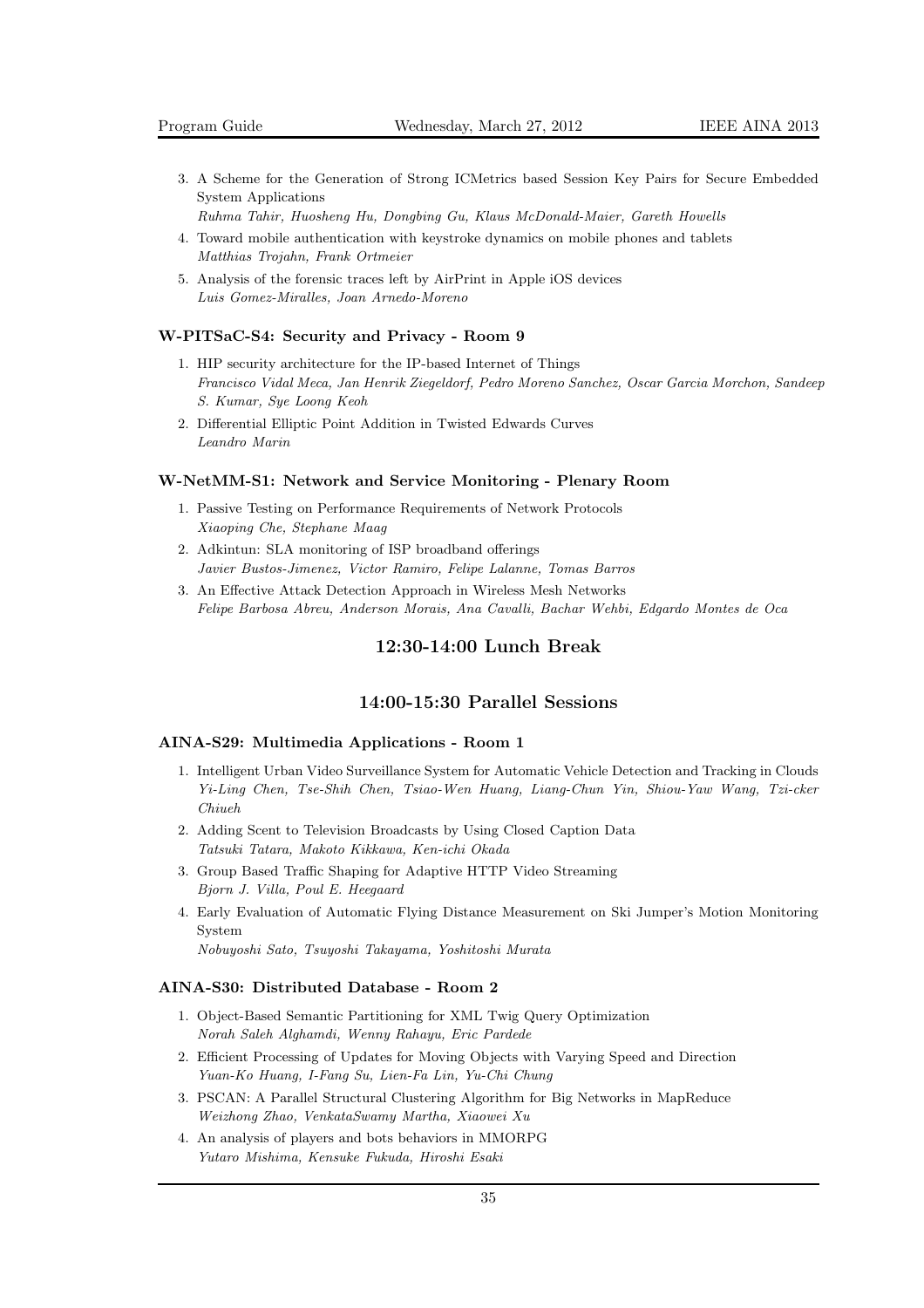#### <span id="page-36-0"></span>AINA-S31: Internet and Web Applications - Room 3

1. Performance Analysis and Comparison of Different DNS64 Implementations for Linux, OpenBSD and FreeBSD

Gabor Lencse, Sandor Repas

- 2. Context-Aware and Cloud Based Adaptation of the User Experience Tor-Morten Gronli, Jarle Hansen, Gheorghita Ghinea, Muhammad Younas
- 3. Internet Metaobject Protocol (IMOP): Weaving the Global Program Grid Stefan Hong, Yuh-Jzer Joung
- 4. Towards the 3D Web with Open Simulator Iain Oliver, Alan Miller, Colin Allison, Sarah Kennedy, Lisa Dow, Anne Campbell, Chris Davies, John McCaffery

#### <span id="page-36-1"></span>W-EASyCoSe-S3: Wireless and Mobile Networks - Room 4

- 1. Energy Consumption of the Mobile Wireless Sensor Network's Node with Controlled Mobility Konstantin Mikhaylov, Jouni Tervonen
- 2. Estimation of the energy consumption of mobile sensors in WSN environmental monitoring applications

M. D'Arienzo, M. Iacono, S. Marrone, R. Nardone

- 3. Energy Efficient Double Cluster Head Routing Scheme in a City Vehicular Network Hamdi Idjmayyel, Bilal R.Qazi, Jaafar M.H. Elmirghani
- 4. Reducing Energy Cost of Keepalive Messages in 3G Mobiles Oulmahdi Mohamed, Chassot Christophe, Exposito Ernesto

#### <span id="page-36-2"></span>W-EASyCoSe-S4: Data Centers and Algorithms - Room 5

- 1. Cluster Head Assignment in Networks controlled by Gateway Entities (CHANGE) Juan Rico, Javier Valino, Edgar Epifanio
- 2. An Extension of the Link Layer Discovery Protocol for On-Demand Power Supply Network by PoE Masaya Yokohata, Tomotaka Maeda, Yasuo Okabe
- 3. All Silicon Data Center, the Energy Perspectives Antonio Scarfo
- 4. Energy-Aware Cache Management for Content-Centric Networking Satoshi Imai, Kenji Leibnitz, Masayuki Murata

#### <span id="page-36-3"></span>W-MAW-S1: Data Mining and Social Networks - Room 6

- 1. Mining Online Book Reviews for Sentimental Clustering Eric Lin, Shiaofen fang, Jie Wang
- 2. Mining Botnet Behaviors on the Large-scale Web Application Community Daniel Garant, Wei Lu
- 3. Detecting Local Events by Analyzing Spatiotemporal Locality of Tweets Takuya Sugitani, Masumi Shirakawa, Takahiro Hara, Shojiro Nishio
- 4. Two-Phase Genetic Algorithm for Social Network Graphs Clustering Jan Kohout, Roman Neruda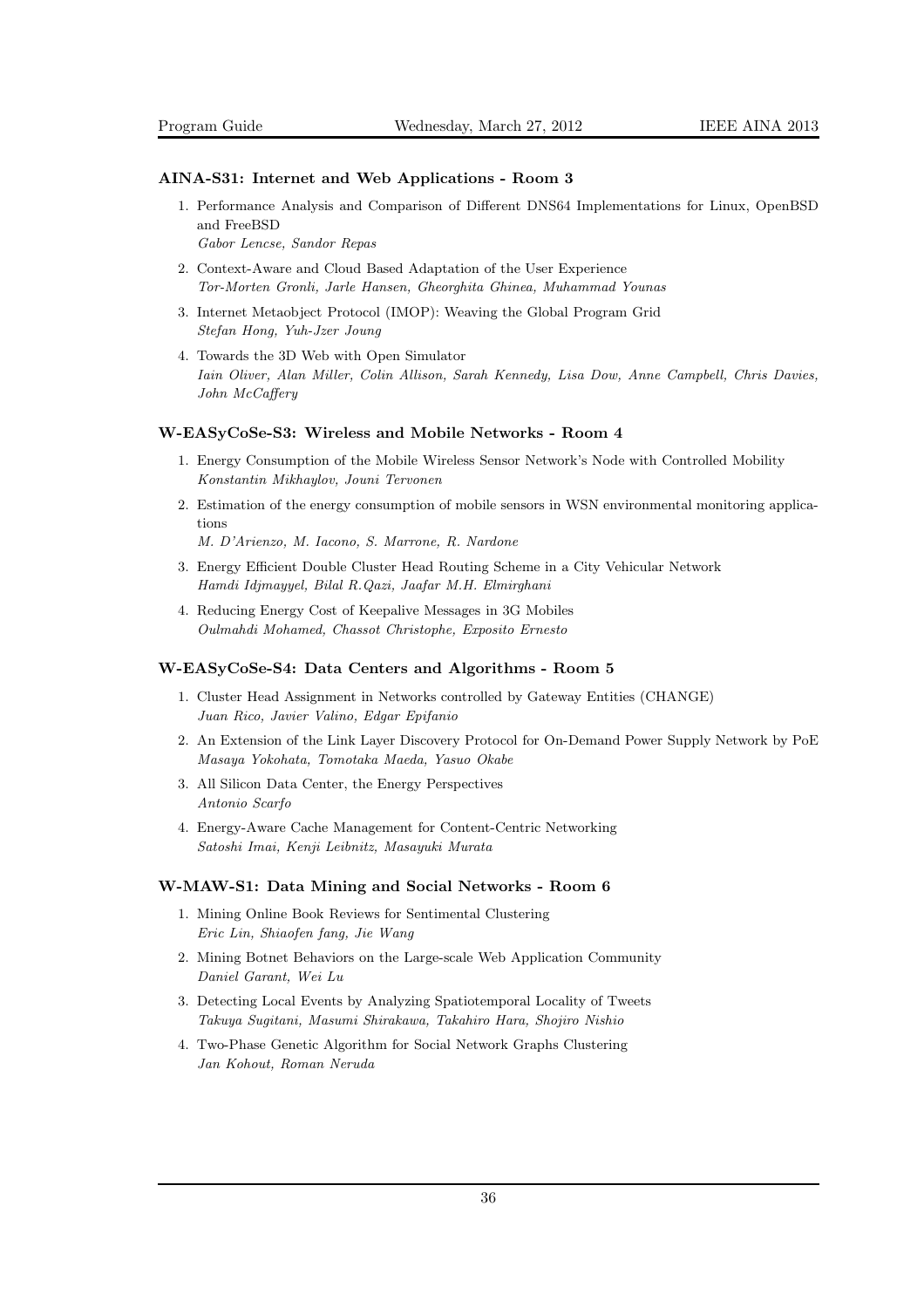#### <span id="page-37-0"></span>W-BICom-S2: Biometric-Based and Swarm Intelligence Algorithms - Room 7

- 1. A Biometric-Based User Authentication Scheme for Heterogeneous Wireless Sensor Networks Ashok Kumar Das, Bezawada Bruhadeshwar
- 2. Information Splitting Using Crypto-biometrics Approach Marek R. Ogiela, Lidia Ogiela
- 3. A Comprehensive Study of Bluetooth Fingerprinting-based Algorithms For Localization Li Zhang, Xiao Liu, Jie Song, Cathal Gurrin, Zhiliang Zhu
- 4. Ant Colony based Forwarding Method for Content-Centric Networking Chengming Li, Kouji Okamura, Wenjing Liu

#### <span id="page-37-1"></span>W-SMPE-S2: Privacy, Vulnerability, and Trust Computing - Room 8

- 1. Bidirectional Private Policy Matching based on Additively Homomorphic Encryption Systems Momoko Aoyama, Fumihiro Mori, Hirofumi Yamaki
- 2. Integration of Privacy Protection Mechanisms in Location-Based Services Gianluca Dini, Pericle Perazzo
- 3. Determining Home Users' Vulnerability to Universal Plug and Play (UPnP) Attacks Shadi Esnaashari, Ian Welch, Peter Komisarczuk
- 4. Reputation Scoring System Using an Economic Trust Model Marat Vyshegorodtsev, Daisuke Miyamoto, Yasushi Wakahara

#### <span id="page-37-2"></span>W-PITSaC-S5: Smart Cities and Internet of Things Applications - Room 9

- 1. Validating a Business Model Framework for Smart City Services: The Case of FixMyStreet Nils Walravens
- 2. Building automation and smart cities: An integration approach based on a service-oriented architecture

Markus Jung, Jurgen Weidinger, Wolfgang Kastner, Alex Olivieri

- 3. A Variability Model for Template Personalization in Mobile Prosumer Environments Ramon Alcarria Garrido, Tomas Robles Valladares, Augusto Morales Dominguez, Sergio Gonzalez-Miranda, Daniel Caballero
- 4. Smart Lighting solutions for Smart Cities Miguel Castro, Antonio Jara, Antonio Skarmeta

#### <span id="page-37-3"></span>W-NetMM-S2: Management of Distributed Systems and Network - Plenary Room

- 1. Enabling IPTV Service Assurance using OpenFlow Patrick McDonagh, Cristian Olariu, Adriana Hava, Christina Thorpe
- 2. A study on a distributed rerouting scheme Ilir Shinko, Yoann Fouquet, Dritan Nace
- 3. Encrypted Incremental Backup without Server-Side Software Shih-Yu Lu
- <span id="page-37-5"></span><span id="page-37-4"></span>4. Modeling and Evaluation of Machine Learning based Network Management System for NGN Abul Bashar

# 15:30-16:00 Coffee Break

# 16:00-17:30 Parallel Sessions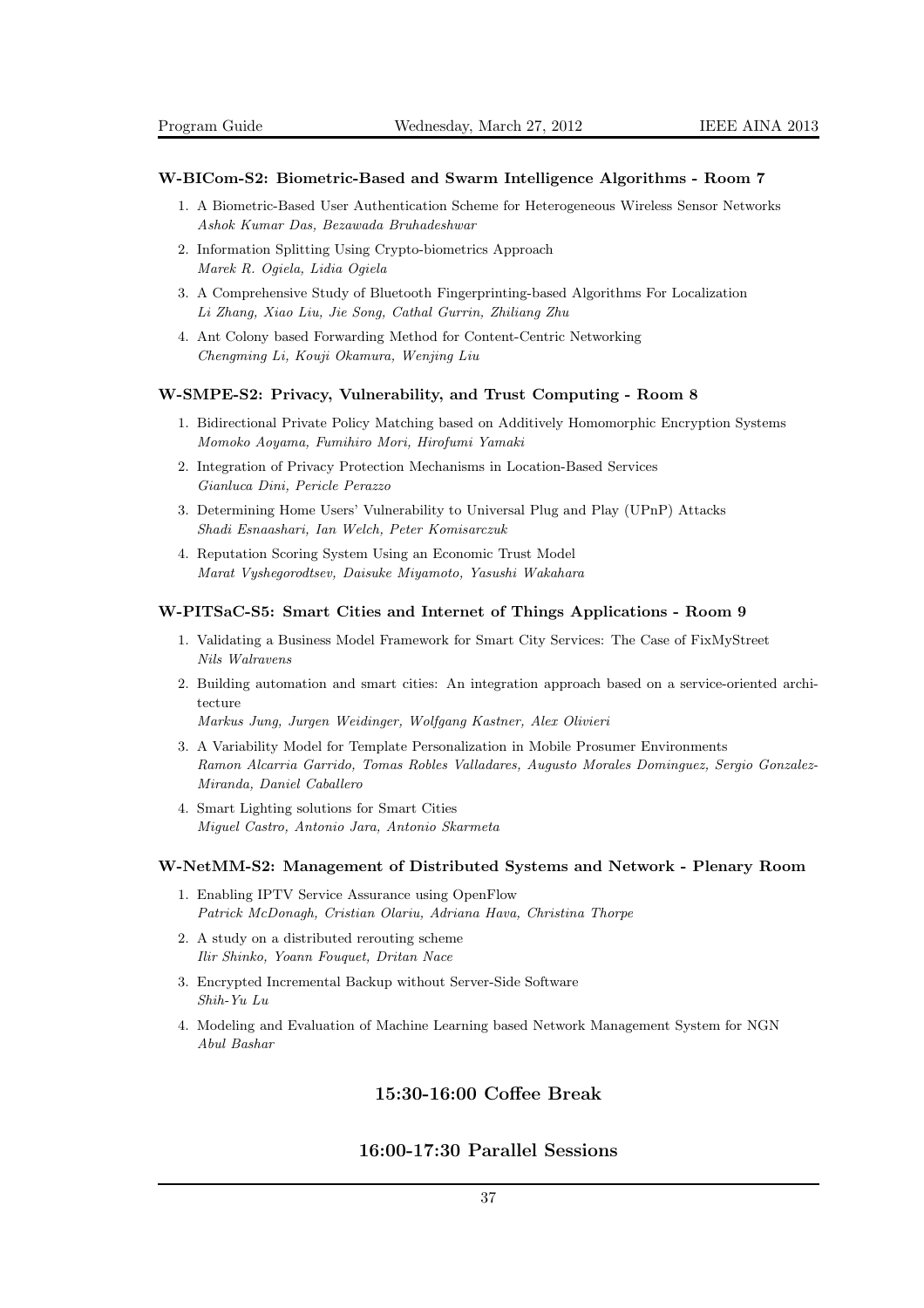#### <span id="page-38-0"></span>AINA-S32: Mobile Networking Applications - Room 1

- 1. Microscale Analysis on Sensing Devices and Its Impact on Assessing User Mobility Hyun Soon Kim, Eugene Kim, Hwantae Kim, Hwangnam Kim
- 2. Energy-Efficient Mobile P2P Communications Based on Context Awareness Satoshi Miyake, Masaki Bandai
- 3. Enhancing the Modelling of Vertical Handover in Integrated Cellular/WLAN Environments Yonal Kirsal, Enver Ever, Glenford Mapp, Orhan Gemikonakli
- 4. HBPR: History Based Prediction for Routing in Infrastructure-less Opportunistic Networks Sanjay K. Dhurandher, Deepak Kumar Sharma, Isaac Woungang, Shruti Bhati

#### <span id="page-38-1"></span>AINA-S33: MANETs - Room 2

- 1. A Routing Method for Top-k Query Processing in Mobile Ad Hoc Networks Daichi Amagata, Yuya Sasaki, Takahiro Hara, Shojiro Nishio
- 2. Investigation of AODV Throughput Considering RREQ, RREP and RERR Packets Elis Kulla, Makoto Ikeda, Leonard Barolli, Fatos Xhafa, Muhammad Younas, Makoto Takizawa
- 3. A Novel Power Aware Heterogeneous Routing Protocol for MANETs Haidar Safa, Marcel Karam, Bassam Moussa
- 4. Investigation of OLSR Behavior for Different Hello Packets Intervals in a MANET Testbed Masahiro Hiyama, Elis Kulla, Makoto Ikeda, Leonard Barolli, Makoto Takizawa

#### <span id="page-38-2"></span>AINA-S34: Database and Data Mining - Room 3

- 1. Mining Normal and Abnormal Class-Association Rules Phan-Luong Viet
- 2. IC-BIDE : Intensity Constraint-based Closed Sequential Pattern Mining for Coding Pattern Extraction

Hiromasa Takei, Hayato Yamana

- 3. Advance Resource Provisioning in Bulk Data Scheduling Mehmet Balman
- 4. Empowering Data Placement for Ad-hoc Queries in Mobile Broadcast Environments Agustinus Borgy Waluyo, David Taniar, Bala Srinivasan

#### <span id="page-38-3"></span>W-EASyCoSe-S5: Job Scheduling and Environment Sensing - Room 4

- 1. Smart Outlet Network for Energy-aware Services Utilizing Various Sensor Information Naoyuki Morimoto, Yuu Fujita, Masaaki Yoshida, Hiroyuki Yoshimizu, Masafumi Takiyamada, Terukazu Akehi, Masami Tanaka
- 2. The Potential of Energy/Utility-Accrual Scheduling Marcus Hahnel, Marcus Volp, Bjorn Dobel, Hermann Hartig
- 3. Deriving Job Completion Reliability and Job Energy Consumption for a General MapReduce Infrastructure from Single-Job Perspective Jia-Chun Lin, Fang-Yie Leu, Ming-Chang Lee, Ying-ping Chen

#### <span id="page-38-4"></span>W-BLSMC-S1: Bioinformatics and Life Science Modeling and Computing - Room 5

- 1. MitomiRs and energetic regulation J. Demongeot, O. Cohen, A. Doncescu, A. Henrion-Caude
- 2. MicroRNAs: unspecific inhibitory regulation in immunologic control and in mitochondrial respiration Jacques Demongeot, Hazgui Hana, N. Villerme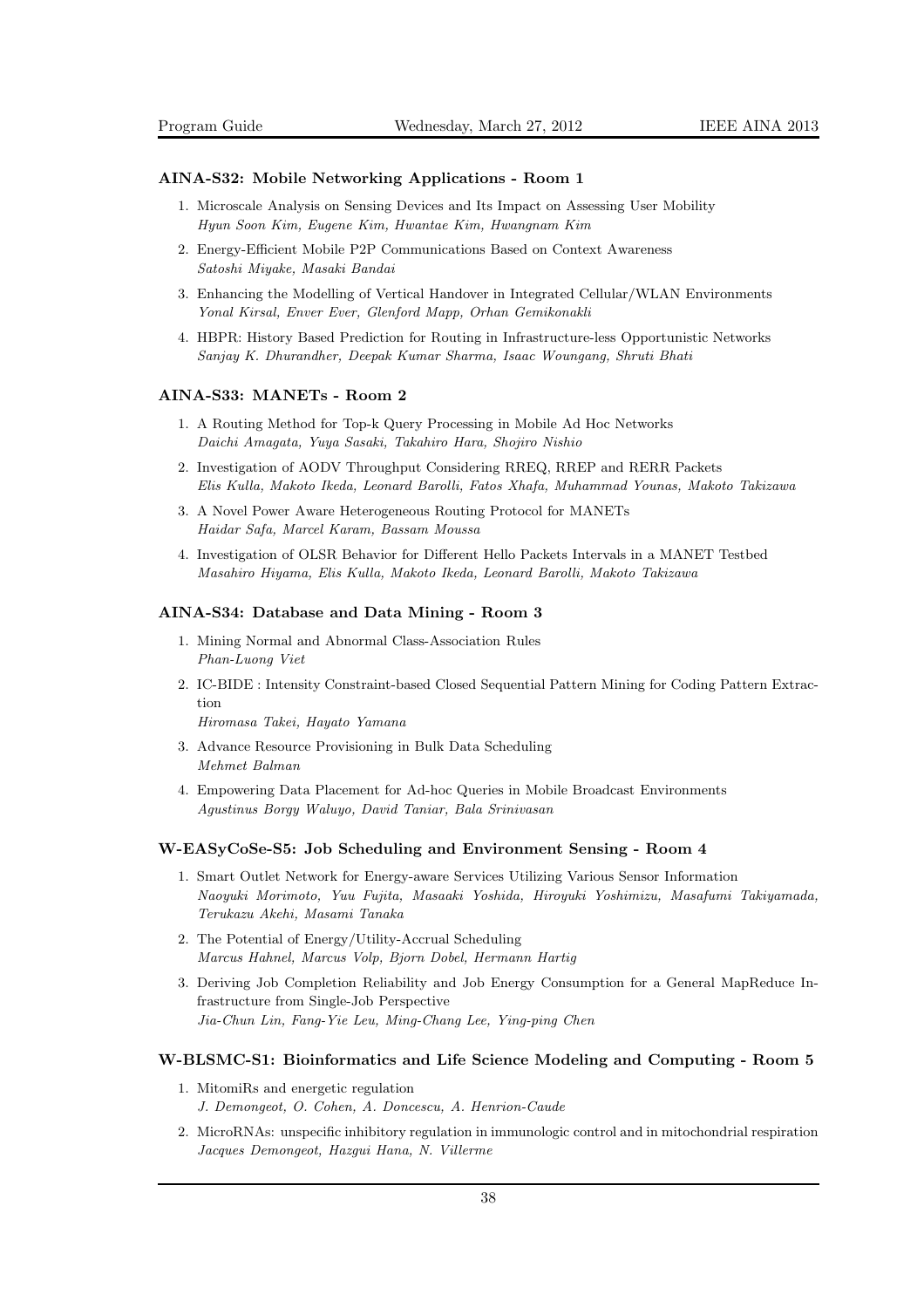- 3. Data mining based analysis of genomic location shifts of conserved annotated miRNA genes gives preliminary insights on molecular network evolution Frederic Michon
- 4. Dynalets: a new representation of periodic biological signals and spectral data Jacques Demongeot, Ali Hamie, Antonio Glaria, Carla Taramasco
- 5. Information design of biological networks: application to genetic, immunologic, metabolic and social networks

Jacques Demongeot, Hermann Pempelfort, Juan Manuel Martinez, Reinaldo Vallejos, Marta Barria, Carla Taramasco

#### <span id="page-39-0"></span>W-MAW-S2: Data Modeling and Web Applications - Room 6

- 1. Document Modeling using Syntactic and Semantic Information Emilie Au, Mohamed Bouguessa, Shengrui Wang
- 2. Foreign Exchange Trading Rules using a Single Technical Indicator from Multiple Timeframes Shangkun Deng, Akito Sakurai
- 3. A general purpose model for future prediction based on web search data: Predicting Greek and Spanish election Spyros Polykalas, George Prezerakos, Agisilaos Konidaris
- 4. A Feasibility Study on using Low-Cost Gaming Devices for Rehabilitation Kin Fun Li, Ana-Maria Sevcenco
- 5. A Novel Web Service for Mammography Images Indexing Alfonso Farruggia, Rosario Magro, Salvatore Vitabile

#### <span id="page-39-1"></span>W-BICom-S3: Intelligent Algorithms and Systems - Room 7

- 1. Performance Evaluation of WMN-GA System for Node Placement in WMNs Considering Normal Distribution of Mesh Clients and Different Selection and Mutation Operators Admir Barolli, Tetsuya Oda, Evjola Spaho, Leonard Barolli, Fatos Xhafa, Makoto Takizawa
- 2. How to compare and interpret two learnt Decision Trees from the same Domain Petra Perner
- 3. Improvements the Seccomp sandbox based on PBE theory Ma Bo, Mu Dejun, Fan Wei, Hu wei
- 4. Estimate thermo-physical parameters from characterization of the building materials by using artificial intelligence Thanh Nga Thai

#### <span id="page-39-2"></span>W-SMPE-S3: Network and Communication Technologies - Room 8

- 1. Behavior Ontology: A Framework to Detect Attack Patterns for Security Sujeong Woo, Jinho On, Moonkun Lee
- 2. Petri-Net Based User Profile Data Ontology for SNS Hwa-Young Jeong, Jong-Hyuk Park, Young-Sik Jeong, Doo-Soon Park
- 3. A Two-tier Overlay Publish/Subscribe System for Sensor Data Stream Using Geographic Based Load Balancing Tatsuya Fukui, Satoshi Matsuura, Atsuo Inomata, Kazutoshi Fujikawa

#### <span id="page-39-3"></span>W-PITSaC-S6: Intelligent Transport Systems and Health in the IoT - Room 9

1. Parking easier by using context information of a Smart City Juan Rico, Juan Sancho, Bruno Cendon, Miguel Camus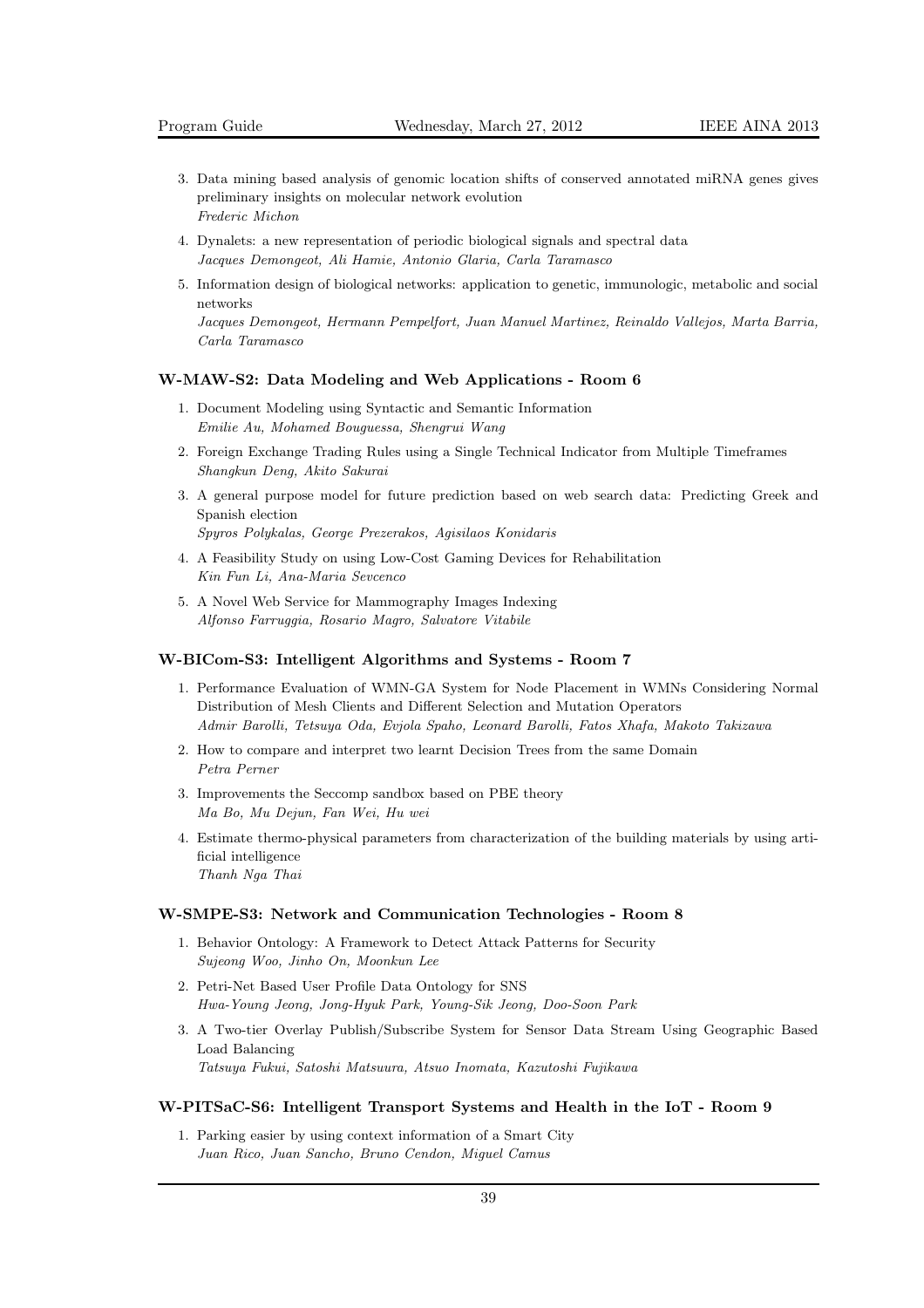- 2. Extension of the ITS Station Architecture to Low-Power Pervasive Sensor Networks Laszlo Virag, Jozsef Kovacs, Andras Edelmayer
- 3. Improving Service Quality for Parking Lot Users Using Intelligent Parking Reservation Policies Nikolaos Doulamis, Eftychios Protopapadakis, Lambros Lambrinos
- 4. Towards Ambient Assisted Cities and Citizens Diego Lopez-de-Ipina, Bernhard Klein, Sacha Vanhecke, Jorge Perez-Velasco
- 5. Survey of Internet of Things technologies for clinical environments Pablo Lopez, David Fernandez, Antonio J. Jara, Antonio F. Skarmeta

#### <span id="page-40-0"></span>W-NetVE-S1: Networked Virtual Enterprises - Plenary Room

- 1. ARISTOTELE: A Semantic-driven Platform for Enterprise Management Pierluigi Del Nostro, Francesco Orciuoli, Stefano Paolozzi, Pierluigi Ritrovato, Daniele Toti
- 2. Behavior Modeling in Virtual Organizations Mahdieh Shadi, Hamideh Afsarmanesh
- 3. A Ontological Collaborative Framework for Bussiness Process Integration Minh Tuan Nguyen Hoang, Trung Van Nguyen, Hanh Huu Hoang
- <span id="page-40-1"></span>4. MAR-AODV: Innovative Routing Algorithm in MANET based on Mobile Agent Cung Trong Cuong, Vo Thanh Tu, Nguyen Thuc Hai

# 19:00-21:00 Banquet Party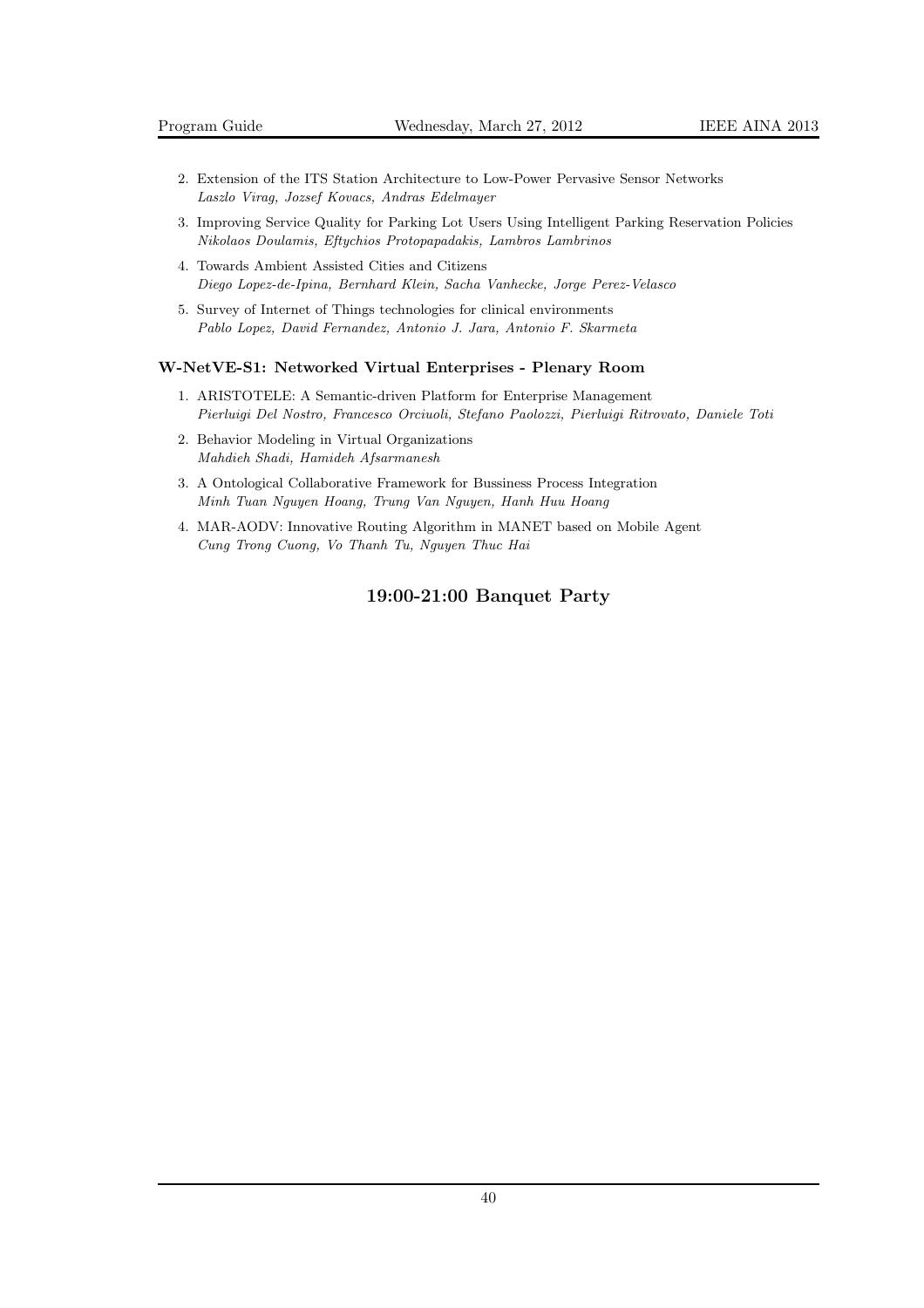# <span id="page-41-1"></span><span id="page-41-0"></span>Thursday, March 28, 2012

# 08:00 Registration

# 09:00-10:30 Parallel Sessions

#### <span id="page-41-3"></span><span id="page-41-2"></span>AINA-S35: Network Control Algorithms and Systems - Room 1

- 1. Wireless Fair Intelligent Admission Control WFIAC Fatima Furqan, Doan B. Hoang
- 2. Comparing OpenFlow Controller Paradigms Scalability: Reactive and Proactive Marcial Porto Fernandez
- 3. An Efficient TCAM Update Scheme for Packet Classification Yeim-Kuan Chang, Kai-Yang Liu

#### <span id="page-41-4"></span>AINA-S36: P2P Systems - Room 2

- 1. An Efficient Peer-to-Peer Semantic Overlay Network for Learning Query Routing Taoufik Yeferny, Khedija Arour, Amel Bouzeghoub
- 2. Using ontologies to build testbed for Peer-to-Peer Information Retrieval Systems Saloua Zammali, Khedija Arour, Amel Bouzeghoub
- 3. Management of Streaming Multimedia Content using Mobile Agent Technology on Pure P2P-based Distributed e-Learning System Masayuki Higashino, Tadafumi Hayakawa, Kenichi Takahashi, Takao Kawamura, Kazunori Sugahara
- 4. Locality-Awareness in Multi-Channel Peer-to-Peer Live Video Streaming Networks Navid Bayat, Hamid R. Rabiee, Mostafa Salehi

#### <span id="page-41-5"></span>AINA-S37: Mobile Database and Modeling - Room 3

- 1. Data gathering considering geographical distribution of data values in dense mobile wireless sensor networks
	- Kazuya Matsuo, Keisuke Goto, Akimitsu Kanzaki, Takahiro Hara, Shojiro Nishio
- 2. Indexing of Spatiotemporal Objects in Indoor Environments Sultan Alamri, David Taniar, Maytham Safar
- 3. Causality-Based Model For User Profile Construction From Behavior Sequences Belkacem Chikhaoui, Shengrui Wang, Helene Pigot
- 4. Efficient Survey Database Construction Using Location Fingerprinting Interpolation Ryosuke Kubota, Shigeaki Tagashira, Yutaka Arakawa, Teruaki Kitasuka, Akira Fukuda

#### <span id="page-41-6"></span>W-TeNAS-S1: Network Technologies & Deployment and Performance - Room 4

- 1. Analyzing Broadband Divide in the Farming Sector Michael Jensen, Jose M Gutierrez, Jens M Pedersen
- 2. A Retrospective Analysis of QoS Deployment, Operation and Use in Enterprise and Provider Networks

Michael Mackay, Christopher Edwards

3. Performance Evaluation of Transmission Order Control on Relay Nodes in Multi-hop Wireless Networks

Kentaro Kameyama, Hiroyuki Koga, Masayoshi Shimamura, Yutaka Fukuda, Takeshi Ikenaga

4. Client Buffering Considerations for Video Streaming Rubem Pereira, Ella Pereira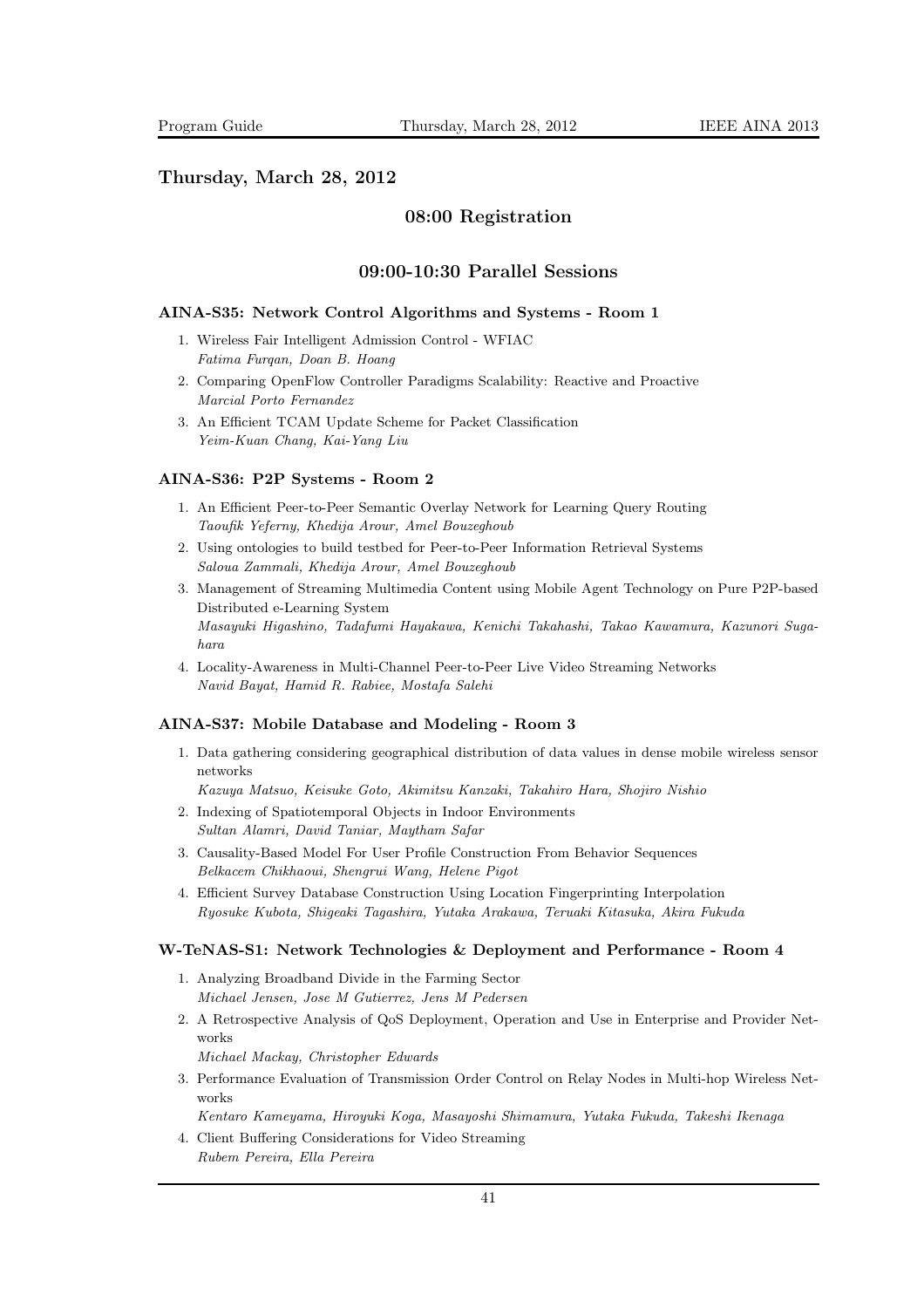#### <span id="page-42-0"></span>W-COLLABES-S1: Business Modelling and Enterprise Systems - Room 5

1. An Approach to Enterprise Collaboration through Concurrent Scene Understanding and Interoperation John Mashford

2. A Business Model for Personalized Promotion Systems On Using WLAN Localization and NFC Techniques

Kam-Yiu Lam, Joseph K. Ng, Jian-Tao Wang

- 3. Personal Analytics as a Factor of Change in Enterprise Communication and Collaboration Patterns Serguei Dobrinevski
- 4. E-Commerce and B2B Services Enterprises Polina Fauska, Natalia Kryvinska, Christine Strauss
- 5. Experience in Developing Concurrent Inferences on a De-regulated Supply Chain Network Paul Moynihan, Wei Dai

#### <span id="page-42-1"></span>W-DMWPC-S1: Data Management for Wireless and Ubiquitous Systems - Room 6

- 1. Strategies for Enhancing Data Quality in Mobile CRM Richard Hable, Thomas Aglassinger
- 2. On Scheduling Real-time Multi-item Queries in Multi-RSU Vehicular Ad Hoc Networks (VANETs) G. G. Md. Nawaz Ali, Edward Chan, Wenzhong Li
- 3. A basic study of data collection ratio of drifting sensor networks for monitoring waterways Kazuma Mitake, Susumu Ishihara
- 4. A method for establishing routes and IPv6 addressing based on the estimated distance from neighboring nodes in wireless mesh networks Yuta Maruoka, Kazunori Ueda

#### <span id="page-42-2"></span>W-iCCI-S1: Inter-Clouds Environments - Room 7

- 1. A Deadline Scheduler for Jobs in Distributed Systems Quentin Perret, Gabriel Charlemagne, Stelios Sotiriadis, Nik Bessis
- 2. Towards inter-cloud simulation performance analysis: Exploring service-oriented benchmarks of clouds in SimIC

Stelios Sotiriadis, Nik Bessis, Nick Antonopoulos

3. Reputation guided Genetic Scheduling Algorithm for Independent Tasks in Inter-Clouds Environments

Florin Pop, Valentin Cristea, Nik Bessis, Stelios Sotiriadis

4. Intercloud Architecture Framework for Heterogeneous Cloud based Infrastructure Services Provisioning On-Demand

Yuri Demchenko, Canh Ngo, Cees de Laat, Joan Antoni Garcia-Espin, Sergi Figuerola, Juan Rodriguez, Luis Contreras, Giada Landi, Nicola Ciulli

#### <span id="page-42-3"></span>W-IWDENS-S1: Disaster Information Networks - Room 8

- 1. Directional Antenna Control based Mobile Adhoc Network Toshihiro Suzuki, Yoshitaka Shibata, Kazuo Takahata, Noriki Uchida
- 2. Disaster Information Network based on Software Defined Network Framework Yuto Sekin, Noriki Uchida, Yoshitaka Shibata, Norio Shiratori
- 3. Development of Smartphone Application for Off-line Use in Case of Disaster Hiroaki Yuze,Yuzhe Qian,Naoyoshi Suzuki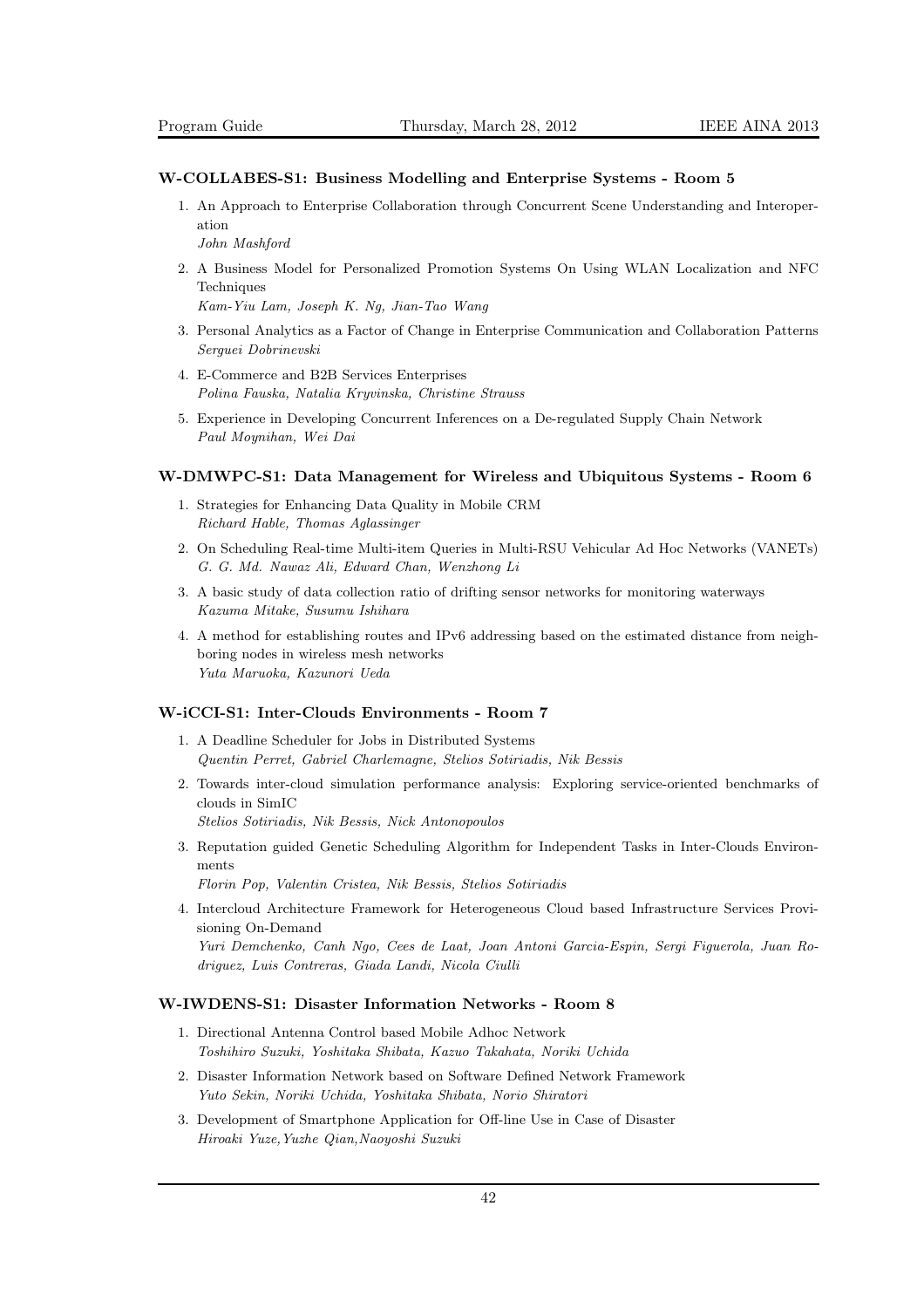# 10:30-11:00 Coffee Break

# 11:00-12:30 Parallel Sessions

#### <span id="page-43-2"></span><span id="page-43-1"></span><span id="page-43-0"></span>AINA-S38: QoS Mechanisms - Room 1

- 1. A Multi-Factors Cell Selection Scheme for Heterogeneous Networks with Multimedia Traffic Wen-Ching Chung, Chung-Ju Chang, Chih-Yuan Hsieh, Yung-Han Chen
- 2. An effective QoS Providing Mechanism Using Prediction-based Decentralized Routing Abutaleb Abdelmohdi Turky, Clemens H. Cap
- 3. A QoS-Aware Uplink Scheduling Paradigm for LTE Networks Haidar Safa, Wassim El-Hajj, Kamal Tohme
- 4. Evaluating QoS of a Wireless System for Real-Time Electrocardiogram Monitoring Juyoung Park, Jaemyoun Lee, Junhee Ryu, Heonshik Shin, Shin Heu, Kyungtae Kang

#### <span id="page-43-3"></span>AINA-S39: Trustworthy Computing - Room 2

- 1. FeelTrust: Providing Trustworthy Communications in Ubiquitous Mobile Environment Giuliana Carullo, Aniello Castiglione, Giuseppe Cattaneo, Alfredo De Santis, Ugo Fiore, Francesco Palmieri
- 2. Dispositional Trust Adaptation in User-Centric Networks Carlos Ballester Lafuente, Jean-Marc Seigneur
- 3. Multi-Criteria IaaS Service Selection based on QoS History Zia ur Rehman, Omar Khadeer Hussain, Farookh Khadeer Hussain

#### <span id="page-43-4"></span>AINA-S40: Communication Networks and Applications - Room 3

- 1. A Short introduction to Synchronous Communication Michel Raynal
- 2. A Multicast Retransmission Scheme Using Negative ACK in Wireless Networks Tsang-Ling Sheu, San-Tai Lin
- 3. A Cache Replacement Method for Crowded Streaming Cache Servers Responding to Rapidly Changing Access Patterns
	- Toru Osuga, Takayoshi Asakura, Kunihiro Taniguchi
- 4. On the effectiveness of multi-criteria decision mechanisms for vertical handoff Carlos Ramirez-Perez, Victor M. Ramos R.

#### <span id="page-43-5"></span>W-TeNAS-S2: Applications and Algorithms - Room 4

- 1. Sensor Data Processing Method Based on Observed Person's Similarity for Motion Estimation Shintaro Imai, Mariko Miyamoto, Yoshikazu Arai, Toshimitsu Inomata
- 2. Designing a testbed for broadcast opportunistic wireless data dissemination protocols Nasif Muslim, Florian Pregizer
- 3. A Machine Learning Algorithm for Searching Vectorised RDF Data Asaad Sabah Hadi, Paul Fergus, Chelsea Dobbins, Abbas Muhsin Al-Bakry
- 4. Design and Implementation of Real-Time Flow Viewer Across Different Domains Wun-Yuan Huang, Jen-Wei Hu, Ta-Yuan Chou, Te-Lung Liu